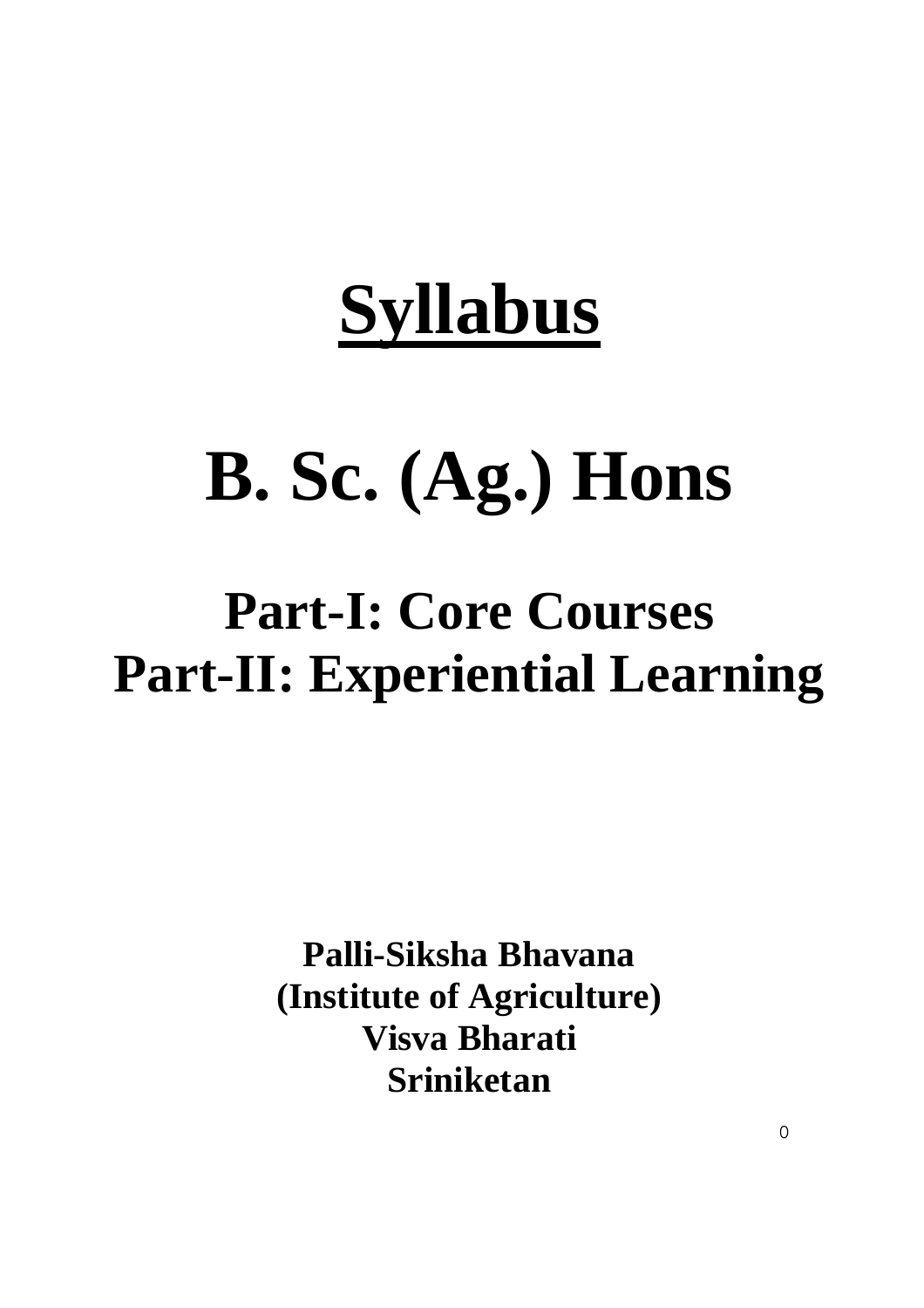## **Part-I: Core Courses**

#### AGR **AGRONOMY**

#### **AGR 111 Introductory Agriculture (Ancient Heritage, Agricultural Scenario and**  Gender Equity in Agriculture)  $1(1+0)$

Art, Science and business of crop production, Basic elements of crop production; Factors affecting crop production; History of Agricultural Development; Ancient India Agriculture in Civilization Era, Chronological Agricultural Technology development in India. Indian Agriculture, balance sheet, liabilities; Assets and Contrasting trends (DATA), Agricultural growth, contrasting food chains, Diversity in physiographic, soil groups, marine, livestock and water; Liabilities: Soil factors, weather factors, Economic ecology, dry and irrigation agriculture, Farming Systems approach, value addition, requirements in new technology; Women in Agriculture: multifaceted roles and tasks, work stress factors, Nutritional and rural life standards, role in house hold design making, drudgery reduction for farm women, women friendly agricultural technology; Empowerment of women; Group dynamics for farm women, rural women; The nucleus of Agricultural Extension and Training.

#### **AGR 112 Principles of Agronomy and Agricultural Meteorology 3(2+1)**

Meaning and scope of Agronomy: National and International Agricultural Research Institutes in India, Agro-climatic zones of India and West Bengal. Essential nutrients, manures, fertilizers and biofertilizers; Tillage – types, objectives, concept of conservation tillage, Crops stand establishment, Planting geometry and its effect on growth and yield, classification of crops, cropping systems, crop maturity and harvesting. Agricultural meteorology: Earths' atmosphere, Composition and structure, weather and climate, micro-climate, weather elements, solar radiation : nature, properties, distribution, solar constant and energy balance, Atmospheric temperature, factors affecting, horizontal and vertical distribution, variations and global warming, Air pressure variations; Wind: factors affecting, cyclones and anticyclones and general circulation, Atmospheric humidity, vapour pressure and saturation, Process of condensation, formation of dew, fog, mist, snow, rain and hail; formation and classification of clouds, introduction to monsoon, Basics of weather forecasting.

**Practical:** Study of tillage implements; Practice of ploughing and puddling; Study of seeding/planting equipments, Different methods of sowing; Study of manures, fertilizers and green manure crops / seeds (including calculations); Study of inter-cultivation implements and practice; Methods of fertilizer applications; Participation in ongoing field operations. Site selection for Agromet observatory; Measurement of temperature, rainfall, evaporation (atmospheric/soil), atmospheric pressure, sunshine duration and solar radiation, wind direction and speed and relative humidity; Study of weather forecasting and synoptic charts, tabulation and calculation of meteorological data, visit to meteorological observatory.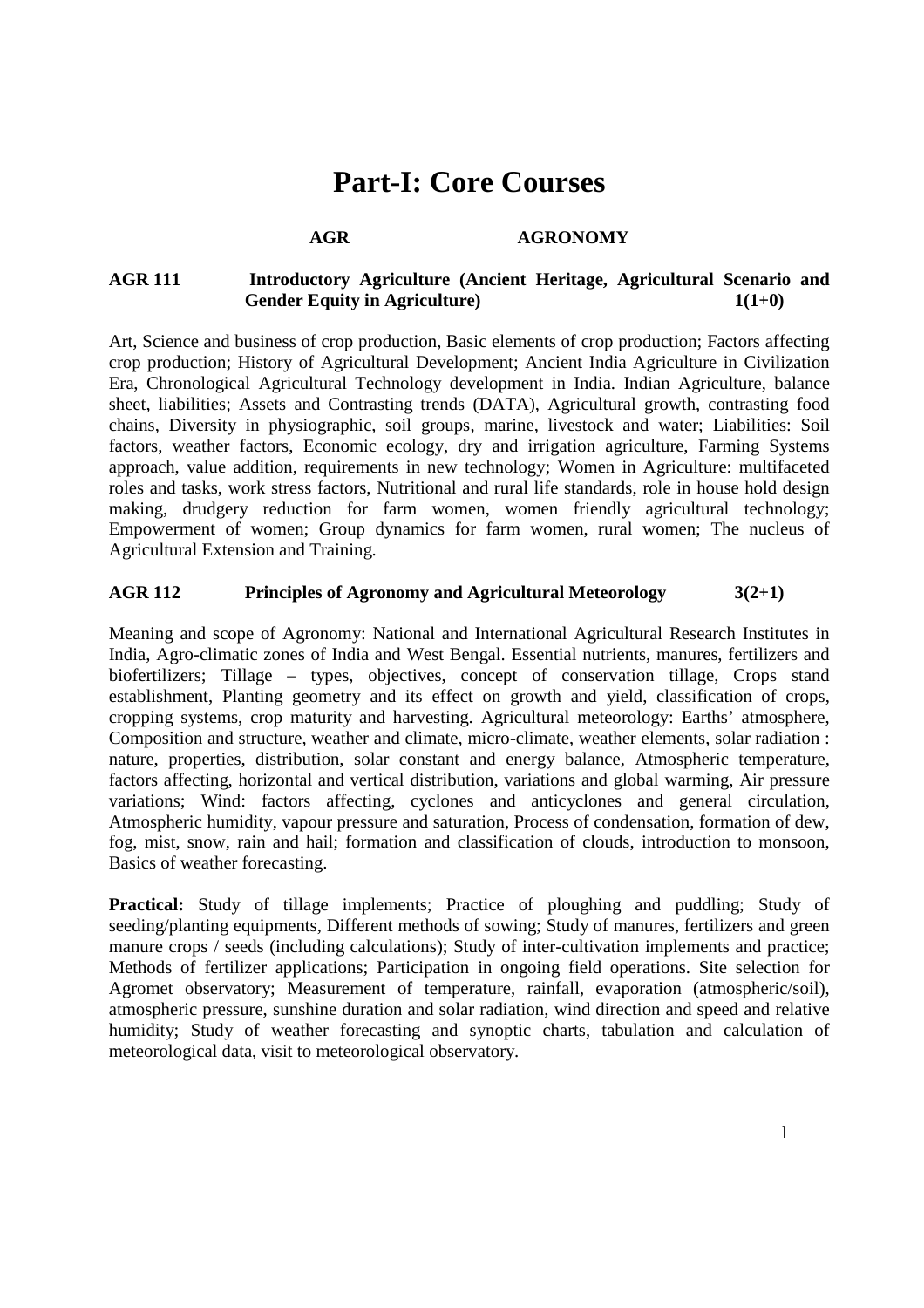#### **AGR 121 Water Management Including Micro Irrigation 3(2+1)**

Irrigation: definition and objectives, water resources and irrigation development in India and West Bengal; Soil plant water relationships; Methods of soil moisture estimation, evapotranspiration and crop water requirement; effective rainfall, scheduling of irrigation; Methods of irrigation: surface, sprinkler and drip irrigation; Irrigation efficiency and water use efficiency, conjunctive use of water, irrigation water quality and its management. Water management of different crops (rice, wheat, maize, pigeon pea, rapeseed-mustard, sugarcane, potato, and jute); Excess water and agricultural drainage; Rain water management - water harvesting, moisture conservation and utilization.

**Practical:** Determination of bulk density by field method; Determination of soil moisture content by gravimetric method, tensiometer, electrical resistance block and neutron moisture meter; Determination of field capacity by field method; Determination of permanent wilting point; Measurement of irrigation water through flumes and weirs; Calculation of irrigation water requirement (Problems); Determination of infiltration rate; Demonstration of furrow method of irrigation; Demonstration of check basin and basin method of irrigation; Visit to farmers field and cost estimation of drip irrigation system; Demonstration of filter cleaning, fertigation, injection and flushing of laterals; Erection and operation of sprinkler irrigation system; Measurement of emitter discharge rate, wetted diameter and calculation of emitter discharge variability; Determination of EC, pH, carbonates, biocarbonates,  $Ca++$  and Mg++ in irrigation water (quality parameters).

#### AGR 211 Weed Management 2(1+1)

Weeds: introduction, harmful and beneficial effects, classification, propagation and dissemination; Weed biology and ecology, crop-weed association, crop-weed competition and allelopathy. Concepts of weed prevention, control and eradication; Methods of weed management: physical, cultural, chemical and biological methods. Biotechnology in weed management. Integrated weed management; Herbicides: advantages and limitations of herbicide usage in India, Herbicide classification, formulations, methods of application; Introduction to Adjuvants and their use in herbicides; Introduction to selectivity and mode of action of herbicides; Compatibility of herbicides with other agro chemicals; Weed management in major field and horticultural crops, shift of weed flora in cropping systems, aquatic and problematic weeds and their management.

**Practical:** Identification of weeds; Survey of weeds in crop fields and other habitats; Preparation of weed herbarium; Study of seed production potential of major weeds; Calculations on weed control efficiency and weed index; Herbicide label information; Computation of herbicide doses; Study of herbicide application equipment and calibration; Demonstration of methods of herbicide application; Herbicide inventory; Study of phytotoxicity symptoms of herbicides in different crops; Biology of nut sedge, bermuda grass, *Parthenium*, *Echinocloa* and parasitic weeds; Economics of weed management practices; Tours and visits of problem areas.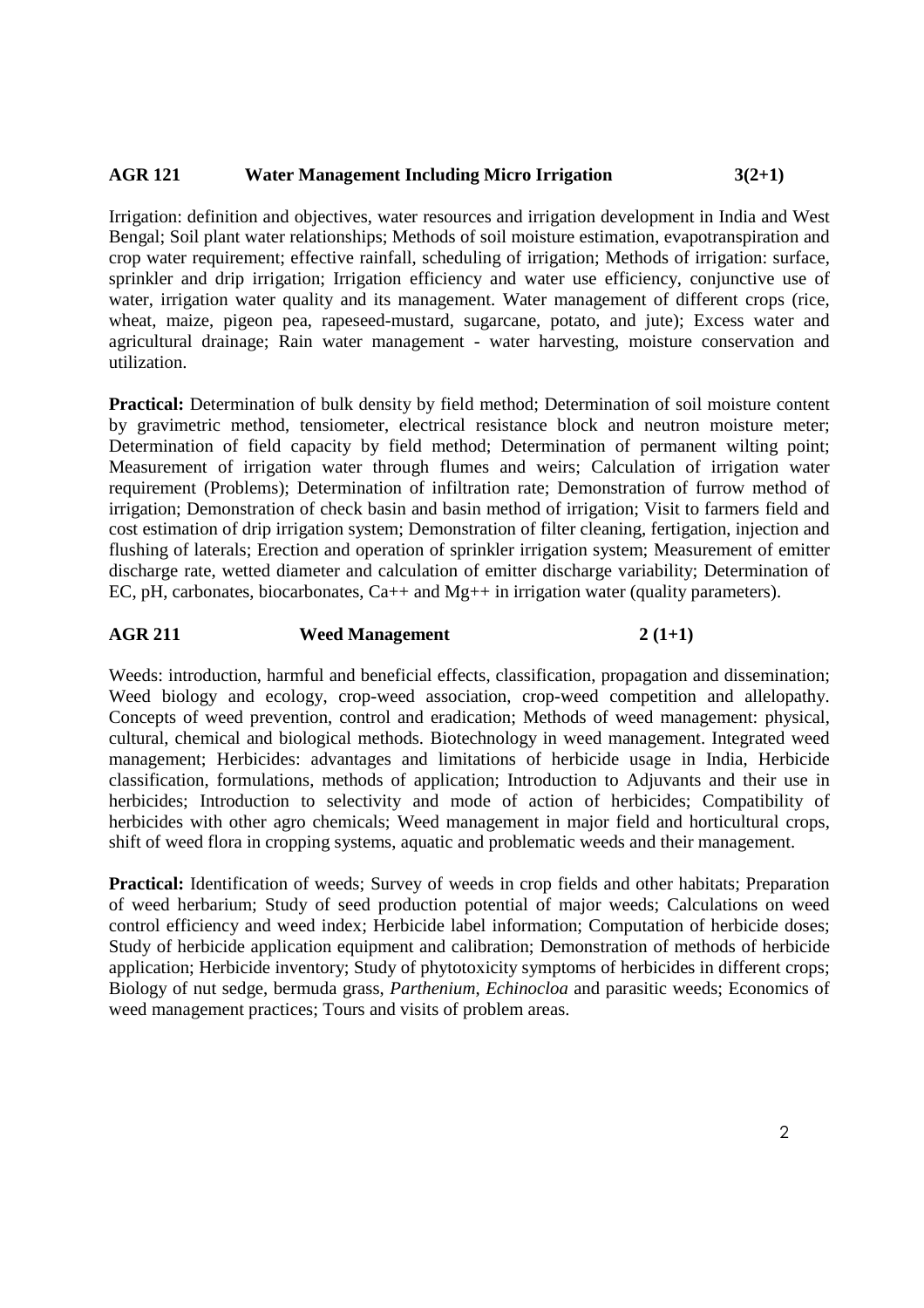#### **AGR 212 Field Crops-I (***Kharif***) 3(2+1)**

Origin, geographic distribution, morphology, classification, economic importance, soil and climatic requirement, varieties, cultural practices and yield of *kharif* crops, Cereals : rice, maize, sorghum, pearl millet and finger millets; Pulses: pigeonpea, mungbean and urdbean; Oilseeds: groundnut, sesame, soybean and castor; Fibre crops: cotton, jute, mesta and sunhemp; and Forage crops: sorghum, maize, cowpea, cluster bean, napier, rice bean, pasture grasses and legumes; preservation of forage crops.

**Practical:** Rice nursery preparation and transplanting/seed bed preparation and sowing of *kharif* crops; Calculations on seed rate and fertilizer dose; Studies on germination/sprouting and seedling vigour; Effect of sowing depth on germination and emergence; Identification of associated weeds in *kharif* crops; Top dressing of nitrogen in major *kharif* crops and study of fertilizer experiments; Study of growth attributes, yield components, harvesting and yield estimations; Study of crop varieties and agronomic experiments; Study on nodulation in legumes.

### **AGR 221 Field Crops- II (***Rabi***) 3(2+1)**

Origin, geographical distribution, morphology, classification, economic importance, soil and climatic requirements, varieties, cultural practices and yield of *rabi* crops; Cereals: wheat, barley; Pulses: chickpea, lentil, peas and lathyrus; Oilseeds: rapeseed-mustard, sunflower, safflower and linseed; Sugar crops: sugarcane; Commercial crops: potato and tobacco, Forage crops: berseem, lucerne and oats.

**Practical:** Seed bed preparation and sowing of *rabi* crops; Calculations on seed rate and fertilizer dose; Top dressing of nitrogen in *rabi* crops and study of fertilizer experiments; Identification of crop associated weeds in *rabi* crops; Study of growth attributes, yield components, harvesting and yield estimations; Yield and quality analysis of sugarcane; Study of crop varieties and agronomic experiments and visit to research stations related to *rabi* crops.

### **AGR 311 Organic Farming 3(2+1)**

Introduction, concept, principles, components, relevance in present context; Organic production requirements; Biological intensive nutrient management-organic manure, vermicompost, green manure, recycling of organic residues, biofertilizers; Soil improvement and amendments; Integrated diseases and pest management – use of biocontrol agents, biopesticides, pheromones, trap crops, bird perches; Weed management; Quality considerations, certification, labeling and accreditation processors, marketing, exports; Concept of bio-village.

**Practical:** Preparation of enriched Farm Yard Manure and vermicompost; Visit to urban waste recycling unit; Study of profitable utilization of agricultural wastes; Raising of vegetable crops organically through nutrient, diseases and pest management; vegetable and ornamental nursery raising; macro quality analysis, grading, packaging, post harvest management. Visit to an organic farm to study various components and utilization.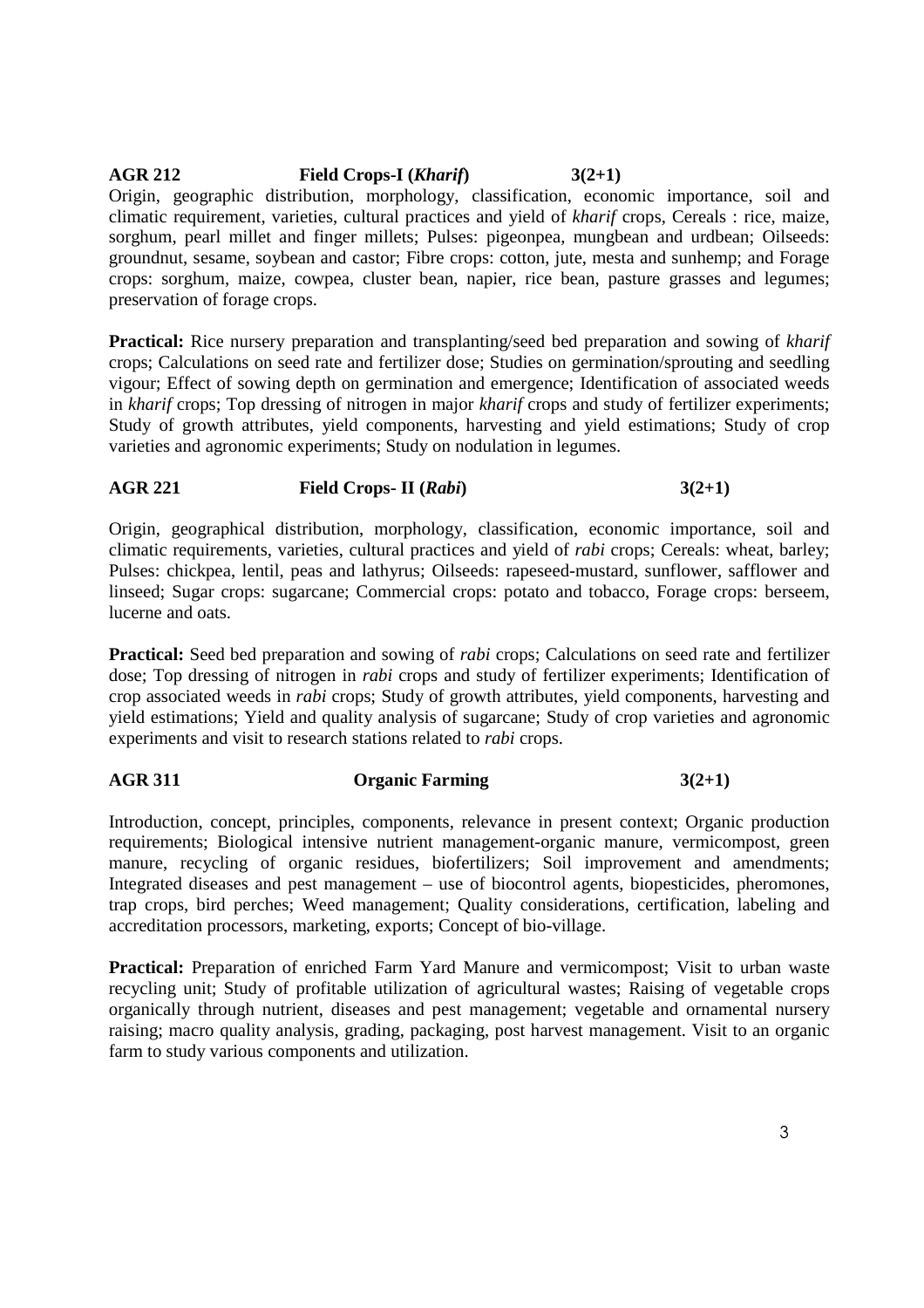#### **AGR 312 Practical Crop Production I (***Kharif* **Crops) 1(0+1)**

Crop planning, raising field crops in multiple cropping systems: Field preparation, seed treatment, nursery raising, sowing, nutrient, water and weed management and management of insect pests and diseases of crops, harvesting, threshing, drying, winnowing, storage and marketing of produce. Preparation of balance sheet including cost of cultivation, net returns per student as well as per team of a group of students.

#### **AGR 321 Practical Crop Production II (***Rabi* **Crops) 1(0+1)**

Crop planning, raising field crops in multiple cropping systems: Field preparation, seed treatment, nursery raising, sowing, nutrient, water and weed management and management of insect-pests and diseases of crops, harvesting, threshing, drying, winnowing, storage and marketing of produce. Preparation of balance sheet including cost of cultivation, net returns per student as well as per team of a group of students.

#### **AGR 322 Farming Systems and Sustainable Agriculture 2(1+1)**

Sustainable agriculture: Introduction, definition, goal and current concepts, factors affecting ecological balance and ameliorative measures; Land degradation and conservation of natural resources, Low External Input Agriculture (LEIA) & High External Input Agriculture (HEIA); Irrigation problems, waste lands and their development; Farming systems: definition, principles, components and types; Farming systems in India; Agroforestry systems; IFS for wetland, irrigated land and dryland situations.

**Practical:** Preparation of cropping scheme for irrigated and dryland situations; Study of existing farming systems in nearby villages; Preparation of integrated farming system model for wetlands, drylands and irrigated lands; Visit to different farm enterprises to study resource allocation, utilization and economics. Studies on agroforestry systems.

#### **GPB GENETICS AND PLANT BREEDING**

#### **GPB 211 Principles of Genetics 3 (2+1)**

Mendel's laws of inheritance and exceptions to the laws; Types of gene action, Multiple alleles, Pleiotropism, Penetrance and expressivity; Quantitative traits, Qualitative traits and differences between them; Multiple factor hypothesis; Cytoplasmic inheritance, it's characteristic features and difference between chromosomal and cytoplasmic inheritance; Sex determination and sex linkage, sex limited and sex influenced traits: Mutation and it's characteristic features; Methods of inducing mutations and C l B technique. Gene expression and differential gene activation; Lac operon and Fine structure of Gene; Ultra structure of cell and cell organelles and their functions; Study of chromosome structure, morphology, number<br>and types, Karyotype and Idiogram; Mitosis and meiosis, their significance and and types, Karyotype and Idiogram; Mitosis and meiosis, their significance and differences between them; DNA and it's structure, function, types, modes of replication and repair.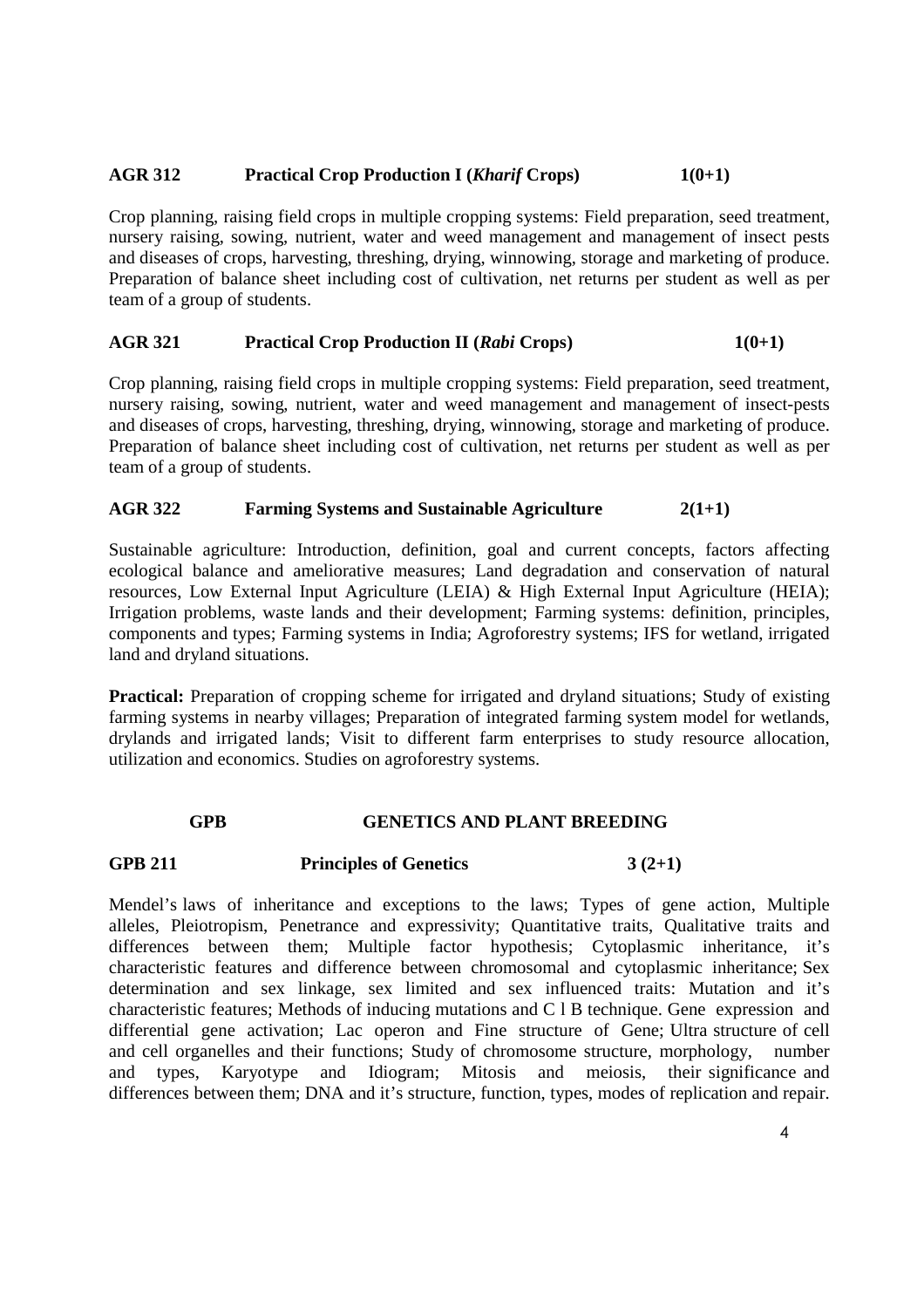RNA and its structure, function and types; Transcription, Translation, Genetic code and outline of protein synthesis; Crossing over and factors affecting it; Mechanism of crossing over and Cytological proof of crossing over; Linkage, Types of linkage and estimation of linkage; Numerical chromosomal aberrations (Polyploidy) and evolution of different crop species like Cotton, Wheat, Tobacco, Triticale and Brassicas; Structural chromosomal aberrations.

**Practical:** Microscopy (Light microscopes); Preparation and use of fixatives and stains for light microscopy; Preparation of micro slides and identification of various stages of mitosis; Preparation of micro slides and identification of various stages of meiosis; Monohybrid ratio and its modifications; Dihybrid ratio and its modifications; Trihybrid ratio; Chi-square analysis and Interaction of factors; Epistatic factors, Supplementary factors and Duplicate factors; Complementary factors, Additive factors and Inhibitory factors; Linkage – Two point test cross; Linkage – Three point test cross; Induction of polyploidy using colchicines; Induction of chromosomal aberrations using chemicals.

#### **GPB221 Principles of Plant Breeding 3(2+1)**

Historical development of plant breeding, plant breeding concept, nature and role of plant breeding, major achievements and future prospects, Aims and objectives of Plant Breeding; Modes of reproduction, Sexual, Asexual, Apomixis and their classification; Significance in plant breeding; Domestication, centres of origin, centres of diversity, acclimatization; components of genetic variations; Modes of pollination, genetic consequences, differences between self and cross pollinated crops; Methods of breeding – introduction and acclimatization. Selection, Mass selection Johannson's pure line theory, genetic basis, pure line selection; Hybridization, Aims and objectives, types of hybridization; Methods of handling of segregating generations, pedigree method, bulk method, back cross method and various modified methods; Incompatibility and male sterility and their utilization in crop improvement; Heterosis, inbreeding depression, various theories of Heterosis, exploitation of hybrid vigour development of inbred lines, single cross and double cross hybrids; Population improvement programmes, recurrent selection, synthetics and composites; Clonal selection;Mutation breeding; Ploidy breeding; Wide hybridization, significance in crop improvement.

**Practical:** Botanical description and floral biology; Study of megasporogenesis and microsporogenesis; Fertilization and life cycle of an angiospermic plant; Plant Breeder's kit; Hybridization techniques and precautions to be taken; Floral morphology, selfing, emasculation and crossing techniques; Study of male sterility and incomapribility in field plots; Rice Maize and Wheat; Sugarcane, Groundnut, and Sesamum; Redgram, Bengalgram and Greengram; Soybean and blackgram; Chillies, Brinjal and Tomato; Bhendi.

#### **GPB 311 Principles of Plant Biotechnology 3(2+1)**

Concepts of Plant Biotechnology: History of Plant Tissue Culture and Plant Genetic Engineering; Scope and importance in Crop Improvement: Totipotency and Morphogenesis, Nutritional requirements of in-vitro cultures; Techniques of In-vitro cultures, Micro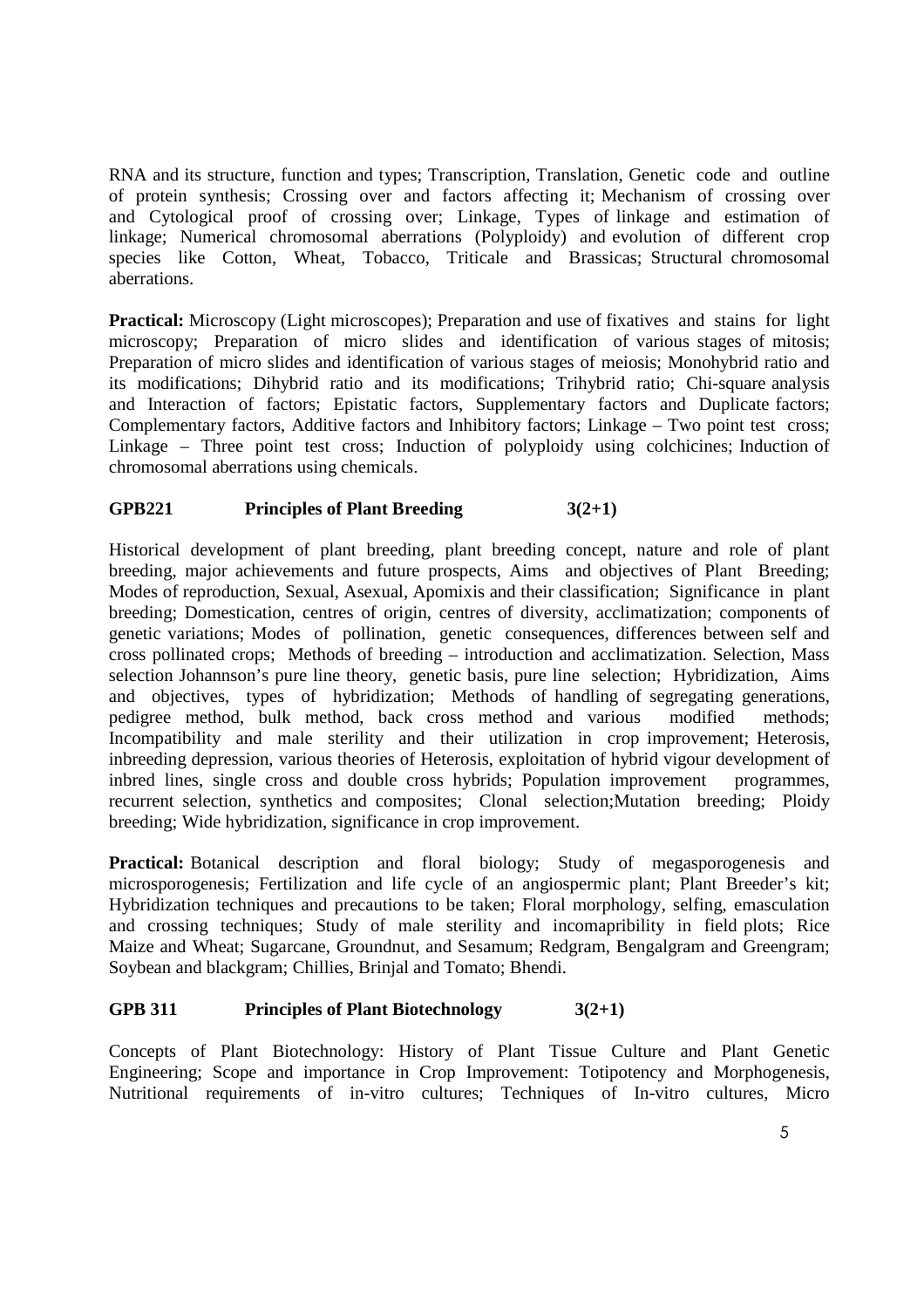propagation, Anther culture, Pollen culture, Ovule culture, Embryo culture, Test tube fertilization, Endosperm culture, Factors affecting above in-vitro culture; Applications and Achievements; Somaclonal variation, Types, Reasons: Somatic embryogenesis and synthetic seed production technology; Protoplast isolation, Culture, Manipulation and Fusion; Products of somatic hybrids and cybrids, Applications in crop improvement. Genetic engineering; Restriction enzymes; Vectors for gene transfer – Gene cloning – Direct and indirect methodof gene transfer – Transgenic plants and their applications. Molecular markers – RFLP, AFLP, RAPD, SSR and DNA Probes – Mapping QTL – Future prospects. MAS and its application in crop improvement.

**Practical:** Requirements for Plant Tissue Culture Laboratory; Techniques in Plant Tissue Culture; Media components and preparations; Sterilization techniques and Inoculation of various explants; Aseptic manipulation of various explants; Callus induction and Plant Regeneration; Study of different micropropagation approaches viz. meristem shoot tip culture *etc*. Anther, Embryo and Endosperm culture;

### GPB 321 Breeding of Field and Horticulture Crops 3(2+1)

Breeding objectives and important concepts of breeding self pollinated, cross pollinated and vegetatively propagated crops; Hardy-Weinberg Law; Study in respect of origin, distribution of species, wild relatives and forms, Cereals (rice, wheat, maize); Pulses (redgram, greengram, blackgram, soybean); Oilseeds (Groundnut, sesame, sunflower, rapeseed-mustard) etc. Fibers (Cotton and jute); Vegetables (Tomato, bhindi, chilli, cucumbers); Flowers crops (Chrysanthemum, rose, & marigold); Fruit crops (guava, mango, banana, papaya); Major breeding procedures for development of hybrids / varieties of various crops; Plant Genetic Resources their conservation and utilization in crop improvement; Ideotype concept in crop improvement; Breeding for resistance to biotic and abiotic stresses variability in pathogens and pests; Mechanisms of resistance in plant to pathogens and pest; Genetic basis of adaptability to unfavourable environments; Definition of biometrics, assessment of variability i.e., additive, dominance and epistasis and their differentiation; Genotype x Environment interaction and influence on yield/performance, IPR and its related issues.

**Practical:** Emasculation and Hybridization techniques: Handling of segregating generations, pedigree methods; Handling of segregating generations, bulk methods; Handling of segregating generations, back cross methods; Field lay out of experiments; Field trials, maintenance of records and registers; Estimation of Heterosis and inbreeding depression; Estimation of Heritability, GCA and SCA; Estimation of variability parameters; Parentage of released varieties/hybrids; Problems on Hardy-Weinberg Law; Study of quality characters; Sources of donors for different characters; Visit to seed production and certification plots; Visit to AICRP trials and programmes; Visit to grow out test plots; Visit to various research stations; Visit to other institutions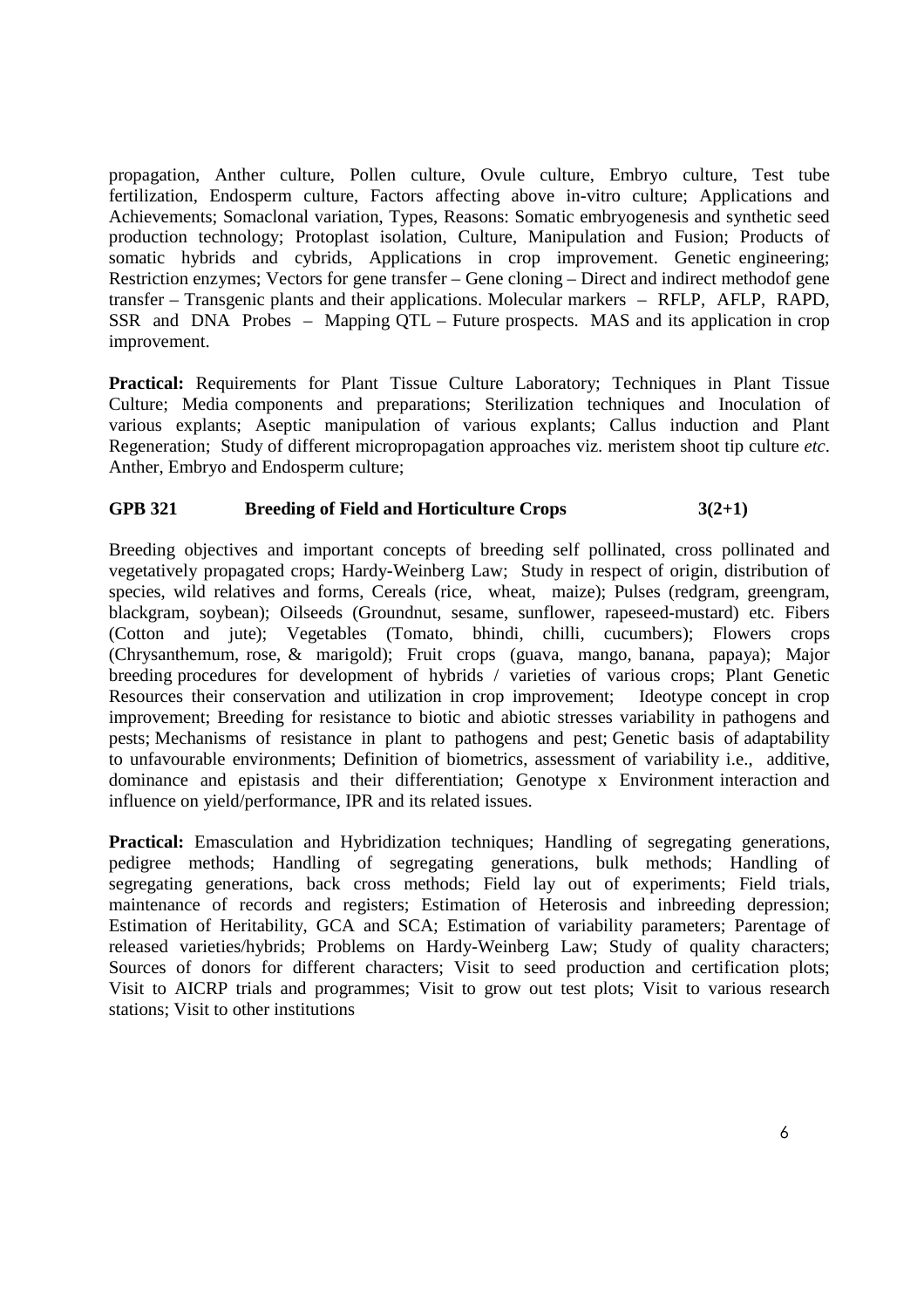#### **SST SEED SCIENCE AND TECHNOLOGY**

#### **SST 321** Principles of Seed Technology 3(2+1)

Introduction to Seed Production, Importance of Seed Production, Seed policy, Seed demand forecasting and planning for certified, foundation and breeder seed production, Deterioration of crop varieties, Factors affecting deterioration and their control; Maintenance of genetic purity during seed production, Seed quality; Definition, Characters of good quality seed, Seed health; Different classes of seed, Production of nucleus & breeder's seed, Maintenance and multiplication of pre-release and newly released varieties in self and cross-pollinated crops; Seed certification, phases of certification, procedure for seed certification, field inspection and field counts etc.; Seed Production, Foundation and certified seed production in maize, rice, sorghum and bajra, cotton and sunflower, castor, tomato and brinjal, chillies and bhendi, onion, bottle gourd and ridge gourd; Seed Act and Seed Act enforcement, Central Seed Committee, Central Seed Certification Board, State Seed Certification Agency, Central and State Seed Testing Laboratories; Duties and powers of seed inspectors, offences and penalties; Seed control order: Seed Control Order 1983, Seed Act 2000 and other issues related to seed quality regulation. Intellectual Property Rights, Patenting, WTO, Plant Breeders Rights, Varietal Identification through Grow–Out Test and Electrophoresis; Seed Drying: Forced air seed drying, principle, properties of air and their effect on seed drying, moisture equilibrium between seed and air, Heated air drying, building requirements, types of air distribution systems for seed drying, selection of crop dryers and systems of heated air drying, recommended temperature and depth of the seeds, management of seed drying, Planning and layout of seed processing plant; Establishment of seed processing plant. Seed processing: air screen machine and its working principle, different upgrading equipments and their use, Establishing a seed testing laboratory. Seed testing procedures for quality assessment, Seed treatment, Importance of seed treatment, types of seed treatment, equipment used for seed treatment (Slurry and Mist–O–matic treater), Seed packing and seed storage, stages of seed storage, factors affecting seed longevity during storage and conditions required for good storage, General principles of seed storage, constructional features for good seed warehouse, measures for pest and disease control, temperature control, Seed marketing, marketing structure, marketing organization, sales generation activities, promotional media, pricing policy; Factors affecting seed marketing.

**Practical**: Seed sampling principles and procedures; Physical Purity analysis of Field and Horticultural crops; Germination analysis of Field and Horticultural crops; Moisture tests of Field and Horticultural crops; Viability test of Field and Horticultural crops; Seed health test of Field and Horticultural crops; Vigour tests of Field and Horticultural crops; Seed dormancy and breaking methods; Grow out tests and electrophoresis for varietal identification; Visit to Seed production plots of different crops of the region; Visit to Seed processing plants; Visit to Seed testing laboratories; Visit to Grow out testing farms; Visit to Hybrid Seed Production farms; Varietal identification in seed production plots; Planting ratios, isolation distance, rouging, etc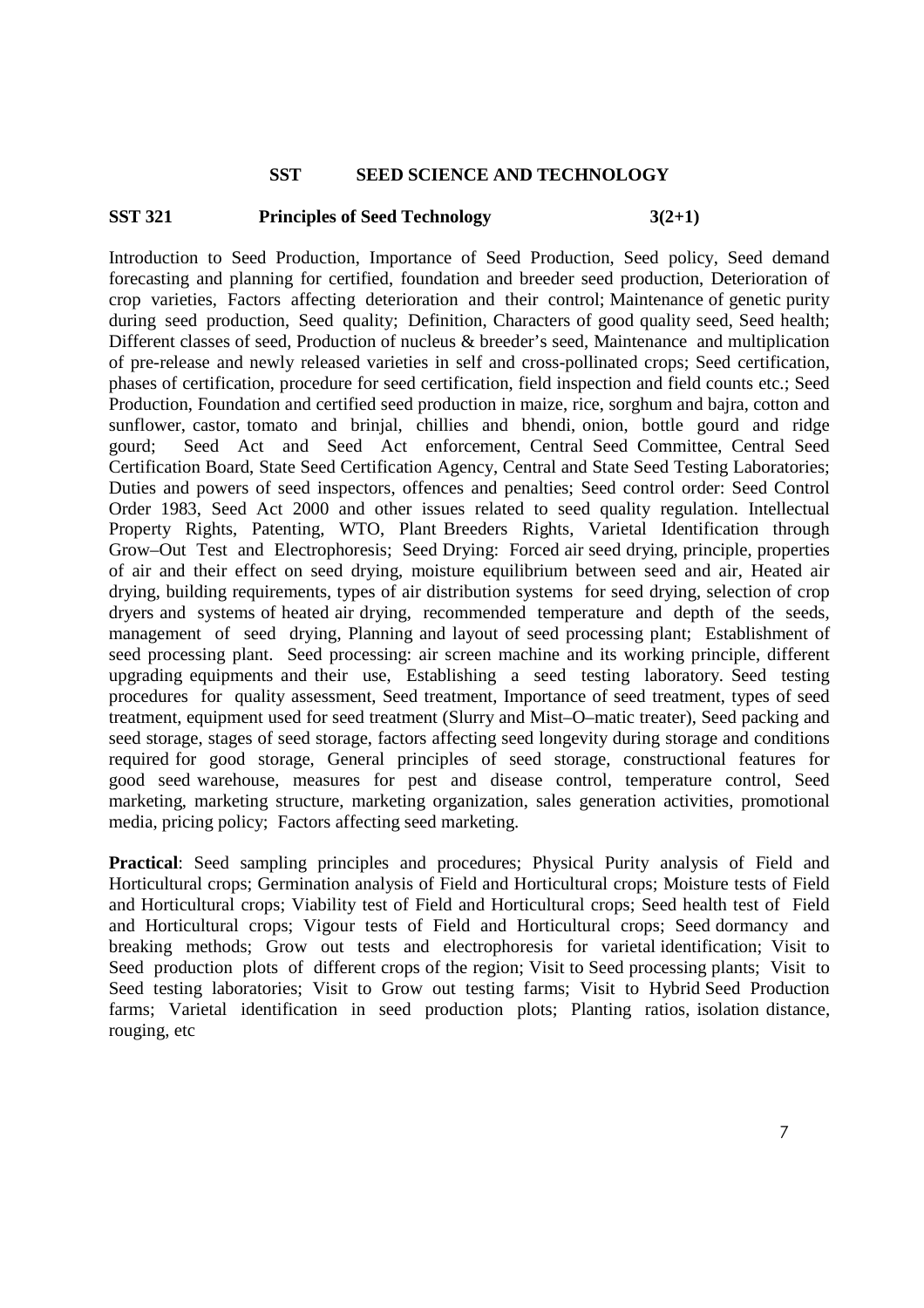#### **SSC SOIL SCIENCE AND AGRICULTURAL CHEMISTRY**

#### **SSC 111** Introduction to Soil Science  $3(2+1)$

**Theory:** Pedological and edaphological concepts, Origin of the earth, Earth's crust; Composition: Rocks and minerals. Weathering, Soil formation factors and processes Components of soils; Soil profile, Soil physical properties, Soil texture, Textural classes, Particle size analysis, Soil structure Classification, Soil aggregates, significance, Soil consistency, soil crusting, Bulk density and particle density of soils & porosity, their significance and manipulation, Soil compaction, Soil Colour, Elementary knowledge of soil classification and soils of India; Soil water, Retention and potentials, Soil moisture constants, Movement of soil water, Infiltration, percolation, permeability, Drainage, Methods of determination of soil moisture. Thermal properties of soils, Soil temperature, Soil air, Gaseous exchange, Influence of soil temperature and air on plant growth; Soil colloids, Properties, nature, types and significance; Layer silicate clays, their genesis and sources of charges, Adsorption of ions, Ion exchange, CEC & AEC Factors influencing ion exchange and its significance. Soil organic matter, Composition, Decomposability, Humus, Fractionation of organic matter, Carbon cycle, C: N ratio. Soil biology, Biomass, Soil organisms and their beneficial and harmful roles.

**Practical:** Determination of bulk density and particle density, Aggregate analysis, Soil strength, Soil moisture determination, Soil moisture constants – Field capacity Inflitration rate, water holding capacity, soil texture and mechanical analysis – Soil temperature. Analytical chemistry – Basic concepts, techniques and calculations – Collection and processing of soil for analysis – Organic carbon, pH, EC, soluble cations and anions – Study of a soil profile – Identification of rocks and minerals.

#### **SSC 121** Soil Chemistry, Soil Fertility and Nutrient Management 3 (2+1)

**Theory:** Soil as a source of plant nutrients. Essential and beneficial elements, criteria of essentiality, forms of nutrients in soil , mechanisms of nutrient transport to plants, factors affecting nutrient availability to plants. Measures to overcome deficiencies and toxicities. Problem soils – acid, salt affected and calcareous soils, characteristics, nutrient availabilities. Reclamation – mechanical, chemical and biological methods. Irrigations water – Quality of irrigation water and its appraisal. Indian standards for water quality.Use of saline water for agriculture. Soil fertility – Different approaches for soil fertility evaluation. Methods, Soil testing – Chemical methods. Critical levels of different nutrients in soil. Plant analysis – DRIS methods, critical levels in plants. Rapid tissue tests. Indicator plants. Biological method of soil fertility evaluation. Soil test based fertilizer recommendations to crops. Factors influencing nutrient use efficiency (NUE) in respect of N, P, K, S, Fe and Zn fertilizers.

**Practical:** Principles of analytical Instruments and their calibration and applications, Colorimetry and flame photometry. Estimation of available N, P, K, S, and Zn in oils, pH, EC, soluble cations and anions in soil water extracts. Lime requirement and gypsum requirement of problem soils. Estimation of N, P and K in plants.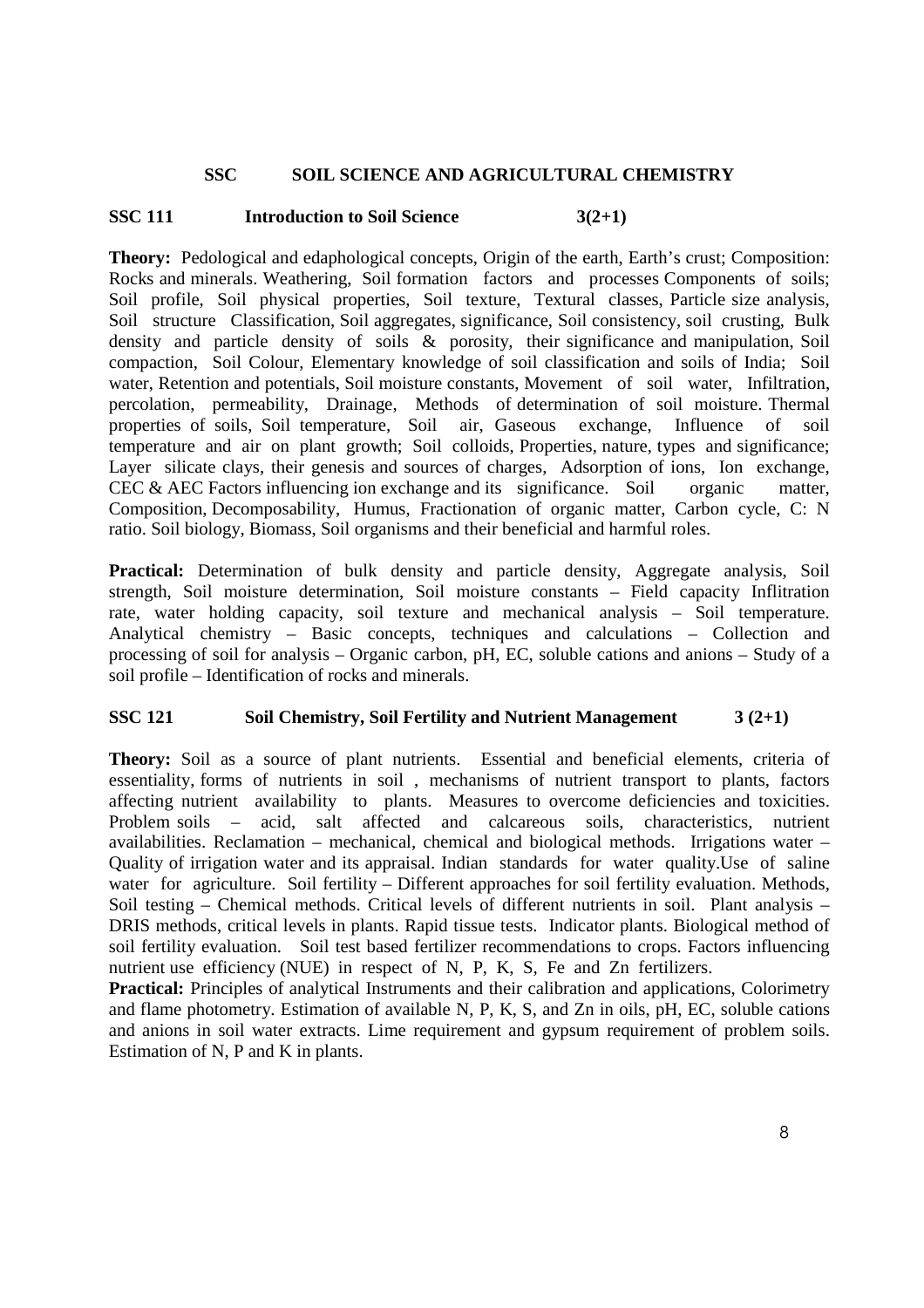#### **SSC 211 Manures, Fertilizers and Agro-Chemicals 3(2+1)**

**Theory:** Introduction – Raw materials – Manures – Bulky and concentrated – FYM, Composts – Different methods, Mechanical compost plants, Vermicomosting, Green manures, Oil cakes, Sewage and sludge – Biogas plant slurry, Plant and animal refuges. Fertilizers – classifications, Manufacturing processes and properties of major nitrogenous (ammonium sulphate, urea, calcium ammonium nitrate, ammonium nitrate, ammonium sulphate nitrate) phosphatic (single super phosphate, enriched super phosphate, diammonium phosphate, ammonium poly phosphate), potassic and complex fertilizers their fate and reactions in the soil, Secondary and micronutrients fertilizers, Amendments. Fertilizer Control Order, Fertilizer storage; Biofertilizers and their advantage, Organic chemistry as prelude to agro chemicals, Diverse types of agrochemicals, Botanical insecticides (Neem), Pyrethrum, Synthetic pyrethroids. Synthetic organic insecticides, Major classes, Properties and uses of some important insecticides under each class. Herbicides – Major classes – Properties and uses of 2, 4-D, atrazine, glyphosate, butachlor benthiocarb; Fungicides – Major classes – Properties and uses of carbendazim, carboxin, captan, tridemorph and copper oxychloride – Insecticides Act, Plant growth regulators. Effect of insecticides on soil, water and air.

**Practical:** Total nitrogen and phosphorus in manures / composts – Ammoniacal and nitrate nitrogen – Water soluble P2O5, potassium, calcium, sulphur and zinc contents of fertilizers COD in organic wastes – Adulteration in fertilizer. Argentimetric and iodometric titrations – their use in the analysis of lindane metasystox, endosulfan, malathion, copper and sulphur fungicides – Compatibility of fertilizers with pesticides.

#### **AEN Agricultural Entomology**

#### **AEN 211 Insect Morphology and Systematics 3 (2+1)**

The scope of Entomology, brief history of Entomology in India, insect as Arthropods and its relationship with Phylum Annelida and other classes of Arthropod. Origin of insect, major points related to dominance of insect in Animal Kingdom. Taxonomy: Broad classification of class Insecta, insect orders, salient taxonomic and morphological features of the sub class- Apterygota (includes orders- Thysanura, Collembola and Protura) and Pterygota (includes Exopterygot order-Odonata, Orthoptera, Dictyoptera, Thysanoptera, Hemiptera, Homoptera, Isoptera and Endopterygot order- Coleoptera, Lepidoptera, Diptera, Hymenoptera). Infra-ordinal characteristics of some agriculturally importantant insect families. Ultra structure of insect integument and its various processes. Body segmentation, Phragmata, Furca. Head, Tentorium, Thorax (basic structures and associated appendages), Abdomen (with special reference to genitalia and accessory organs), Mouthparts (biting and chewing, piercing and sucking, chewing and lapping, sponging, siphoning and rasping  $\&$  sucking types), Antennae  $\&$  their modifications, Legs  $\&$  their modification, Wings (hypothetical wing venation & their modifications). Mechanism of wing and leg movement. Wing coupling apparatus (Hamuli, Frennulum, Amplexiform, Retinaculum, Fibula, Jugate). Metamorphosis:-Ametabola, Metabola, Hemimetabola, Holometabola and Hetero/Hypometabola. Physiological mechanism of metamorphosis- apolysis, ecdysis. Types of immature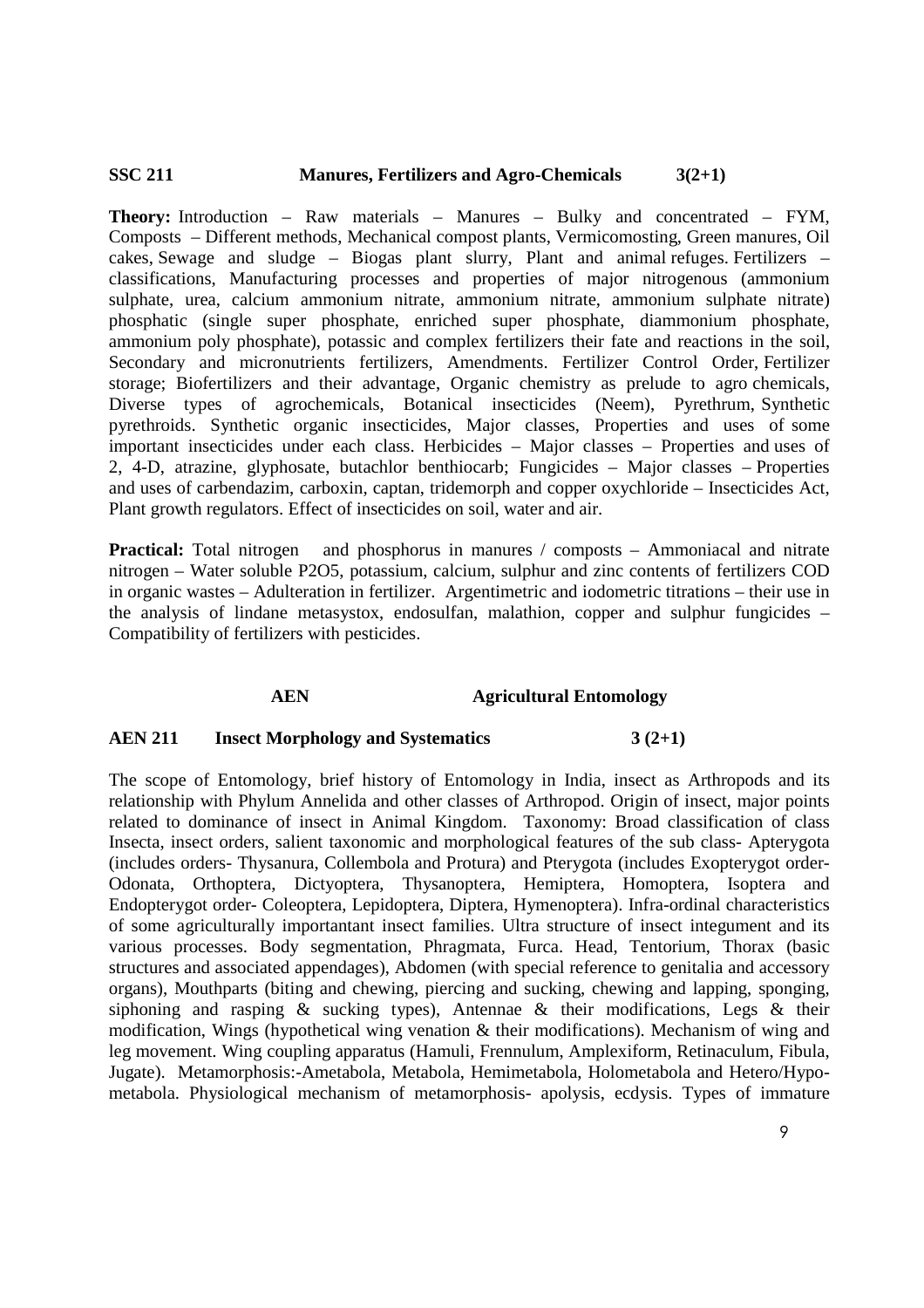forms. Significance of pupal stage. Diapause. A brief out line on insect anatomy.

**Practical:** Methods of collection, killing, pinning, and mounting of insects. External morphology of grasshopper. Insect mouth parts and their dissection. Identification of different types of antennae, legs and wings. Wing venation. Preparation of key for the identification of agriculturally important orders. Preparation of permanent slides of mouthparts, antennae, legs and wings. Studies on different types of eggs, larvae & pupae. Dissection and study of alimentary canal (cockroach). Collection box for different groups of insects with special reference to agriculturally important insect orders.

#### **AEN 221: Insect Ecology and Integrated Pest Management (including Beneficial Insects) (2+1)**

Insect ecology - Definition, basic outline of ecosystem, niche, habitat, guild, population dynamics, community and its interaction with ecological factors. Effect of biotic factors – food competition, natural and environmental resistance. Concepts of Balance of life in nature, biotic potential and environmental resistance. Beneficial and harmful role of insects. Introductory idea of insect-pests and their classification based on GEP. Causes of outbreak and resurgence. Pest surveillance and pest forecasting. Utility knowledge of pest-host complexes as egg laying, sites of oviposition, food finding behaviour and tritrophic relationship. Insect-virus relationships. Principles and methods of pest control, viz., physical, mechanical, cultural, legal, host plant resistance, chemical, botanical, biological (parasitoid, predators, microbial insect pathogens) and biorational (insect hormones, pheromones, insect growth regulators), autocodal. Use of non-toxic compounds like semiochemicals (attractants, repellants, antifeedants, antimetabolites, chemosterilants). Role of biotechnology in insect-pests management and its practical feasibility. IPM practice, scope and its limitations. Vermiculture and role played by Annelids & Spiders in agriculture. Classification of toxicity of pesticides. Insecticides- their classification, generations and mode of action. Synergism. Principles and methods of insecticidal application, formulations and their appliances. Insecticides Act 1968 – Important provisions. Phytotoxicity of insecticides. Acquaintance with the commonly used and newer molecule of insecticides viz. Cyclodiens, Organophosphates, Carbamates, Synthetic pyrethroids, Novel insecticides, Nicotinyl insecticides, Chitin synthesis inhibitors, Phenyl pyrazoles, Avermectins, Macrocyclic lactones, Oxadiazimes, Thiourea derivaties, pyridine azomethines, pyrroles, etc. Acquaintance with the commonly used Nematicides, Rodenticides, Acaricides and fumigants. Safety measures during handling of pesticides. Symptoms of poisoning, first aid and antidotes. Environmental hazards posed by the insecticides.

**Practical:** Visit to meteorological observatory / automatic weather reporting station. Study of terrestrial and pond ecosystems of insects; Studies on behaviour of insects and orientation. Study of distribution patterns of insects, sampling techniques for the estimation of insect population and damage. Pest surveillance through light traps, pheremone traps and field incidence. Lincoln index. Calculation for determining EIL and ETL. Identification of commonly available natural enemies. Identification of earthworms in vermiculture – visit to vermiculture unit. Compatibility of pesticides and Phytotoxicity of insecticides. Identification of commonly used insecticides and categories of their toxicity. Insecticide formulations, application equipments, their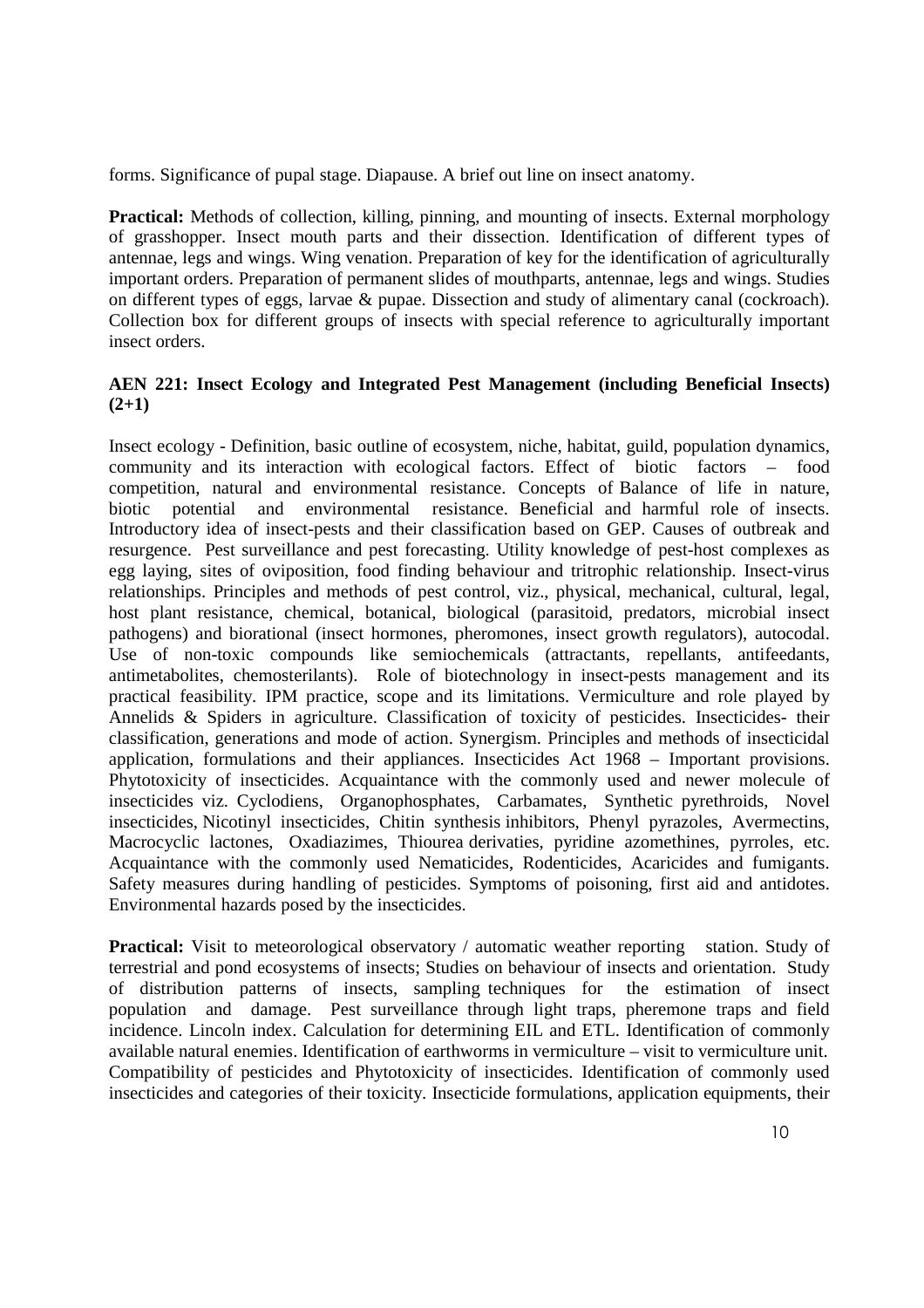handling and maintenance. Estimation of exact quantity of required commercial formulation, determination of doses from the total requirement of pesticide in a particular area. Bioefficacy studies of some new generation insecticides against some major lepidopteran pests and beneficial coleopteran predators.

#### **AEN 321 Crop Pests and Stored Grain Pests and Their Management 3(2+1)**

Nature and extent of damage and injury caused by insect-pest. Life cycle, seasonal history, host range, distribution and management of the major insect pests attacking field crops: Cereals (rice, wheat and maize ); Pulses (gram, green gram, arahar pea); Oilseeds (mustard, sesame, sunflower, ground nut); Fibre crops (jute, cotton), Sugar crops (sugarcane); Vegetable crops (brinjal, okra, tomato, chilli, potato, cole crops, cucurbits); Fruit crops (citrus, banana, mango, coconut, litchi, jack fruit, papaya, guava, pomegranate, apple, pineapple, cashew nut); Spices and condiments (zinger, turmeric, black pepper and cardamom) and Plantation crops (tea, coffeae). A brief introduction, importance (National and International), life cycle, major species observed and extent of damage of the polyphagous pests like Locust and Termite. Economic importance and general control of plant parasitic mites & rodents and their general control measures. A brief out line on economic importance of Molluscs, Aves, Amphibian and higher Vertebrates in agriculture. Stored grain insect-pests, taxonomic position & identification, their biology, nature of damage and their management.

**Practical:** Identification of insect pests of field, vegetable & fruit crops and the damage symptoms produced by them, estimation of extent of damage by direct and indirect methods. Studies on seasonal cycle of insect-pests on field, vegetable and fruit crops. Life cycle study of any important insect-pest. Identification of stored product insects and their peculiarity in damage. Damage symptoms produced by non-insect pests of agricultural crops. Identification of common phytophagous mites and other non-insect pests.

#### **AEC AGRICULTURAL ECONOMICS**

#### **AEC 121 Principles of Agricultural Economics 2 (2+0)**

Economics: Meaning, definition, subject matter, divisions of economics, importance of economics. Agricultural Economics: Meaning, definition. Basic Concepts: Goods, service, utility, value, price, wealth, welfare. Wants: Meaning, characteristics, and classifications of wants, importance. Theory of consumption: Law of Diminishing Marginal utility- Meaning, definition, assumption, limitations, and importance. Consumer's Surplus: Meaning, definition, importance. Demand: Meaning, definition, kinds of demand, demand schedule, demand curve, law of demand, extension and contraction vs increase and decrease in demand. Elasticity of Demand: Types of elasticity of demand, degrees of price elasticity of demand, methods of measuring elasticity, factors influencing elasticity of demand, importance of elasticity of demand. Supply: Meaning, definition, supply curve, law of supply, elasticity of supply, determinants of supply. Production: Meaning, factors of production. Distribution: Meaning, wage, rent, interest, profit. National Income: Concepts, measurement. Public Finance: Meaning, principles. Public Resource: Meaning, sources. Tax: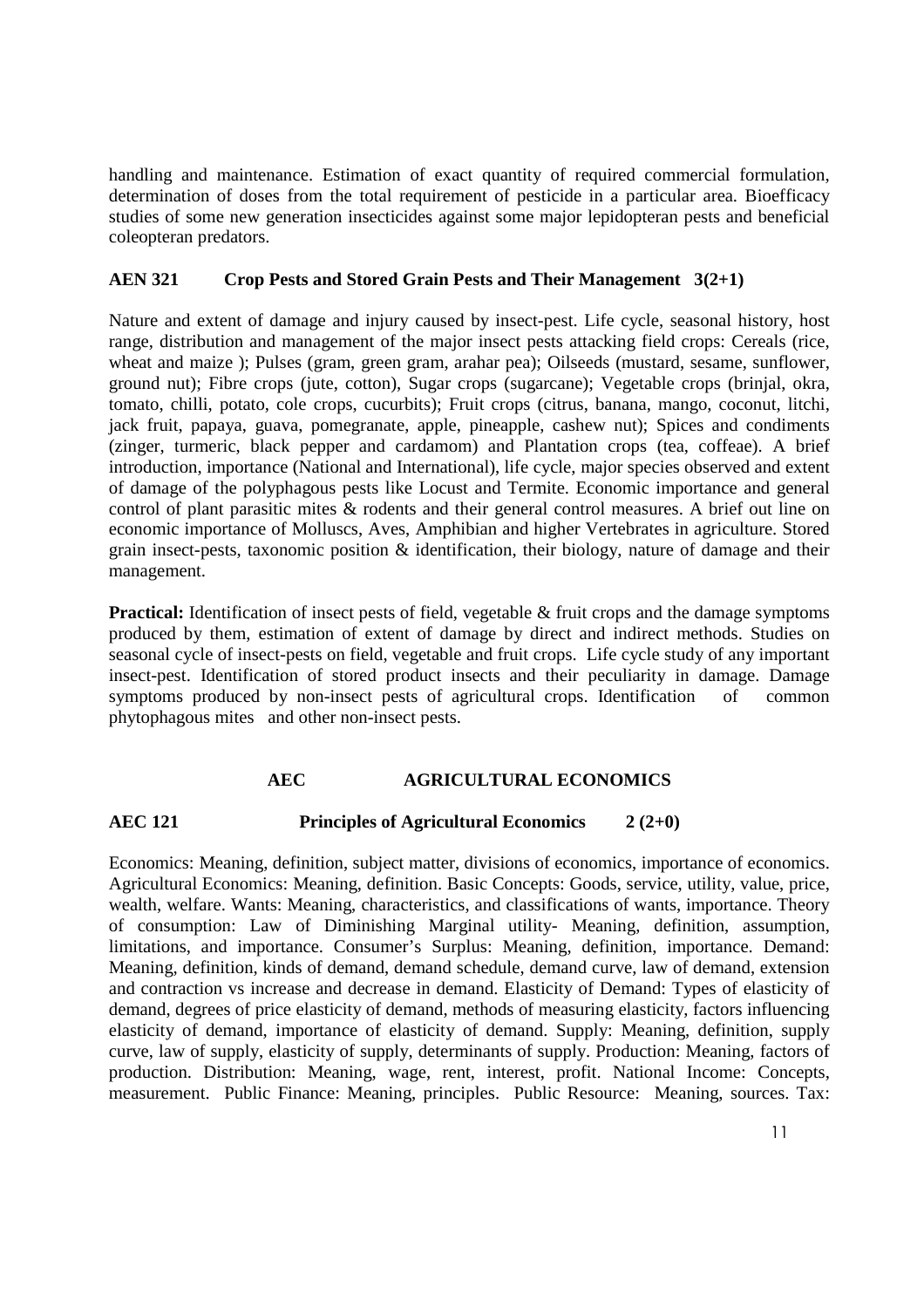Meaning, classification of taxes: cannons of taxation. Public expenditure: Meaning, principles. Inflation: Meaning, definition, kinds of inflation. Welfare Economics: Meaning and basic concepts.

#### AEC 211 **Agricultural Finance and Co-Operation** 2(1+1)

Agricultural finance: nature and scope. Time value of money- compounding and discounting. Agricultural credit: meaning, definition, need, classification. Credit analysis: 4R's 5C's and 7P's of credit, repayment plans. Sources of finance-History of financing agriculture in India. Commercial banks- nationalization of commercial banks. Lead bank scheme. Regional Rural Banks. Scale of finance. Higher financing agencies- RBI, NABARD, AFC, Asian Development Bank, World Bank, Insurance and Credit Guarantee Corporation of India. Assessment of crop losses- determination of compensation. Crop insurance- advantages and limitations in application, estimation of crop yields. Agricultural cooperation: philosophy and principles. History of Indian cooperative movement- pre-independence and post independence periods, cooperation in different plan periods. Cooperative credit structure: PACS, FSCS. Reorganisation of cooperative credit structure in West Bengal and single window system. Successful cooperative systems in Gujarat, Maharastra, Punjab, etc.

**Practical**: Factors governing use of capital and identification of credit needs. Time value of money- compounding and discounting; Tools of financial management, Balance sheet, Income statement and cash flow analysis. Estimations of credit needs and determining unit costs; Preparations and analysis of loan proposals; Types of repayment loans; Study of financial institutions: PACS, DCCB, Apex Banks, RRBs, CBs, NABARD.

### **AEC 221 Agricultural Marketing, Trade and Prices 2 (1+1)**

Agricultural Marketing: Concepts and definition, scope and subject matter. Market and Marketing: Meaning, definitions, components of a market, classification. Market structure: conduct, performance, market functionaries or agencies. Producer's surplus: Meaning, types of producer's surplus, marketable surplus, marketed surplus, importance, factors affecting marketable surplus. Marketing channels: Meaning, definition, channels for different products. Market integration: Meaning, definition, types of market integration. Marketing efficiency: Meaning, definition, marketing costs, margins and price spread. Factors affecting the cost of marketing- reasons for higher marketing costs of farm commodities, ways of reducing marketing costs. Risk in Marketing: Meaning and importance, types of risk in marketing, speculations and hedging, futures trading, contract farming. International Trade: Meaning, need and importance, Theories of international trade, free trade, trade protection, WTO, GATT, Implications of AOA, Market access, Domestic support, Export subsidies, EXIM-Policy & Ministerial conferences. Cooperative Marketing, State Trading, Ware Housing Corporation (Central and State)- Objectives, functions, advantages. Food Corporation of India: Objectives and functions. Quality control of agricultural products-AGMARK, FPO, ECOMARK, etc. Agricultural Price Policy: Meaning, objectives, need for agricultural price policy, role of CACP.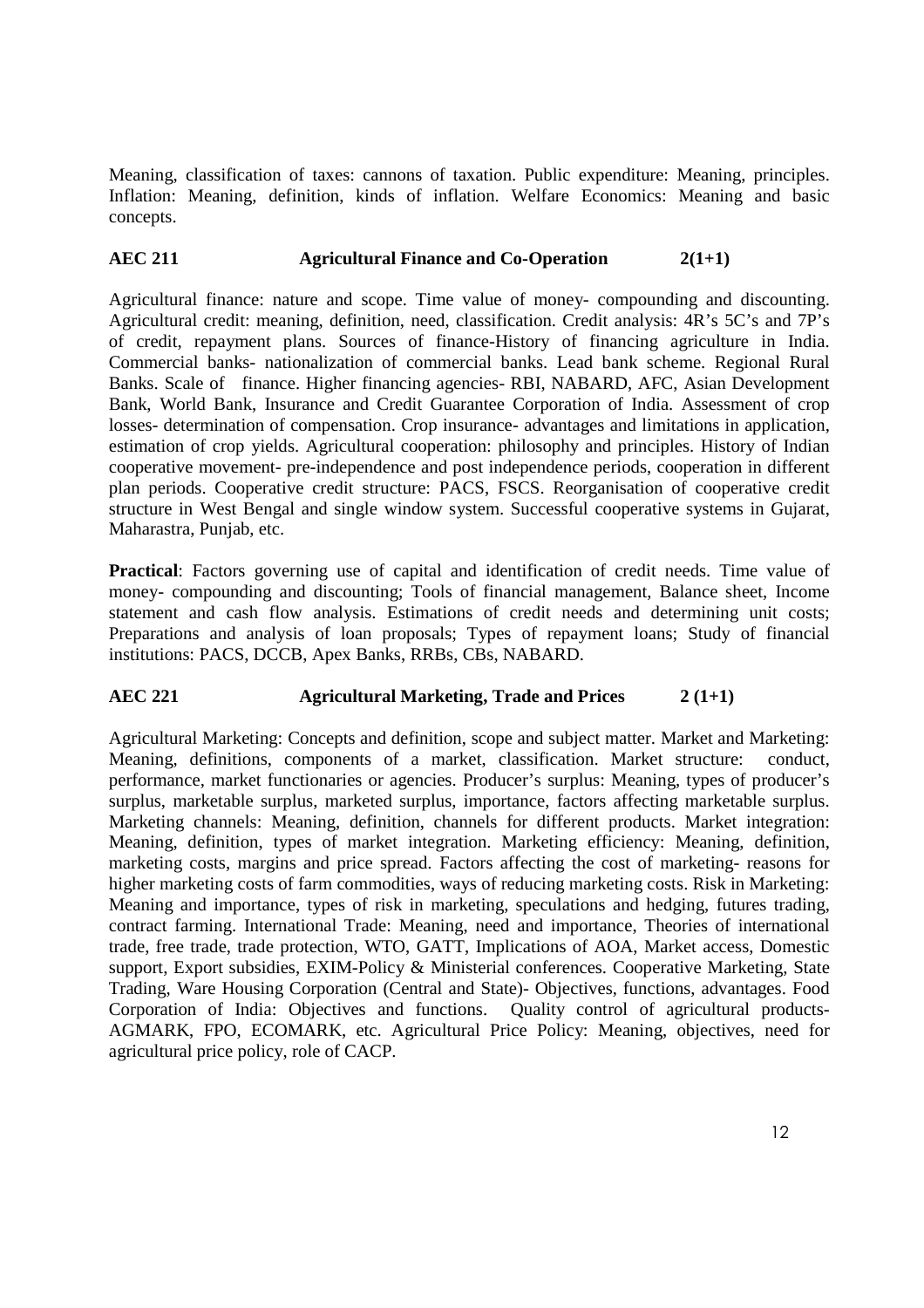**Practical**: Identification of marketing channels; Study of regulated markets; Study of unregulated markets; Price spread analysis; Visit to market institutions; Study of SWC, CWC and STC; Analysis of information of daily prices; Estimation of marketed and marketable surplus, cost of cultivations.

#### **AEC 311 Fundamentals of Farm Business Management (Including Project Development, Appraisal and Monitoring) 2(1+1)**

Agribusiness: Meaning, definition and importance of agribusiness in the Indian economy. Agribusiness Management- definition, types, distinctive features and importance. Management Functions: Planning, organising, directing, motivation, ordering, leading, supervising, staffing and controlling. Capital Management: Financial management of agribusiness, financial statements, balance sheet, profit and loss statement. Agro-based Industries: Importance and need, classification of industries, types of agro-based industries, procedure to set up agro-based industries, constraints in establishing agro-based industries. Marketing Management: Meaning, definitions, marketing mix, 5Ps of marketing, Pricing strategies- meaning and techniques. Project: Definitions, project cycle and characteristics of agricultural projects. Project Appraisal and Evaluation Techniques: NPW, BCR, IRR, PBP, sensitivity analysis.

**Practical**: Preparation of projects in agriculture and allied sectors. Analysis of financial statements. Study of agro-based industries and financing agencies- visit and survey. Project appraisal techniques- case study of agro-based projects.

#### **AEC 321 Production Economics and Farm Management 2 (1+1)**

Production Economics: Meaning, definition, nature and scope of agricultural production economics. Basic concepts and terms: Firm, industry, technical unit, plant. Production Functions: Meaning, definition, types, characteristics. Laws of returns: Increasing, constant and decreasing. Factor Product Relationships- determination of optimum input and output level. Factor Factor Relationships, Product Product Relationships. Returns to scale: Meaning, definition, importance. Farm Management: concept and meaning. Economic principles applied to the organizations of farm business. Farm business analysis- depreciation of farm assets, efficiency measures, farm inventory and records. Types and systems of farming. Risk and uncertainty in agriculture. Farm planning and budgeting. Linear programming: Definition, assumptions, advantages and applications in farm planning.

Practical: Estimation of production function. Application of farm management principles. Methods of computation of depreciation, efficiency indicators, break-even and shut down points, cost of cultivations. Preparation of net worth statement and income statement. Linear Programming.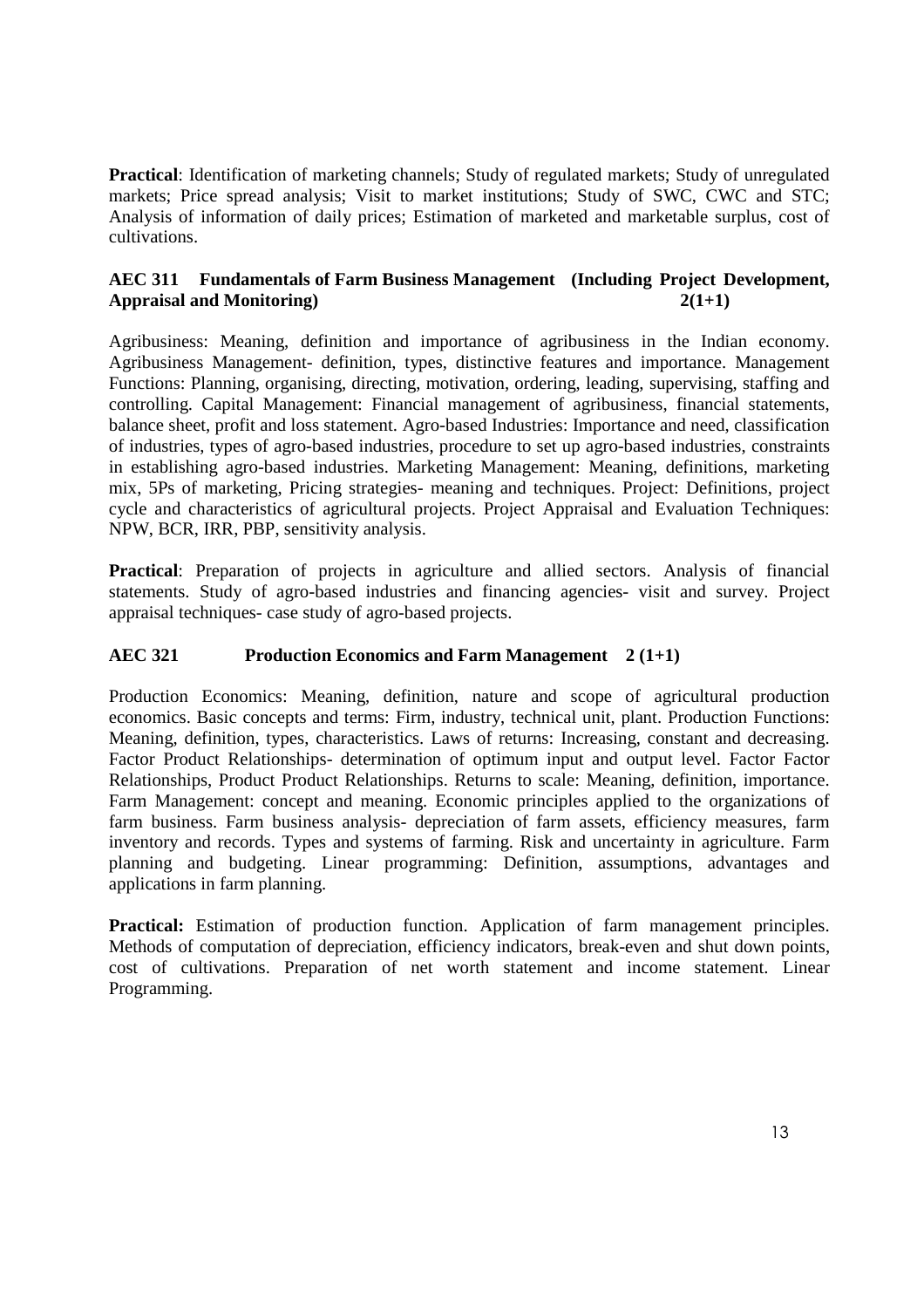#### **AEG AGRICULTURAL ENGINEERING**

#### **AEG 121 Fundamentals of Soil, Water and Conservation Engineering 3(2+1)**

Surveying - survey equipment, chain survey, cross staff survey, plotting procedure, calculations of area of regular and irregular fields. Compass surveying; Plane table surveying. Levelling – levelling equipment, terminology, methods of calculation of reduced levels, types of leveling, contouring. Irrigation – water resources, classification of projects, flow irrigation and lift irrigation. Irrigation water measurement – methods and instruments such as weirs, flumes and orifices; Water conveyance systems - open channel and underground pipeline. Irrigation methods – drip and sprinkle irrigation systems. Water lifting devices – pumps (shallow and deep well), capacity, power calculations. Soil and water conservation- soil erosion, types, soil conservation techniques and engineering control measures.

Practical: Acquaintance with chain survey equipment; Ranging and measurement of offsets; Chain triangulation; Cross staff survey; Plotting of chain triangulation; Plotting of cross staff survey; Plotting compass survey; Plotting plane table survey; Levelling equipment – dumpy level, levelling staff, temporary adjustments and staff reading; Differential leveling; Profile leveling; Contour survey – grid method; Plotting of contours; Study of centrifugal pumping system and irrigation water measuring devices; Study of different components of drip and sprinkler irrigation systems; Uniformity of water application in drip and sprinkler systems; Study of soil and water conservation measures.

#### **AEG221 Farm Power and Machinery 2(1+1)**

Farm power and its sources in India; I.C engines, working principles, two stroke and four stroke engines, I.C. engine terminology, different systems of I.C. engine. Tractors- types, selection of tractor and cost of tractor power. Tillage implements - Primary and Secondary tillage implements, Implements for intercultural operations; Seed sowing implements - seed drills, paddy transplanters; Plant protection equipment and harvesting equipment; Threshing equipment - threshers for different crops, parts, terminology, care and maintenance. Winnowing, manual and power operated winnowers, care and maintenance. Equipment for land development and soil conservation.

**Practical:** Study of different components of I.C. Engine; Study of working of four stroke engine; Study of working of two stroke engine; Study, maintenance and operation of tractor; Learning of tractor driving; Study, maintenance and operation of power tiller; Study of M.B. plough, measurement of plough size, different parts, horizontal and vertical suction; Study of disc plough; Study of seed–cum-fertilizer drills-furrow opener, metering mechanism and calibration; Study of paddy transplanters; Study of different inter cultivation equipment in terms of efficiency, field capacity; Repairs, adjustments and operation of sprayers and dusters; Study of different parts, registration, alignment and operation of mower; Study of threshers, their components, operation and adjustments. Estimation of operation cost of farm equipment.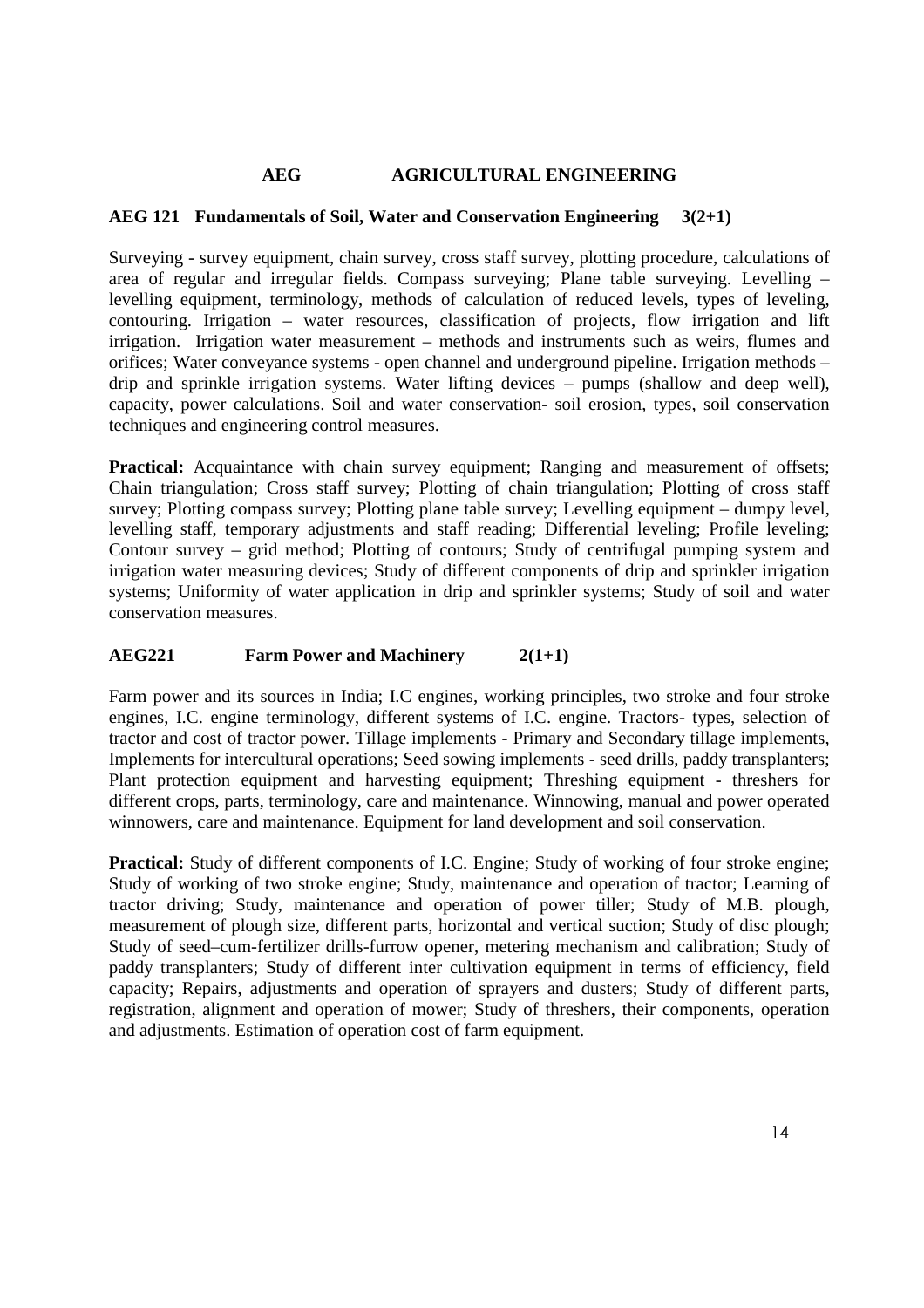#### **AEG311 Protected Cultivation and Post-Harvest Technology 2(1+1)**

Green house technology - Introduction, types of green houses; Planning and design criteria of greenhouse for cooling and heating purposes; Green house equipment, materials of construction for low cost green houses; Passive solar green house, hot air green house for heating systems, green house drying; Choice of crops or plants response to green house environment; Irrigation systems used in greenhouses; Cost estimation and economic analysis; Constraints/problems of greenhouse cultivation and future strategies. Importance of post harvest technology; Engineering properties of agricultural materials; Measurement of grain moisture content – methods, equilibrium moisture content; Seed processing – unit operations such as cleaning, grading, separation and its equipment; Grain drying – theory of grain drying, types of grain dryers; Grain storage practice – bag and bulk storage structures; Paddy processing – parboiling, merits, demerits, methods of parboiling; Milling of paddy, equipment for milling; Size reduction, equipment for size reduction care and maintenance.

**Practical:** Study of different types of green houses based on shape, construction and cladding materials; Calculation of rate of air exchange in an active summer and winter cooling system; Testing of soil and water to study its suitability for growing crops in greenhouses; Study of fertigation requirements for greenhouses crops. Visit to commercial green houses. Determination of engineering properties of agricultural products- such as angle of repose, coefficient of friction, hardness, etc; Measurement of grain moisture content by direct and indirect methods; Study of seed cleaners, graders and separators; Study of different grain driers; Study of improved grain storage structure; Study of milling equipment- rubber roll dehusker, engleburg huller; Visit to seed processing plant.

#### **AEG321 Renewable Energy 2(1+1)**

Energy sources - classification, energy from biomass, agricultural wastes, biogas plants and their constructional details, biogas production and its utilization; Principles of combustion, pyrolysis and gasification, types of gasifiers, producer gas and its utilization. Briquetting- machines for briquetting, uses of briquettes; Solar energy - solar flat plate and focusing plate collectors, solar air heaters, solar space heating and cooling, solar energy applications/solar energy gadgets, solar cookers, solar water heating systems, solar grain dryers, solar refrigeration system, solar ponds, solar photo voltaic systems, solar lantern, solar street lights, solar fencing, solar pumping systems. Wind energy - types of windmills, constructional details & application of windmills. Liquid bio fuels-bio diesel and ethanol from agricultural produce and its production & uses.

**Practical:** Constructional details of KVIC & Janatha type biogas plants; Constructional details of deen bandu type biogas plants; Field visit to biogas plants; Constructional details of different types of gasifiers; Testing of gasifiers; Briquette preparation from biomass; To study and find the efficiency of solar cooker; To study and find the performance of a solar still; To study and find the performance of a solar dryers; Study and working of solar photovoltaic pumping system; Study and performance evaluation of domestic solar water heater; Study and performance evaluation of solar lantern; Study and performance evaluation of solar street light; To study the performance of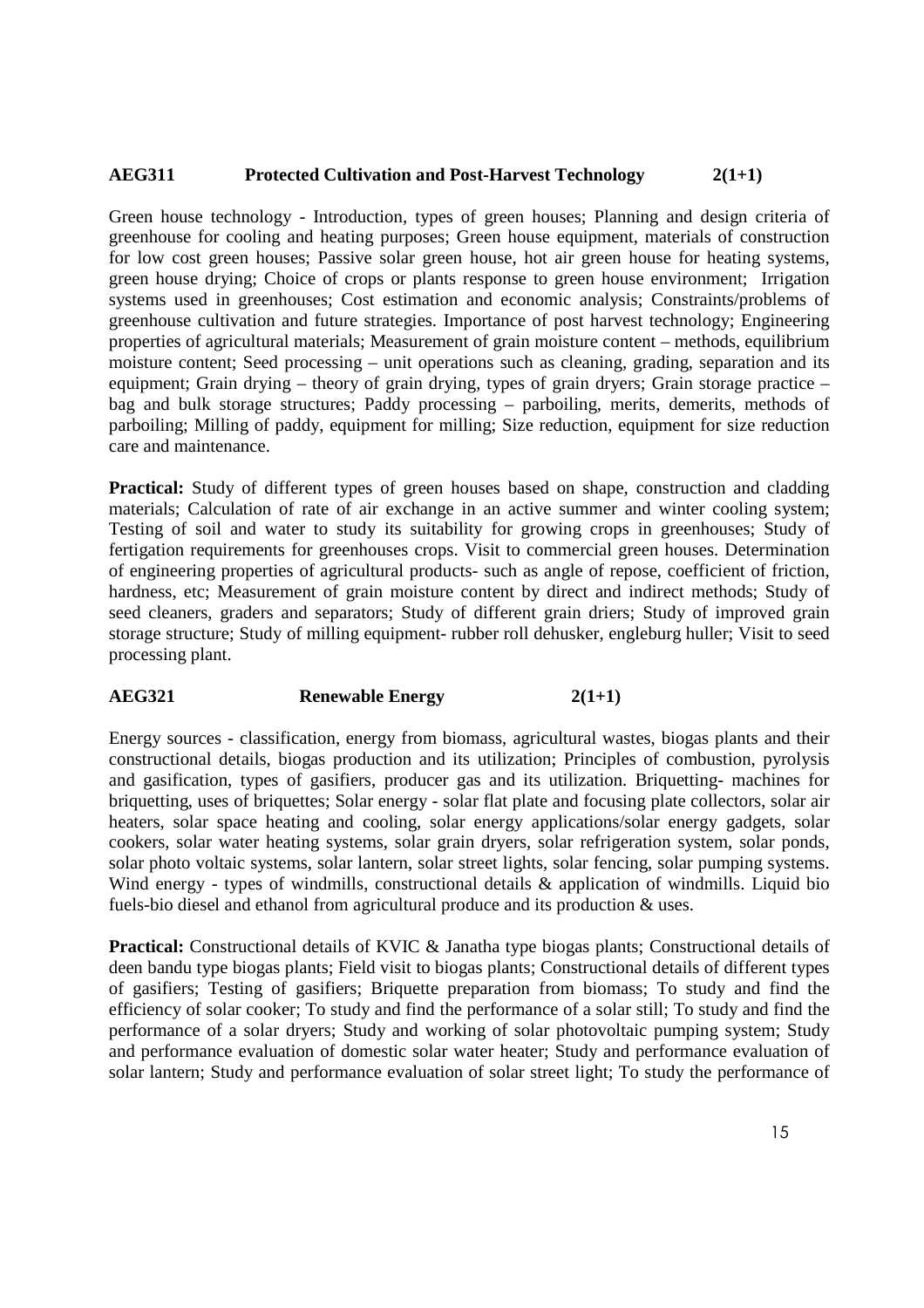different types of wind mills; Field visit to wind mills; To study the processing of Bio-diesel production from Jatropha.

#### **CPH CROP PHYSIOLOGY**

#### **CPH 121** Crop Physiology  $3(2+1)$

Introduction, Importance in Agriculture. Seed Physiology, Seed structures, Morphological, physiological and biochemical changes during seed development, Physiological maturity – Morphological and physiological changes associated with physiological maturity in crop, Harvestable maturity, Seed viability and vigour, Factors affecting seed viability and vigour. Methods of testing seed viability and vigour, Germination, Utilization of seed reserves during seed germination, Morphological, physiological and biochemical changes during seed germination, Factors affecting seed germination. Post Harvest Physiology – Seed dormancy – Definition – types of seed dormancy – Advantages and disadvantages of seed dormancy – Causes and remedial measures for breaking seed dormancy, Optimum conditions of seed storage – Factors influencing seed storage (ISTA standards). Crop Water Relations, Physiological importance of water to plants, Water potential and its components, measurement of water status in plants. Transpiration, significance, Transpiration in relation to crop productivity, Water Use Efficiency, WUE in  $C_3$ ,  $C_4$  and CAM plants, Factors affecting WUE. Photosynthesis, Significance of C<sub>3</sub>, C<sub>4</sub> and CAM pathway, Relationship of Photosynthesis and crop productivity, Translocation of assimilates, Phloem loading, apoplastic and symplastic transport of assimilates, Source and sink concept, Photorespiration, Factors affecting Photosynthesis and productivity, Methods of measuring photosynthesis, Photosynthetic efficiency, Dry matter partitioning, Harvest index of crops. Respiration and its significance, Brief account of Growth respiration and maintenance respiration, Alternate respiration – Salt respiration – wound respiration – measurement of respiration. Growth and Development, Definition, Determinate and Indeterminate growth, Monocarpic and Polycarpic species with examples. Measurement of growth, Growth analysis, Growth characteristics, Definitions and mathematical formulae. Nutriophysiology – Definition – Mengel's classification of plant nutrients – Physiology of nutrient uptake – Functions of plant nutrients – Deficience and toxicity symptoms of plant nutrients – Foliar nutrition – Hydroponics. Introduction of Photoperiodism and Vernalisation in relation to crop productivity – Photoperiodism. Plant Growth Regulators – Occurrence – Biosynthesis – Mode of action of Auxins, Gibberellins, Cytokinins, ABA, Ethylene. Novel plant growth regulators, Commercial application of plant growth regulators in agriculture. Senescence and abscission – Definition – Classification – Theories of mechanism and control of senescence – Physiological and biochemical changes and their significance. Fruit ripening – Metamorphic changes – Climacteric and non-climacteric fruits – Hormonal regulation of fruit ripening (with ethrel, CCC, Polaris, paclobuterozole).

**Practical:** Preparation of solutions; Measurement of water potential by Chardakov's method and Gravimetric method; Measurement of Osmotic potential by Plasmolytic method, Measurement of photosynthetic rate; Measurement of photosynthetic pigments: chlorophyll and carotenoids; Stomatal frequency and index; Measurement of respiration; Leaf anatomy of  $C_3$  and C4 plants; Measurement of transpiration, Imbibition of seed; Optimum conditions for seed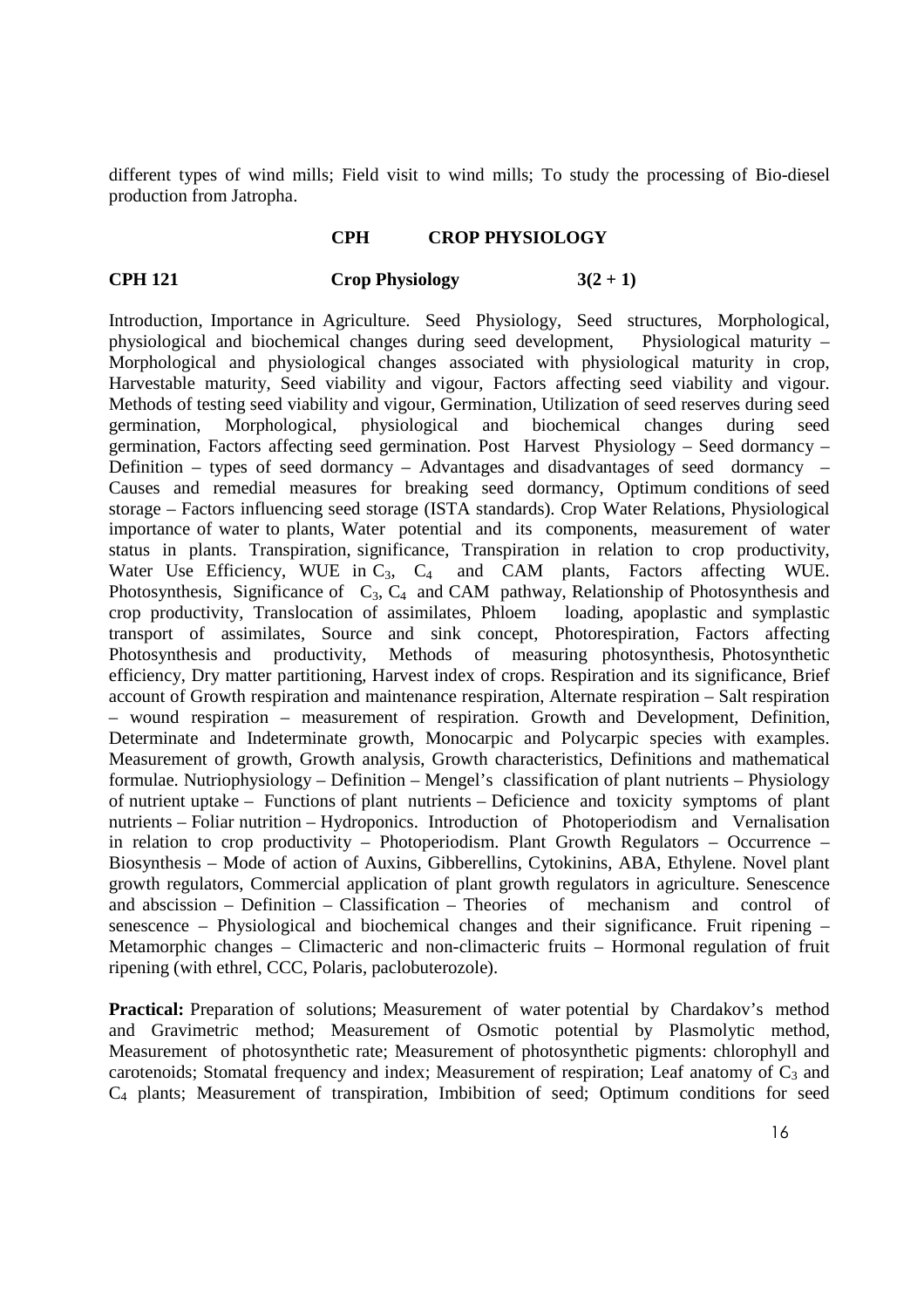germination; Breaking seed dormancy; (a) Chemical method (b) Mechanical method; Seed viability and vigour tests. Measurement of leaf area by various methods; Growth analysis - study of growth parameters: LAI, LAD, CGR, RGR, LAR, NAR; Preparation of Hoagland's solution for hydroponics and to study mineral deficiency, Study of mineral nutrient deficiency in field crops; Effect of ABA on regulation of stomata of stomatal movement.

#### **PPC PLANT PATHOLOGY**

#### **PPC 111 Agricultural Microbiology 3(2+1)**

History of Microbiology- Applied areas of Microbiology. Origin of life, Spontaneous generation theory, Role of microbes in fermentation, Germ theory of disease, Protection against infections. Bacteria -Classification, Morphology, Cell structure, Growth, Binary fission, Phases of growth and dyanamics, Factors affecting growth. Premiliminary ideas of metabolism in bacteria. Bacteriophages - structure and properties of Bacterial viruses – Lytic and Lysogenic cycles. Bacterial genetics: Gene expression; Genetic recombination: transformation, conjugation and transduction, genetic engineering, Plasmids, episomes, genetically modified Organisms. Fungus and Fungus like organisms- somatic structures, types of fungal thalli, fungal tissues, modifications of thallus, reproduction in fungi (asexual and sexual). Virus and sub-viral particles –TMV, viroids, prions. Soil Microbiology- Microbial groups in soil, microbial transformations of carbon, nitrogen, phosphorus and sulphur, Biological nitrogen fixation. Microflora of Rhizosphere, microbes in composting. Plant – Microbe interactions and Phyllosphere microflora. Microbiology of Water, Microbiology of food: microbial spoilage and principles of food preservation. Beneficial microorganisms in Agriculture - Biofertilizer (Bacterial Cyanobacterial and Fungal), microbial insecticides. Biodegradation, Biogas production, Biodegradable plastics.

#### **Practical**

General instructions, Familiarization with instruments, materials, glassware etc. in a microbiology laboratory. Practice of Aseptic methods:

i)Evaluation of aseptic technique with Nutrient broth tubes.

ii)Evaluation of aseptic technique with a Nutrient agar plate.

Methods of Sterilization and Preparation of media

i)Preparation of nutrient broth, nutrient agar plates, nutrient agar slant and nutrient agar stabling.

ii)Sterilization of glassware by Dry heating .

iii)Sterilization of nutrient broth by Filtration.

Plating methods for Isolation and Purification of bacteria

i)Isolation of bacteria by Streak plate method.

ii)Isolation of aerobic spore forming bacteria by Enrichment using Streak plate method.

iii)Checking of purity of a bacterial culture by Streak plating method.

Identification of bacteria by staining methods and Biochemical tests

i)Morphological examination of bacteria by Simple and Differential staining.

ii)Different biochemical tests for identification of bacterial culture;

Enumeration of bacteria:

i)Enumeration of bacteria by Stain slide method.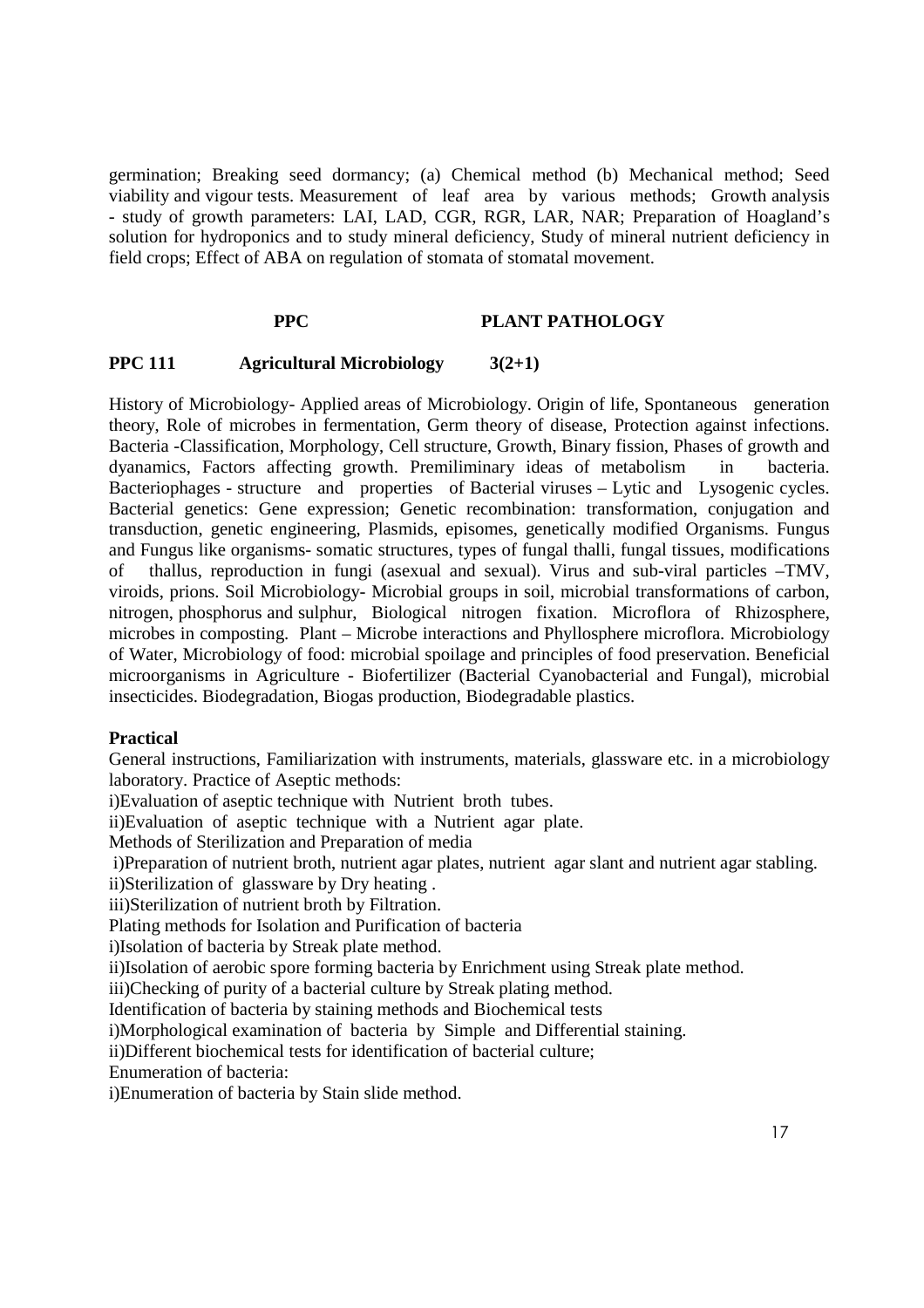ii)Enumeration of bacteria by Most probable number method. iii) Enumeration of bacteria by Pour plate method and Spread plate method. Isolation of soil microflora: i) Isolation of fungi and bacteria from soil. ii)Isolation of fungi from infected plant tissue, preparation of PDA. iii) Identification of common fungi and their characterization.

#### **PPC121** Introductory Nematology 2 (1+1)

Introduction: History of phytonematology. Economic importance. General characteristics of plant pathogenic nematodes. Nematode general morphology and biology. Digestive and reproductive system in nematode. Classification of nematodes upto family level with emphasis on groups containing economically important genera. Classification of nematodes by habitat. Identification of economically important plant nematodes upto generic level with the help of keys and description. Symptoms caused by nematodes with examples. Interaction between plant parasitic nematodes and disease causing fungi, bacteria and viruses. Nematode diseases: Root knot of vegetables, ufra disease of rice, tundu or ear cockle of wheat, golden nematode of potato; List of other important nematode diseases in India. Basic knowledge of nematode management.

**Practical:** Methods of survey – sampling methods, collection of soil and plant samples; Extraction of nematodes from soil and plant tissues following combined Cobb's decanting – sieving and Baermann funnel technique, counting and estimation of plant parasitic nematodes; Preparation of temporary and permanent mounts; Study and identification of most important plant parasitic nematodes with special reference to their characteristics and symptomatolgy–Meloidogyne, Pratylenchus; Heterodera, Ditylenchus, Globodera, Tylenchulus, Xiphinema, Radopholus, Rotylenchulus, and Helicotylenchus. Experimental techniques used in pathogenicity studies with root knot nematode.

 Note: Students should submit pressed, well mounted diseased specimens (at least 5) during the semester end practical examination.

#### **PPC 211** Plant Pathogens and Principles of Plant Pathology  $4(3+1)$

Definition and objectives of Plant Pathology; History of Plant Pathology; Concept of disease. Important plant pathogenic organisms-different groups,fungi, bacteria, fastidious vascular bacteria, phytoplasmas, spiroplasmas, viruses, viriods, algae, protozoa and phanerogamic parasites with examples of diseases caused by them. Prokaryotes: classification of prokaryotes according to Bergey's Manual of Systematic Bacteriology. Classification of fungi - General Characters of fungi Nomenclature, Binomial system of nomenclature, rules of nomenclature, Key to divisions and sub-divisions. Introduction: Terms and concepts in Plant Pathology. Survival and Dispersal of Plant Pathogens. Phenomenon of infection – pre-penetration, penetration and post penetration. Pathogenesis – Role of enzymes, toxins, growth regulators and polysaccharides. Defense mechanism in plants – Structural and Bio-chemical (pre and postinfection). Plant disease epidemiology. Plant Disease Forcasting – Remote sensing. General principles of plant diseases management – Importance, general Principles – Avoidance, exclusion, protection – Plant Quarantine and Inspection Quarantine Rules and Regulations.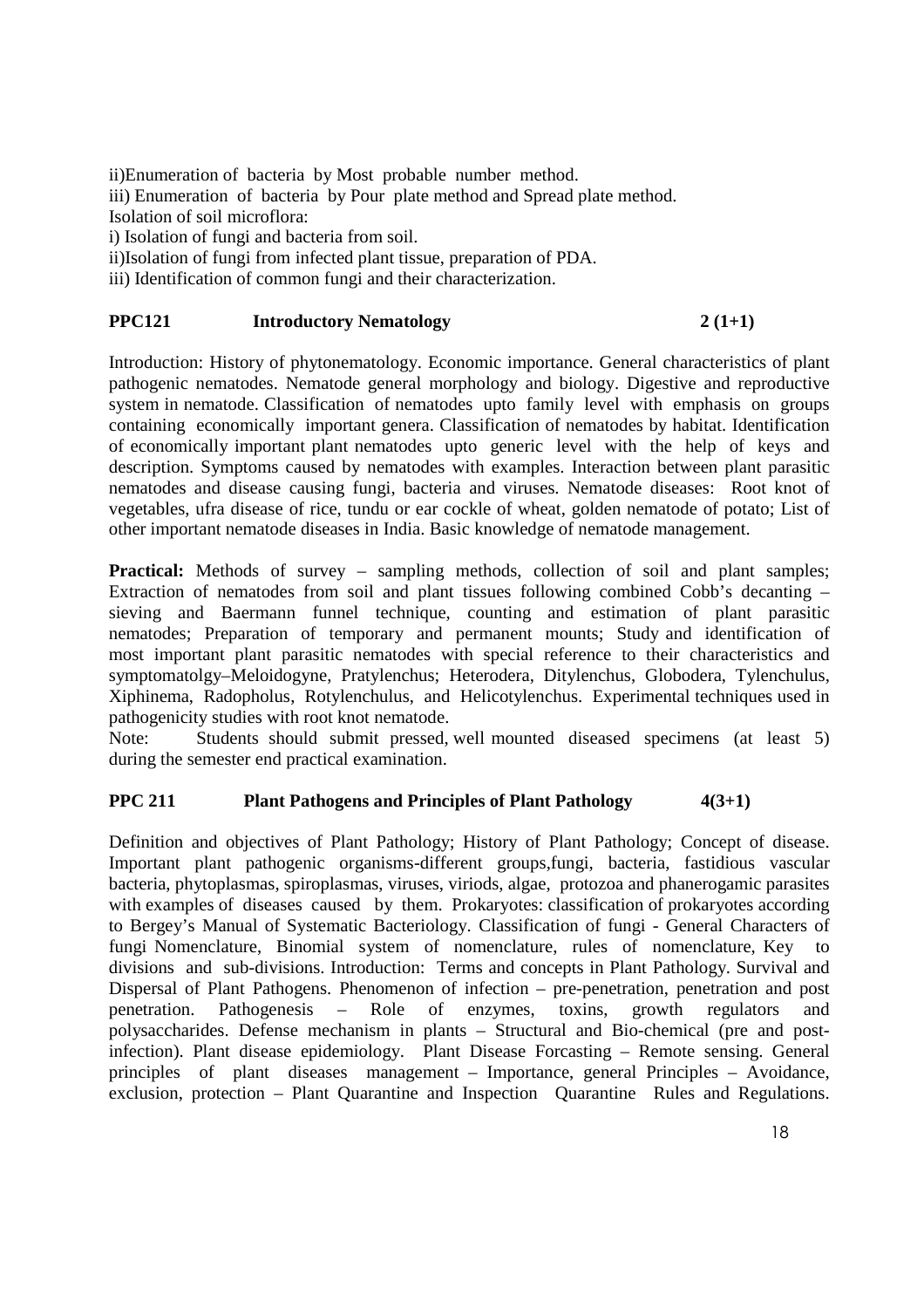Cultural methods – Rogueing, eradication of alternate and collateral hosts, crop rotation, manure and fertilizer management, mixed cropping, sanitation, hot weather ploughing, soil amendments, time of sowing, seed rate and plant density, irrigation and drainage. Role and mechanisms of biological control and PGPR. Physical Methods – Heat and Chemical methods – Methods of application of fungicides. Host plant resistance – Application of biotechnology in plant disease management –Development of disease resistant treansgenic plants through gene cloning. Integrated plant disease management (IDM) – Concept, advantages and importance.

**Practical:** Acquaintance to plant pathology laboratory and equipments; Preparation of culture media for fungi and bacteria; Isolation techniques, preservation of disease samples; Study of Pythium, Phytophthora and Albugo: Study of Sclerospora. Peronosclerospora. *Pythium, Phytophthora* and *Albugo;* Study of *Sclerospora, Peronosclerospora, Pseudoperonospora, Peronospora, Plasmoparaand Bremia;* Study of *Mucor and Rhizopus.*  Study of *Oidium, Oidiopsis, Ovulariopsis, Erysiphe, Phyllactinia, Uncinula and Podosphaera;*  Study of *Puccinia (*different stages*), Uromyces, Hemilea*; Study of *Sphacelotheca, Ustilago and Tolyposporium;* Study of *Agaricus, Pleurotus* and *Ganoderma;* Study of *Septoria, Colletotrichum, Pestalotiopsis and Pyricularia;* Study of *Aspergillus, Penicillium, Trichoderma,*  and *Fusarium;* Study of *Helminthosporium, Drechslera, Alternaria, Stemphyllium, Cercospora, Phaeoisariopsis, Rhizoctonia* and *Sclerotium*; Demonstration of Koch's postulates; Study of different groups of fungicides and antibiotics; Preparation of fungicides – Bordeaux mixture, Bordeaux paste, Chestnut compound; Methods of application of fungicides – seed, soil and foliar; Bio-assay of fungicides – poisoned food technique, inhibition zone technique and slide germination technique; Bio-control of plant pathogens – dual culture technique, seed treatment. Visit to quarantine station and remote sensing laboratory.

#### **PPC 221 Diseases of Field Crops and Their Management 3 (2+1)**

Economic importance, symptoms, cause, epidemiology and disease cycle and integrated management of the following crop diseases: Rice- BLB,BLS, Brown spot, Blast , Sheath Blight, Rice tungro, False smut, Stem rot, Khaira disease. Wheat: Rust, Smuts, Bunts, *Helminthosporium* and A*lternaria* leaf blight. Barley: Covered smut of barley. Maize: Stalk rot of maize, *Helminthosporium* leaf blight. Bajra: Green ear and ergot disease. Sorghum: Smuts. Sugarcane: Red rot, Whip smut ,Sugarcane mosaic, ratoon stunting, grassy stunt, Mustard : Club root, *Alternaria* leaf spot ,downy mildew , white rust Groundnut : Tikka , rust , groundnut rosette. Sesamum: Phyllody, *Macrophomina* rot. Sunflower: Alternaria leaf spot, collar rot. Tobacco: Mosaic, leaf curl, black shank. Jute: Stem rot of jute, wilt .Cotton: Angular leaf spot. Redgram: Wilt, mosaic and sterility mosaic. Bengalgram: Wilt, grey blight. Blackgram and greengram: Mosaic and crinkle. Soybean: Rust, Bacterial pustule. Diseases caused by phanerogamic plant parasite of different field crops.

Practical: Study of symptoms, etiology, host-parasite relationship and specific control measures of the following crop diseases. Presentation of disease samples survey and collection of Diseases of rice, sorghum; Diseases of wheat, bajra & maize; Diseases of sugarcane, turmeric & tobacco; Diseases of groundnut, castor & sunflower; Diseases of sesamum & cotton; Diseases of redgram, greengram, blackgram, bengalgram & beans; Field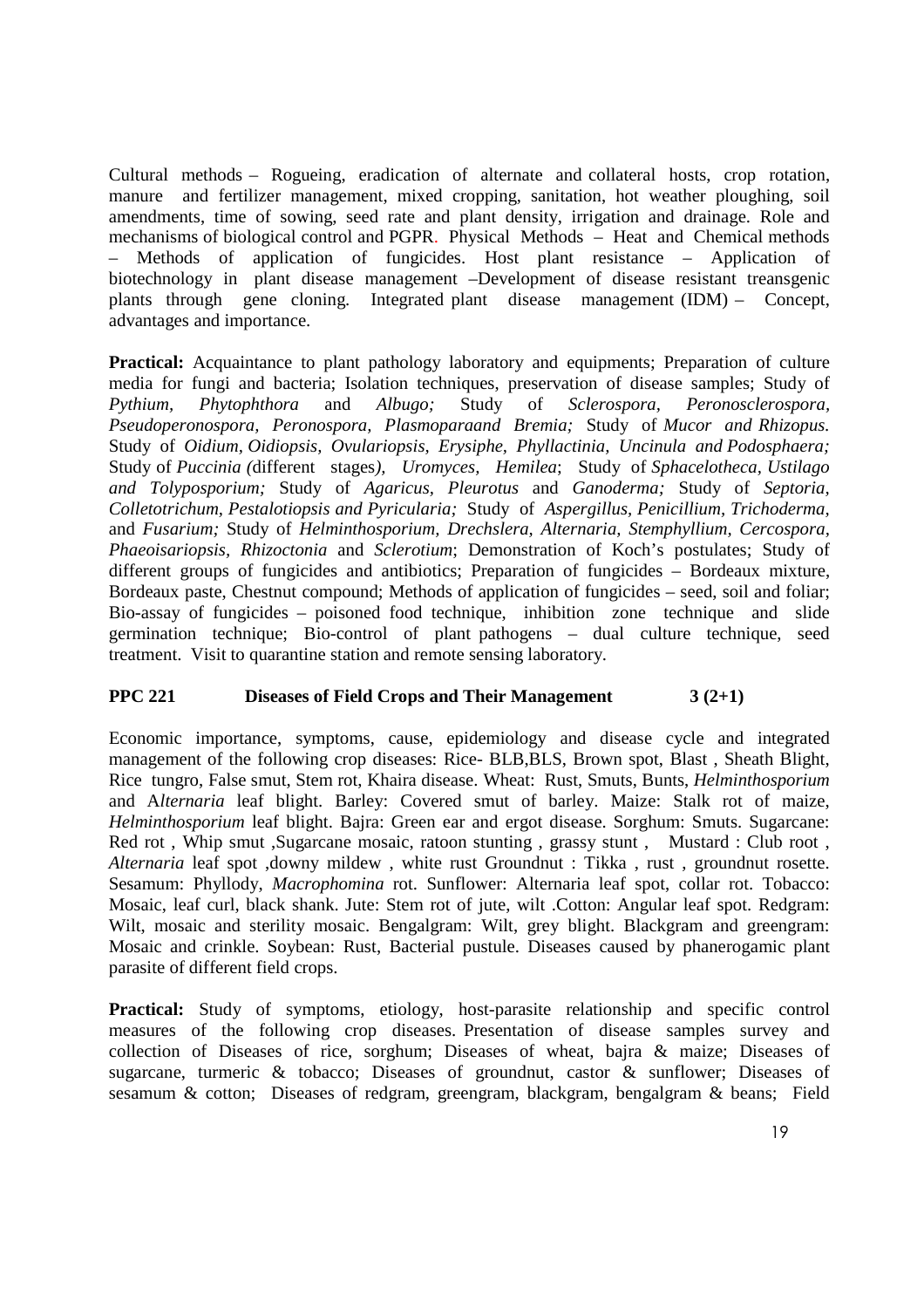visits at appropriate time during the semester.

 Note: Students should submit pressed, well mounted diseased specimens during the semester end practical examination.

#### **PPC 311: Diseases of Horticultural Crops and Their Management 3(2+1)**

Economic importance, symptoms, cause, epidemiology and disease cycle and integrated management of the following crop diseases : Citrus: Canker, die-back, Greening, anthracnose, gummosis, shooty mould. Mango: Anthracnose and die-back, malformation, Black tip, Red rust. shooty mould Banana; Panama disease, Sigatoka leaf spot, moko disease, bunchy top. Grapevine: Downy mildew, anthracnose. Pomegranate: Bacterial blight. Papaya: Anthracnose, stem and foot rot, papaya mosaic (ring spot), leaf curl. Apple: Fire blight, scab Guava: Anthracnose, wilt. Coconut: Leaf spot, root wilt, fruit rot, stem bledding. Turmeric: Leaf spot Sapota: shooty mould Chilli: Damping –off of vegetables, anthracnose and ripe fruit rot, mosaic, leaf curl Brinjal: Bacterial and fungal wilt, *Macrophomina* rot, *Phomopsis* blight, little leaf Bhindi: Yellow vein mosaic Potato : Late blight ,early blight ,scab, wart , black scurf and wire stem , bacterial soft rot , mild mosaic ,severe mosaic , rugose mosaic , acuba mosaic , leaf roll, hairy sprout. Crucifers: Alternaria leaf spot, black vein, boron and molybdenum deficiency. Cucurbits: Powdery mildew, downy mildew, mosaic Tomato: Early blight, bacterial and fungal wilt, mosaic, leaf curl. Beans: Mosaic, anthracnose, rust Onion: Alternaria leaf spot, potash deficiency. Betel vine: Stem and foot rot, bacterial leaf spot Mulberry: Powder mildew, leaf spot. Coffee: Rust. Tea: Rust, blister blight, red rust of tea. Rose: Die-back, black spot. Crysanthemum: Leaf spot Jasmine: Leaf spot Tube rose: Collar rot and leaf blight. Marigold: Leaf spot and bud rot

**Practical:** Diseases of citrus, guava, sapota, papaya, banana, pomegranate, mango, grapes & apple; Diseases of chilli, brinjal, beans, bhendi, potato, tomato, crucifers, cucurbits & onion. Diseases of betelvine, coconut, tea, coffee & mulberry; Diseases of rose, chrysanthemum, tube rose & jasmine. Field visits at appropriate time during the semester.

 Note: Students should submit pressed, well mounted diseased specimens during the semester end practical examination.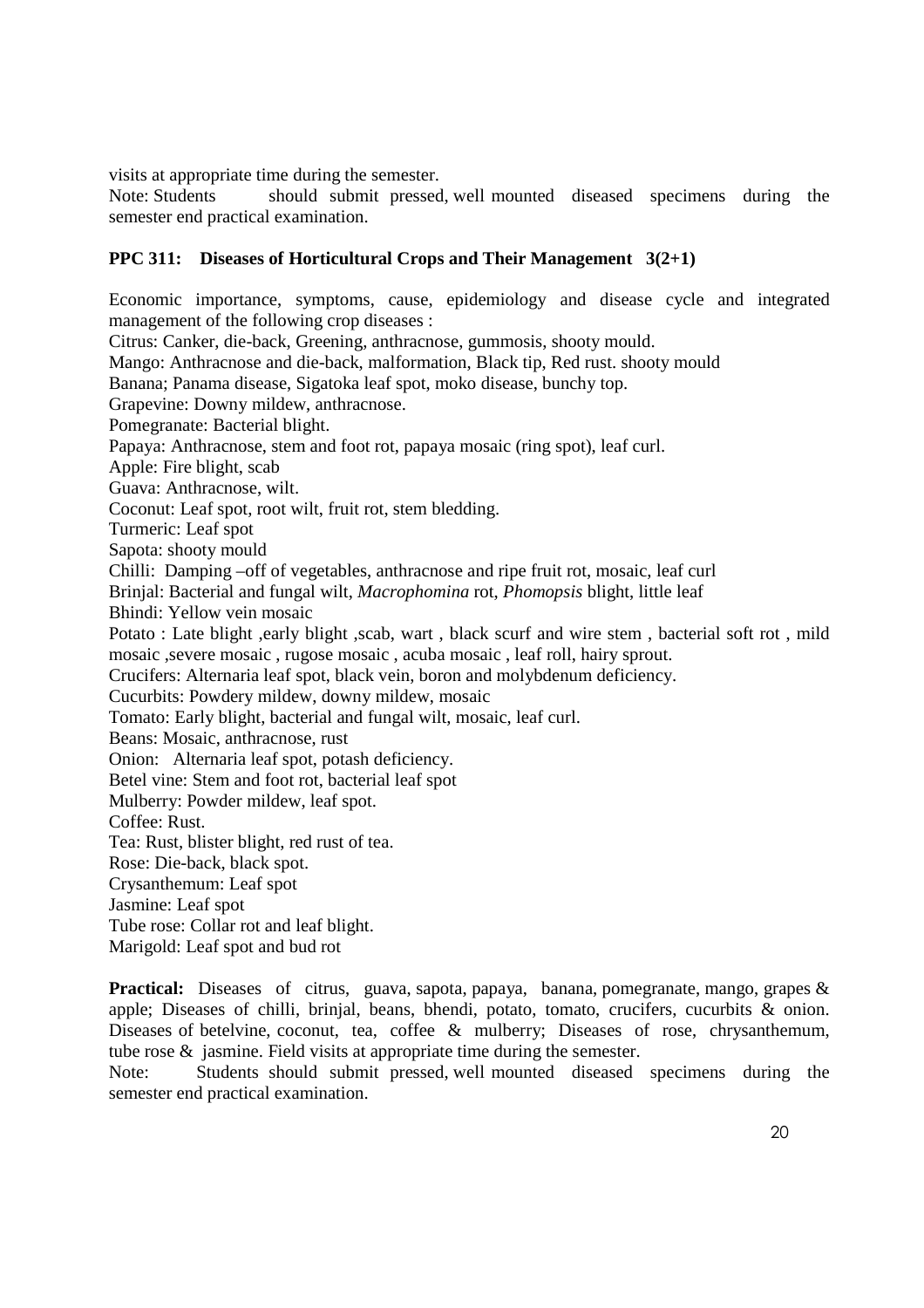#### **HOR HORTICULTURE**

#### **HOR 111 Production Technology of Fruit Crops 3(2+1)**

Definition and importance of horticulture. Divisions of horticulture. Climatic zones of horticulture crops. Area and production of different fruit crops. Selection site, fencing, planting systems, planning and establishment methods. Propagation methods and use of rootstocks. Methods of training and pruning. Use of growth regulators in fruit production. Package of practices for the cultivation of major fruits mango, banana, citrus, grape, guava, apple, litchi. Minor fruits – papaya, pineapple, custard apple, pomegranate, ber, jackfruit.

#### **Practical:**

- 1. Study of horticultural tools and implements and their uses.
- 2. Containers, potting mixture, potting and repotting.
- 3. Plant propagation- seed propagation, scarification, and stratification.
- 4. Propagation by cuttings, layering and grafting.
- 5. Layout and planting systems.
- 6. Methods of pruning and training.
- 7. Description and identification of important major fruit crops.
- 8. Irrigation methods in fruit crops.
- 9. Methods of Fertilizer application methods in fruit crops.
- 10. Visit to local commercial orchards.

11. Preparation of growth regulators – powder, solution and lanolin paste for propagation.

#### **HOR 121 Production Technology of Vegetables and Flowers 3(2+1)**

Importance of Olericulture, vegetable gardens, vegetable classification. Origin, area, production, varieties, package of practices for Solanaceous fruit vegetables and Bhindi.; Cucurbitaceous vegetables, Cole crops, Bulb crops, Peas and beans, Tuber crops, Root crops, Leafy vegetables and Perennial vegetables.

Importance of ornamental gardens. Planning of ornamental gardens. Types and styles of ornamental gardens. Use of trees, shrubs, climbers, palms, houseplants and seasonal flowers in the gardens. Package of practices for rose, jasmine, chrysanthemum, marigold and tuberose.

#### **Practical**

- 1. Planning and layout of kitchen garden
- 2. Identification of important vegetable seeds and plants
- 3. Raising of vegetable nurseries / seed beds.
- 4. Identification of ornamental plants (trees, shrubs, climbers, house plants, palms etc.).
- 5. Transplanting of vegetable seedlings in main field, intercultural operations & other practices
- 7. Seed extraction in tomato and brinjal
- 8. Visit to commercial vegetable farms
- 9. Planning and layout of gardens and garden designs for public and private areas.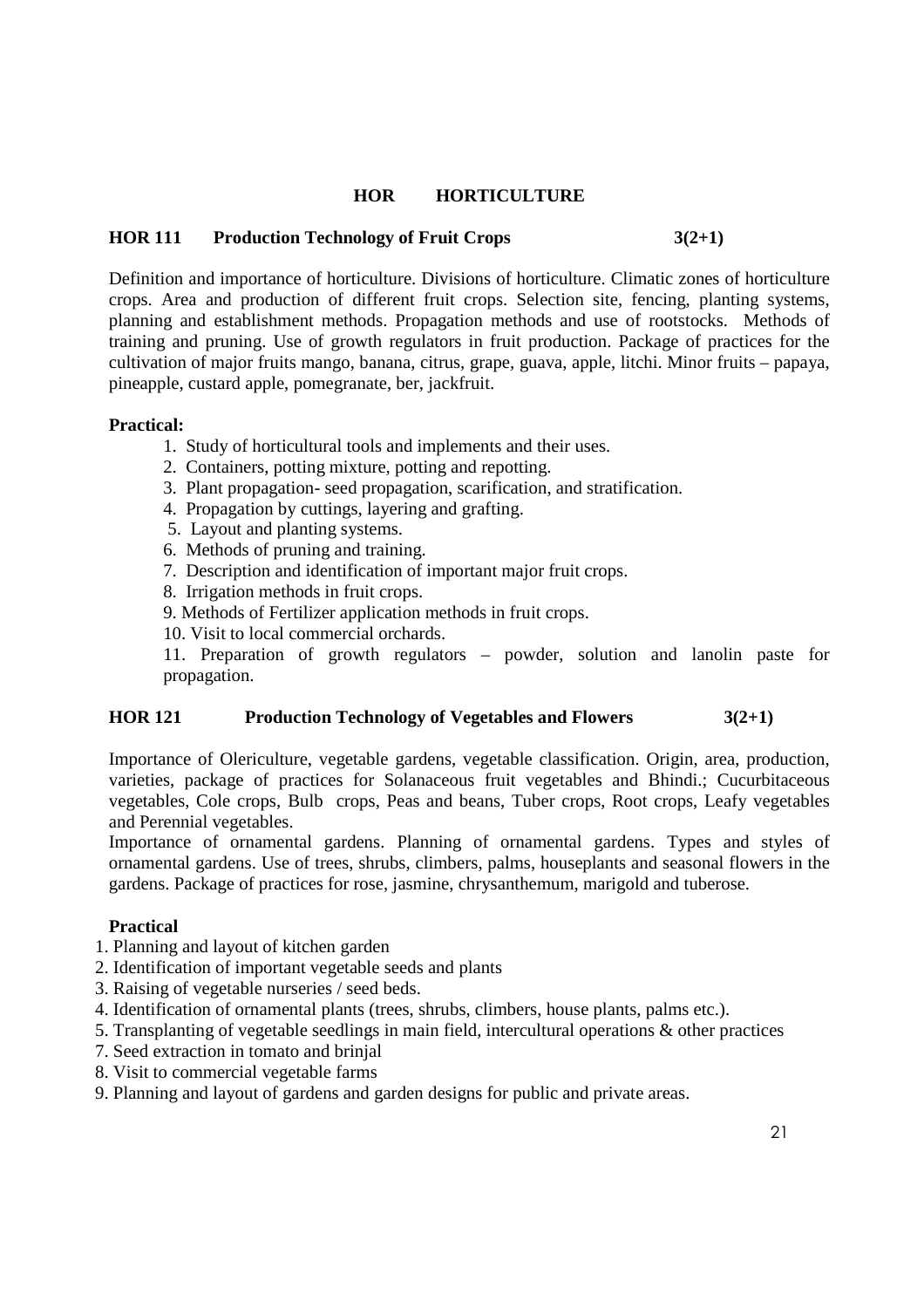10. Intercultural operations in vegetable plots.

#### **HOR 221 Production Technology of Spices, Aromatic, Medicinal and Plantation Crops 3 (2+1)**

Importance and cultivation technology of Spices – ginger, turmeric, black pepper, cardamom, coriander, cumin, fenugreek; Aromatic crops – lemon grass, citronella, palmarosa; Plantation crops – coconut, arecanut, betelvine, cashew; Medicinal plants – diascoria, rauvolfia, opium, ocimum, periwinkle, *Solanum khasiamum*, aonla, senna and plantago.

#### **Practical**

- 1. Botanical description and identification of aromatic plants.
- 2. Identification of spices and plantation crops.
- 3. Identification of medicinal plants.
- 4. Propagation techniques in aromatic and spice crops.
- 5. Study of identification of aromatic plants.
- 6. Distillation procedures for aromatic crops.
- 7. Propagation methods in plantation crops.
- 8. Propagation and planting methods in ginger and turmeric.
- 9. Harvesting procedures in aromatic plants.
- 10. Processing and curing of spices.
- 11. Visit to local commercial plantations.

#### **HOR 321 Post Harvest Management and Value Addition of Fruits and Vegetables 2(1+1)**

Importance of post harvest technology in horticultural crops. Maturity indices, harvesting and post harvest handling of fruits and vegetables. Maturity and ripening process. Factors affecting ripening of fruits and vegetables. Pre-harvest factors affecting quality on post harvest life of fruits and vegetables. Factors responsible for deterioration of harvested fruits and vegetables. Chemicals used for hastening and delaying ripening of fruits and vegetables. Methods of storage – pre-cooling, pre-storage treatments, low temperature storage, controlled atmospheric storage, hypobaric storage, irradiation and low cost storage structures. Various methods of packing, packaging materials and transport. Packing technology for export. Importance and scope of fruit and vegetable preservation in India. Principles of preservation by heat, low temperature, chemicals and fermentation. Preservation through canning, bottling, freezing, dehydration, drying, ultraviolet and ionizing radiations. Preparation of jams, jellies, marmalades, candies, crystallized and glazed fruits, preserves, chutneys, pickles, ketchup, sauce, puree, syrups, juices, squashes and cordials spoilage of canned products – biochemical, enzymatic and microbial spoilage. Preservatives, Colours permitted and prohibited in India.

#### **Practical**

1. Practice in judging the maturity of various fruits and vegetables.

 3. Determination of physiological loss in weight (PLW), total soluble solids (TSS), total sugars, acidity and ascorbic acid content in fruits and vegetables.

4. Different packing methods and methods of prolonging storage life.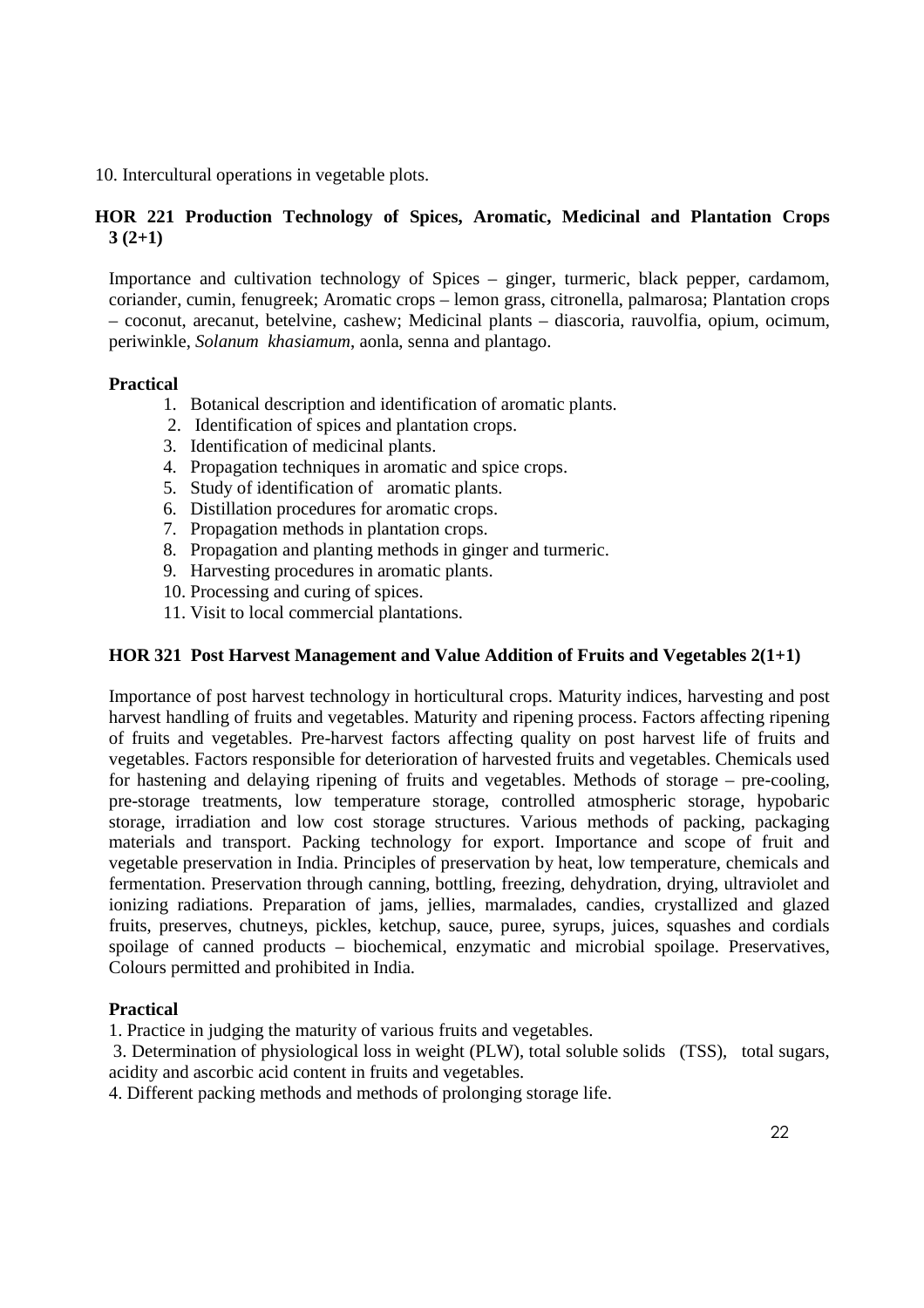5. Effect of ethylene on ripening.

6. Identification of equipment and machinery used is preservation of fruits and vegetables.

7. Preservation by drying.

8. Preparation of jam, jelly and marmalades.

12. Preparation of squash, cordials and syrups.

13. Preparation of chutneys, pickles sauces and ketchup.

14. Visit to local processing units / market yards / cold storage units / market and packing industries

#### **AEX AGRICULTURAL EXTENSION**

#### **AEX 211 Fundamentals of Rural Sociology and Educational Psychology 2(2+0)**

Sociology and Rural Sociology, Meaning, Definition, Scope, Importance of Rural Sociology in Agricultural Extension and Interrelationship between Rural Sociology & Agricultural Extension. Indian Rural Society, Important characteristics, Differences and Relationship between Rural and Urban societies. Social Groups – Meaning, Definition, Classification, Factors considered in formation and organization of groups, Motivation in group formation and Role of Social groups in Agricultural Extension. Social Stratification – Meaning, Definition, Functions, Basis for stratification, Forms of Social stratification –Characteristics and – Differences between Class & Caste System. Cultural concepts – Culture, Customs, Folkways, Mores, Taboos, Rituals and Traditions – Meaning, Definition and their Role in Agricultural Extension. Social Values and Attitudes – Meaning, Definition, Types and Role of Social Values and Attitudes in Agricultural Extension. Social Institutions– Meaning, Definition, Major institutions in Rural society, Functions and their Role in Agricultural Extension. Social Organizations – Meaning, Definition, Types of organizations and Role of Social organizations in Agricultural Extension. Social Control – Meaning, Definition, Need of social control and Means of Social control. Social change – Meaning, Definition, Nature of Social change, Dimensions of social change and factors of social change. Leadership – Meaning, Definition, Classification, Roles of a leader, Different methods of Selection of Professional and Lay leaders. Training of Leaders – Meaning, Definition, Methods of training, Advantages and Limitations in use of local leaders in Agricultural Extension. Psychology and Educational Psychology – Meaning, Definition, Scope and Importance of Educational Psychology in Agricultural Extension. Intelligence – Meaning, Definition, Types, Factors affecting intelligence and Importance of intelligence in Agricultural Extension. Personality – Meaning, Definition, Types, Factors influencing the Personality and Role of personality in Agricultural Extension. Teaching – Learning process – Meaning and Definition of Teaching, Learning, Learning experience and Learning situation, Elements of learning situation and its characteristics. Principles of learning and their implication for teaching.

#### **AEX 221 Dimensions of Agricultural Extension 2(1+1)**

Education – Meaning, Definition, Types – Formal, Informal and Non-formal education and their Characteristics. Extension Education and Agricultural Extension – Meaning, Definition, Concepts, Objectives and Principles. Rural development – Meaning, Definition, Concepts, Objectives,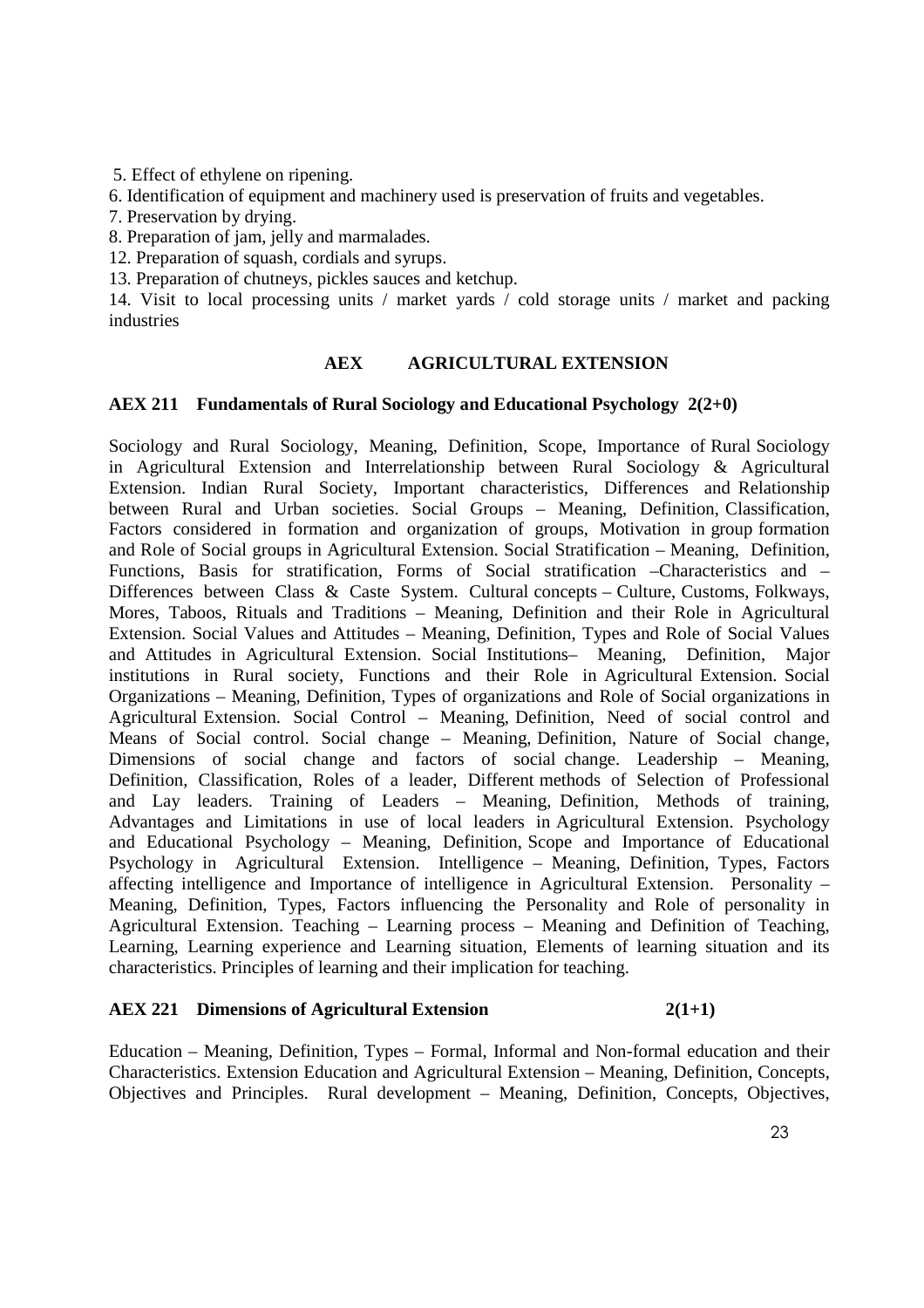Importance and Problems in rural development. Developmental programmes of pre-independence era–Sriniketan, Marthandam, Gurgaon experiment and Gandhian constructive proprogramme. Development programmes of Post independence era, Firkin Development, Etowah – Pilot project and Nilokheri Experiment. Community Development Programme – Meaning, Definition, Concepts, Philosophy, Principles, Objectives, Differences between Community Development and Extension Education, National Extension service. Panchayat Raj system – Meaning of Democratic – Decentralization and Panchayat Raj, Three tiers of Panchayat Raj system, Powers, Functions and Organizational setup. Agricultural Development Programmes with reference to year of start, objectives & sailent features – Intensive Agricultural District Programme (IADP), High Yielding Varieties Programme (HYVP), Institution Village Linkage Programme (IVLP), Watershed Development Programme (WDP), National Agricultural Technology Project (NATP), ATMA, ATIC. Social Justice and Poverty alleviation programmes – Integrated Tribal Development Agency (ITDA), Integrated Rural Development Programme (IRDP), Swarna Jayanthi Gram Swarojgar Yojana (SGSY), Prime Minsiter Employment Yojana (PMEY). New trends in extension, privatization. Women Development programmes – Development of Women and Children in Rural Areas (DWCRA), Rashtriya Mahila Kosh (RMK), Integrated Child Development Scheme (ICDS) and Mahila Samriddi Yojana (MSY). Reorganized extension system (T&V System) – Salient features, Fort night Meetings, Monthly workshops, Linkages, Merits and Demerits, Emergence of Broad Based Extension ( BBE ).

**Practical:** Visits to a village and kisan mandal to study the ongoing development programmes. Visits to Panchayat Raj Institutions to study the functioning of Gram Panchayat (GP). Participation in monthly workshops of Training and Visit (T & V) System. Visit to Watershed Development Project area. Visit to a village to study the Self Help Groups (SHGs) of DWCRA. Visit to a voluntary organization to study the developmental activities. Visit to villages.

#### **AEX311 Extension Methodologies for Transfer of Agricultural Technology 2(1+1)**

Communication – Meaning, Definition, Models, Elements and their Characteristics, Types and Barriers in communication. Extension Programme Planning – Meaning, Definitions of Planning, Programme, Project, Importance, Principles and Steps in Programme Development Process, Monitoring and Evaluation of Extension Programmes. Extension Teaching methods– Meaning, Definition, Functions and Classification. Individual contact methods – Farm and Home visit, Result Demonstration, Field trials – Meaning, Objectives, Steps, Merits and Demerits. Group contact methods – Group discussion, Method demonstration, Field Trips – Meaning, Objectives, Steps, Merits and Demerits. Small group discussion techniques – Lecture, Symposium, Panel, Debate, Forum, Buzz group, Workshop, Brain Storming, Seminar and Conference. Mass contact Methods – Campaign, Exhibition, Kisan Mela, Radio & Television – Meaning, Importance, Steps, Merits & Demerits. Factors influencing in selection of Extension Teaching Methods and Combination (Media Mix) of Teaching methods. Innovative Information sources – Internet, Cyber Cafes, and Video and Tele conferences, Kisan call centers, Consultancy clinics. Agricultural Journalism – Meaning, Scope and Importance, Sources of news, Types, Merits and Limitations. Diffusion and Adoption of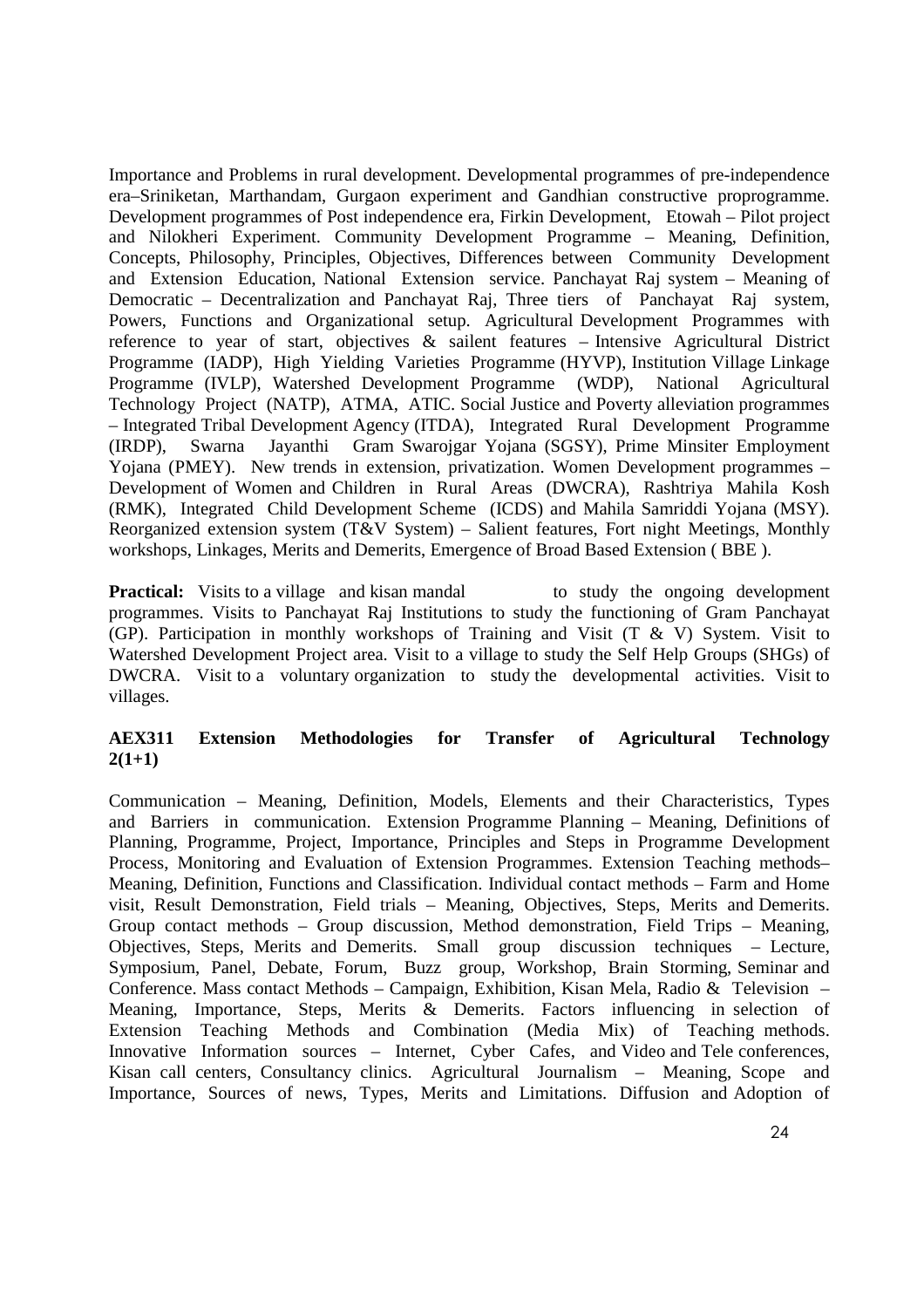Innovations – Meaning, Definition, Models of adoption Process, Innovation – Decision Process – Elements, Adopter categories and their characteristics, Factors influencing adoption process. Capacity building of Extension Personnel and Farmers – Meaning, Definition, Types of training, Training to farmers, farm women and Rural youth – FTC and KVK. TOT- Concept, Types of agricultural technology, Models of TOT and Determinants of TOT.

**Practical:** Organization of Group discussion and Method demonstration. Visit to KVK / FTC. Planning and Writing of scripts for Radio and Television. Audio Visual aids – Meaning, Importance and Classification. Selection, Planning, Preparation, Evaluation and Presentation of visual aids. Planning & Preparation of visual aids – Charts, Posters, Over Head Projector, (OHP) Transparencies, Power Point Slides. Planning and Preparation of Agricultural Information materials – Leaflet, Folder, Pamphlet, News Stories, Success Stories, Handling of Public Address Equipment (PAE) System, Still camera, Video Camera and Liquid Crystal Display (LCD) Projector.

#### **AEX 321 Entrepreneurship Development and Communication Skills 2 (1+1)**

Entrepreneurship Development: Assessing overall business environment in the Indian economy. Overview of Indian social, political and economic systems and their implications for decision making by individual entrepreneurs. Globalisation and the emerging business / entrepreneurial environment. Concept of entrepreneurship; entrepreneurial and managerial characteristics; managing an enterprise; motivation and entrepreneurship development; importance of planning, monitoring, evaluation and follow up; managing competition; entrepreneurship development programs; SWOT analysis, Generation, incubation and commercialization of ideas and innovations. Government schemes and incentives for promotion of entrepreneurship. Government policy on Small and Medium Enterprises (SMEs) /SSIs. Export and Import Policies relevant to agriculture sector. Venture capital. Contract farming and joint ventures, public-private partnerships. Overview of agri inputs industry. Characteristics of Indian agricultural processing and export industry. Social Responsibility of Business. Communication Skills: meaning and process of communication, verbal and non-verbal communication; listening and note taking, writing skills, oral presentation skills; field diary and lab record; indexing, footnote and bibliographic procedures. Reading and comprehension of general and technical articles, précis writing, summarizing, abstracting; individual and group presentations, impromptu presentation, public speaking; Group discussion. Organizing seminars and conferences.

#### **Practical**

Listening and note taking, writing skills, oral presentation skills; field diary and lab record; indexing, footnote and bibliographic procedures. Reading and comprehension of general and technical articles, précis writing, summarizing, abstracting; individual and group presentations.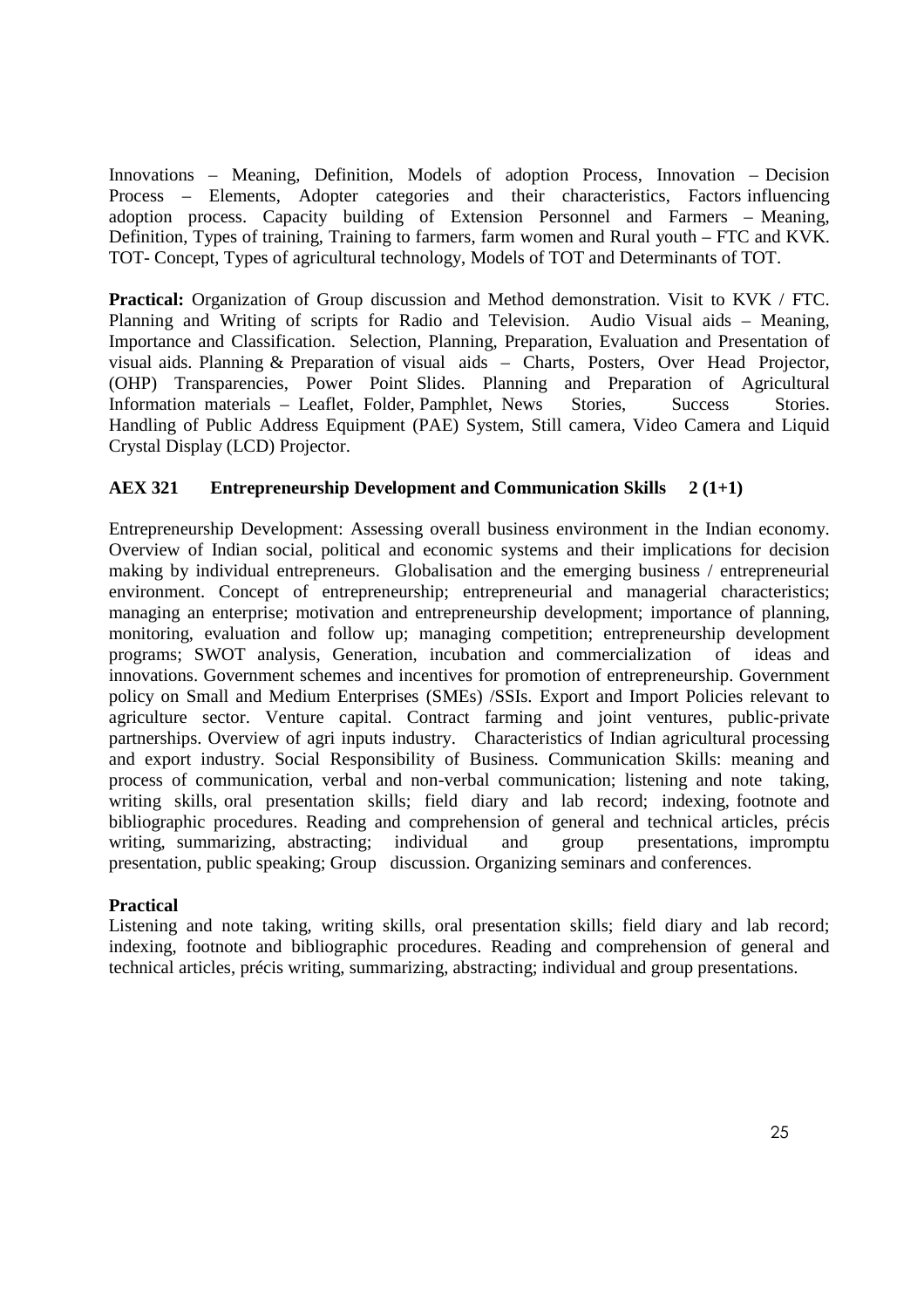#### **ACB AGRICULTURAL BIOCHEMISTRY**

#### **ACB111 Biochemistry 3(2+1)**

Biochemistry – Introduction and importance. Plant cell, cell wall and its role in live stock, food and paper industries. Bio-molecules – Structure, properties &applications: Amino acids, peptides and proteins –Plant proteins and their quality. Enzymes –Factors affecting the activity, classification, Immobilization and other industrial applications. Lipids –Acyl lipids, Their industrial application in soaps, detergents, paints, Varnishes, lubricants, adhesives, plastics, nylon, Bio-diesel, Biodegradable plastics etc. Carbohydrates; Nucleotides and Nucleic acids. Metabolic energy and its generation – Metabolism – Basic concepts, Glycolysis, Citric acid Cycle, Pentose phosphate pathway, oxidative phosphorylation, Fatty acid oxidation. General reactions of amino acid degradation. Biosynthesis – carbohydrates, Lipids, Proteins and Nucleic acids. Metabolic regulation.Secondary metabolites, Terpenoids, Alkaloids, Phenolics and their application in food and pharmaceutical industries.

**Practical:** Amino acid models (atomic); Paper electrophoresis for the separation of plant pigments; Protein denaturation – heat, pH, precipitation of proteins with heavy metals, Protein estimation by Lowry method; Enzyme kinetics, competitive inhibition, enzyme immobilization; Extraction of nucleic acids, column chromatography of RNA hydrolysate; Characterization of lipids by T.L.C.; Extraction of oil from oil seeds; Estimation of fatty acids by G.L.C.; Models of sugars, sucrose & starch; Quantitative determination of sugars; Paper chromatography for the separation of sugars; Determination of phenols.

#### **AST Agricultural Statistics**

#### **AST 311 Statistics** 3(2+1)

Unit I: Introduction: Definition of Statistics and its use and limitations; Frequency Distribution and Frequency Curves; Measures of Central Tendency: Characteristics of Ideal Average, Arithmetic Mean; Median, Mode, Merits and Demerits of Arithmetic Mean; Measures of Dispersion: Standard Deviation, Variance and Coefficient of Variation; Correlation: Types of Correlation and identification through Scatter Diagram, Computation of Correlation Coefficient 'r' and its testing. Linear Regression: of Y on X and X on Y. Inter-relation between 'r' and the regression coefficients, fitting of regression equations. Probability: Definition and concept of probability; Expectation and Variance of a random variable, A brief introduction of Binomial, Poisson, Normal distribution and their properties.

Unit II: Introduction to Sampling: Random Sampling; the concept of Standard Error; Tests of Significance- Types of Errors, Null Hypothesis, Level of Significance and Degrees of Freedom, Steps involved in testing of hypothesis; Large Sample Test- SND test for Means, Single Sample and Two Samples (all types); Small Sample Test for Means, Student's t-test for Single Sample, Two Samples and Paired t test. F test; Chi-Square Test in 2x2 Contingency Table, Yates' Correction for continuity; ANOVA: one way and two way analysis, Experimental Designs: Basic Designs, Completely Randomized Design(CRD), Layout and analysis with equal and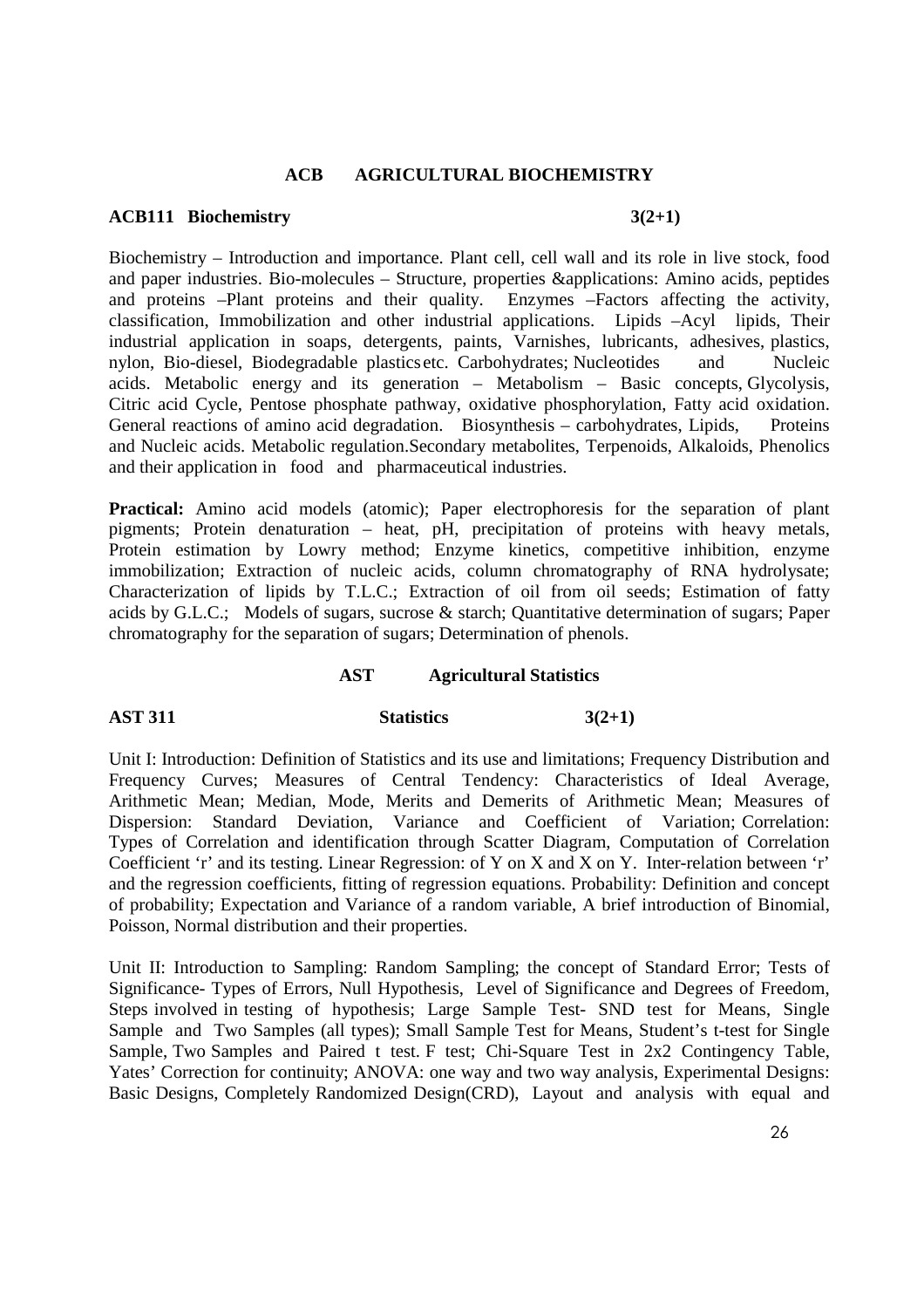unequal number of observations, Randomized Block Design (RBD).

**Practical:** Construction of Frequency Distribution Tables and Frequency Curves; Computation of Arithmetic Mean for Un-Grouped and Grouped data; Computation of Median for Un-Grouped and Grouped data; Computation of Standard Deviation, Variance and Coefficient of Variation for Un-Grouped and Grouped data; Computation of Correlation Coefficient 'r' and its testing; Fitting of regression equations- Y on X and X on Y; SND test for Means, Single Sample; SND test for Means, Two Samples; Student's t- test for single sample; Student's t- test for two samples; Paired t test and F test; Chi-Square Test in 2x2 Contingency Table, Yates' Correction for continuity.

#### **CMA COMPUTER APPLICATION**

#### **CMA111 Introduction to Computer Applications 2(0+2)**

Introduction to computers, components of computers and their use, input and output devices. Binary system. Booting and shut down. Units of Memory, Hardware, Software and Classification of Computers. Types of Processors. Computer Viruses, Worms and Vaccines. Operating System – DOS and WINDOWS. File management system - working with files and folders; setting time and date, starting and shutting down of WINDOWS. Anatomy of a WINDOW: Title Bar, Minimum, Maximum and Close Buttons, Scroll Bars, Menus and Tool Bars. Features of selected packages: Word Processing, Spread Sheet, Power Point. MSWORD: Creating, editing, formatting and saving a document. MSEXCEL: Creating, editing and saving a document, use of in-built statistical and other functions and writing expressions, use of data analysis tools, correlation and regression, creating graphs. MS Power Point: Creating, editing, formatting and saving a document. MSACCESS: Concept and creating database. Principles of Programming: Flow charts and algorithms, illustration through examples. Internet: World Wide Web (WWW), Web Browsing and Electronic Mail

#### **ANS ANIMAL SCIENCE**

#### **ANS 121 Livestock Production and Management 3(2+1)**

Place of livestock in the national economy, different livestock development programmes of Govt. of India. Important exotic and Indian breeds of cattle, buffalo, sheep, goat and swine. Measures and factors affecting fertility in livestock, housing principles, space requirements for different species of livestock. Reproductive behaviour like oestrus, parturition, fertility, sterility etc. Dairy science: Milk secretion, milking of animals and factors affecting milk yield and composition. Selection and breeding of livestock for higher milk and meat production. Pasteurisation, homogenization, sterilization and toned milk. Clean milk production. Dairy microbiology.

Animal nutrition: Feeding and management of calves, growing heifers and milch animals and other classes and types of animals. Digestive system of cattle and fowl. Classification of feeds, feeding standards. Composition of ration. Green fodders. Functions of carbohydrate, fat, protein, water, minerals & vitamins. Veterinary science: Important livestock diseases; Bacterial, viral, metabolic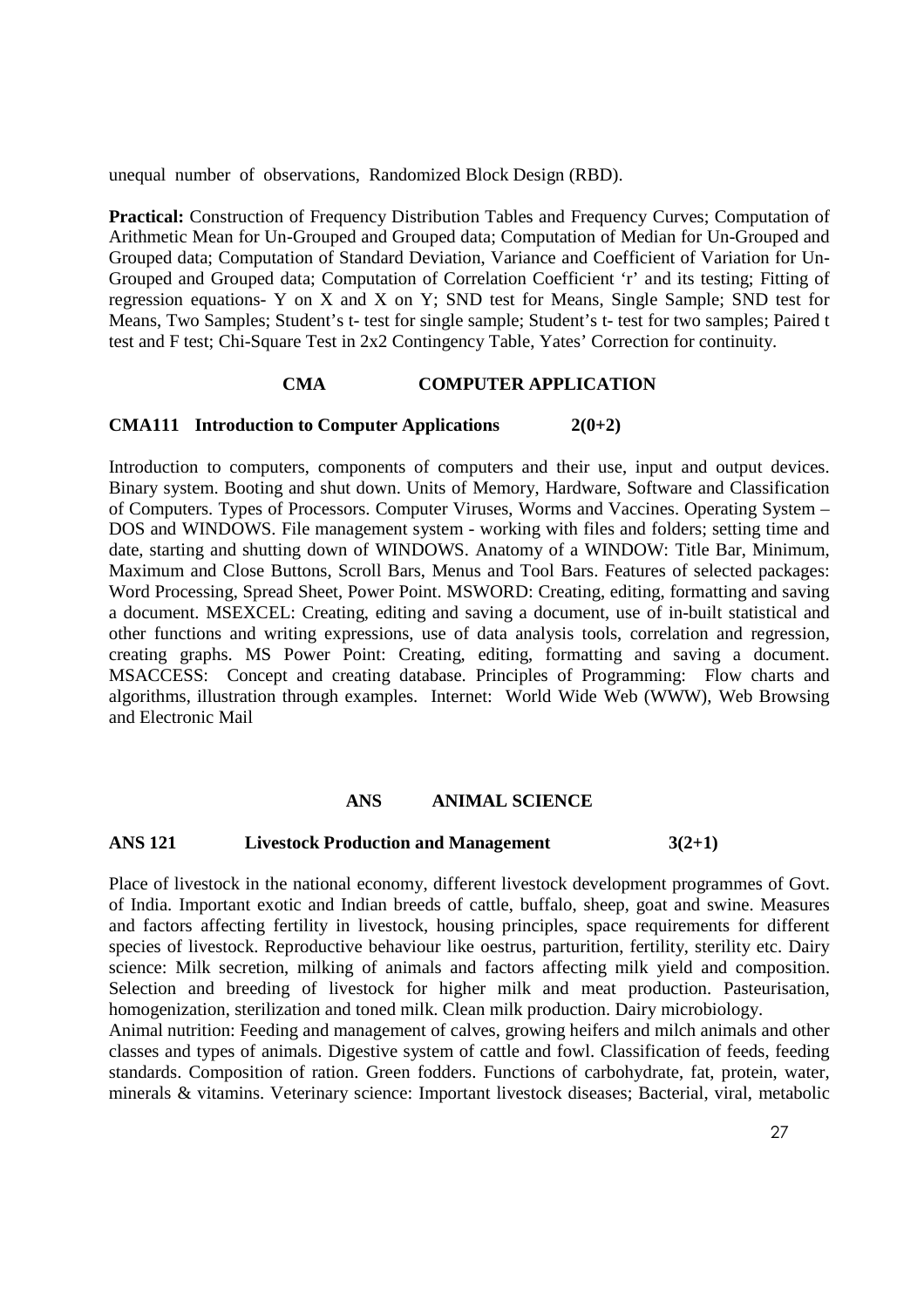etc.with prevention and control. Common idea of A.I. Zoonotic diseases. Livestock farm and environment. Breeding, feeding and production records. Poultry science: Breed characteristics of poultry, their methods of rearing, breeding, feeding and management, incubation, hatching and brooding, vaccination and prevention of diseases, preservation and marketing of eggs, its economics and keeping quality. Cost of production of milk, economical units of cattle, buffalo, sheep, goat and swine.

**Practical:** External body parts of cattle & fowl. Identification, handling and restraining of animals; Judging and culling; Feeding and ration formulation; Identification of feeds & fodder. Hatching, housing and management of poultry; Estimation of specific gravity and fat percentage of milk. Familiarity with A.I. system. Visit to livestock farms. Economics of livestock production.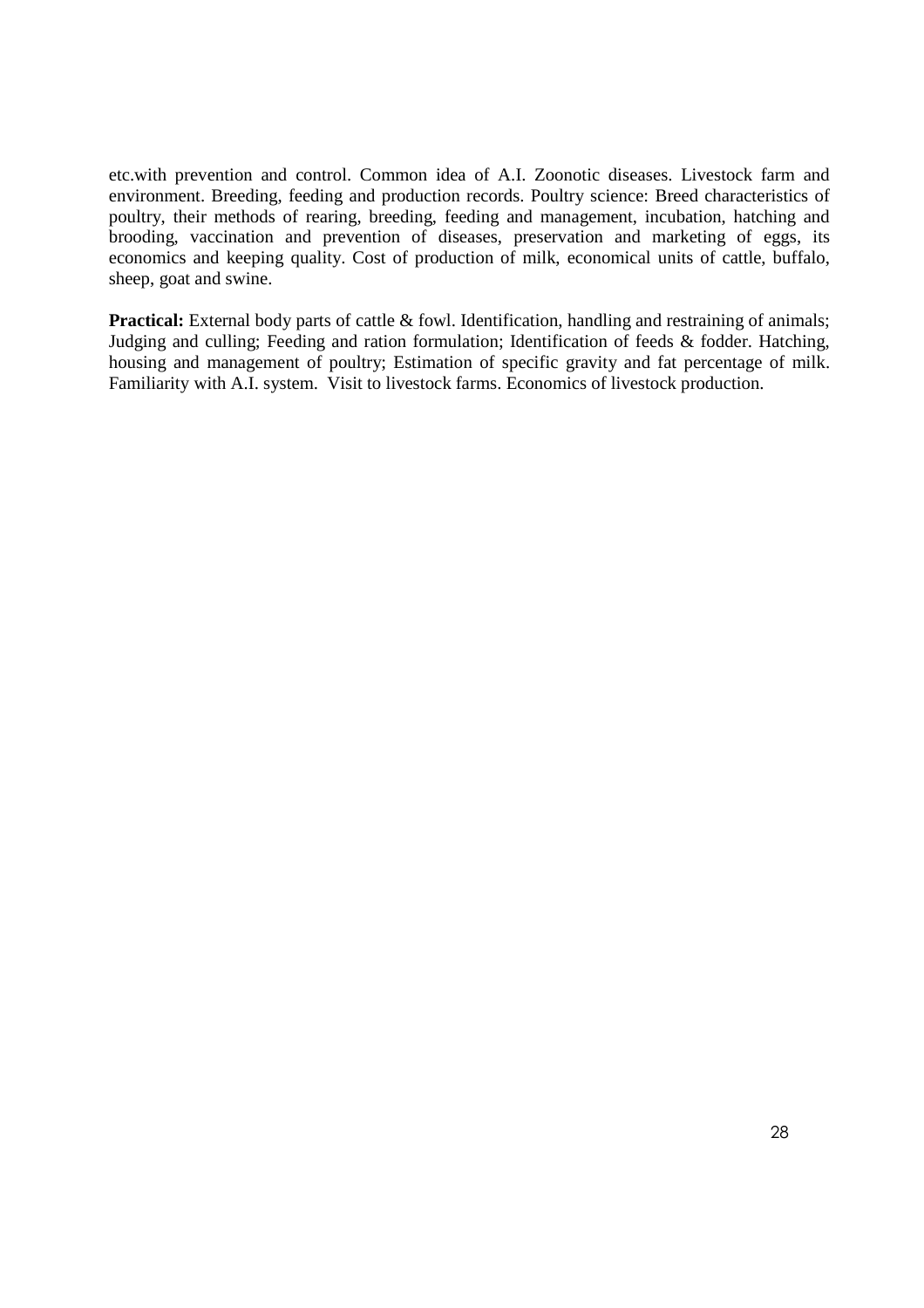## **Part-II: Experiential Learning**

## **MODULE: CROP PRODUCTION**

#### **ELCP 01** Seed Production Technology 4 (2+2)

Importance of seeds, Seed quality, Different classes of seed, Nucleus, Breeder, Foundation, Certified and Truthfully labeled seeds, Seed dormancy–types, methods to break seed dormancy, Maintenance and multiplication of released varieties in self and cross- pollinated crops, Seed certification, Seed Legislations in India and Quarantine; Genetic and agronomic principles of seed production, hybrid seed production, Seed Sampling and Testing, Central and State Seed Testing Laboratories; Importance of seed treatment, Seed treatment, types of seed treatment, equipments used for seed treatment, Seed storage and packaging, Seed processing, Measures for pest and disease control, Seed marketing.

**Practical:** Study of floral biology of monocots and dicots, external and internal structures of monocot and dicot seeds; Preparation of seed album and identification. Seed testing – taking seed samples –germination test, moisture test and conventional purity tests of different crops, Seed treatment–methods of breaking seed dormancy, treatment against systemic disease, seed priming, coating, treatment with beneficial microorganisms. Hand emasculation and pollination in pulses, detasseling in maize, identification of rogues and pollen shedders; Pollen collection, storage, viability and stigma receptivity; gametocide application; Seed production in different crops – Cereals, pulses, oilseeds and vegetable crops (crops suitable to the season only). Maintaining isolation distance–roguing practices–harvesting, cleaning and packing; Visits to seed production plots and Seed Testing Laboratory; Specifications of tags and labels for different types of seeds; Identification of equipments for seed processing and seed testing.

#### **ELCP 02 Integrated Farming Systems 3(1+2)**

Farming system– Concept, definition, characteristics, classification and objectives; Components of farming system, interaction between components, cropping system– complementary and competitive interaction, effect of preceding crops and associated crops, indices for evaluation for cropping system: agronomic requirements in management of cropping system; Role of farming systems in sustainable agriculture – Integrated farming systems, different enterprises in a farming system, factors governing choice and size of enterprises, resource allocation in IFS; Merits of IFS; Models of IFS for irrigated and rainfed ecosystems. Importance and role of IFS in organic farming.

**Practicals:** Studies on farming systems prevailing in different agroecological situations in West Bengal. Package of practices and management of various components in IFS. Studies on ancillary activities. Computation of economics of IFS. Record keeping for IFS models. Visit to different units of IFS. Recycling of farm residues. Cropping system analysis.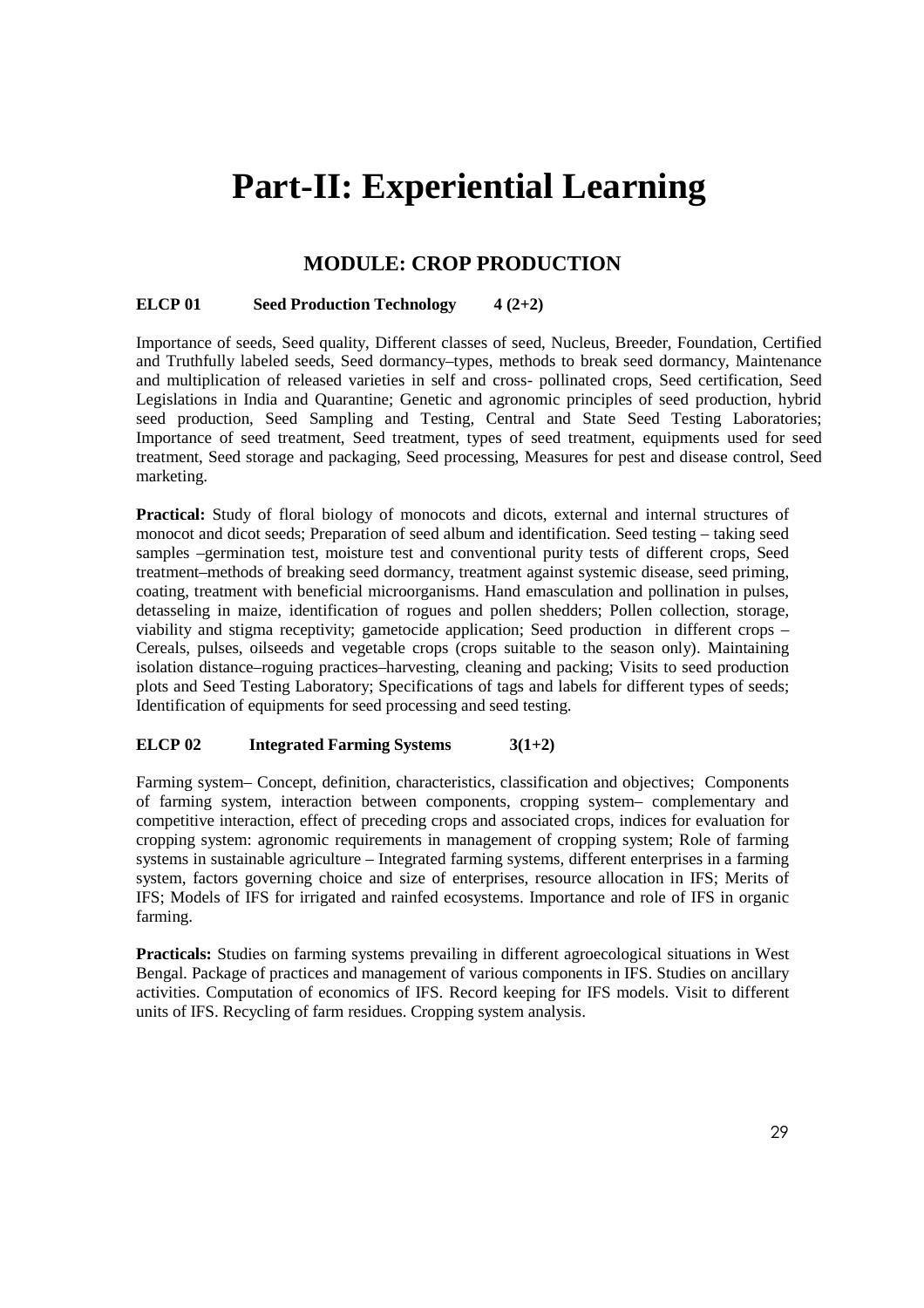#### **ELCP 03 Water Management (Watershed, Micro Irrigation, Problematic Water) 4(1+3)**

Watershed management- concept, component, objectives, delineation, problems and deterioration; Watershed development planning, watershed based cropping system; Soil and water conservation, water harvesting and recycling, ground water recharge, roof water harvesting; Concept of conservation agriculture. Importance of irrigation; Methods of irrigation – surface, subsurface and overhead irrigation; Micro irrigation methods – sprinkler and drip irrigation, localized irrigation; Irrigation management in different soil types. Water conveyance structures; Irrigation of principal crops; Water logging and drainage; Quality of irrigation water and management of problematic water for crop production.

Practicals: Delineation of watersheds- soil survey for land capability classification; Water harvesting structures; Preparation of watershed development plan; Different methods of ground water recharge and monitoring of ground water level; Analysis of rainfall data and determination of length of crop growing period; Field demonstration of surface and subsurface irrigation systems; Installation, operation and maintenance of sprinkler and drip irrigation systems; Demonstration of aqua fertilizer application, localized irrigation and micro sprinkler, mist, foggers, bubblers, etc; Water conveyance structures; Measurement of irrigation water; Quality testing of irrigation water; Crop management under limited irrigation and deficit rain; Crop raising under conservation agriculture; Visit to watersheds under National Watershed Development Project; Field study of ongoing schemes on watershed and irrigation management.

#### **ELCP 04** Integrated Nutrient Management 3 (2+1)

Concept and objective of INM. Components of INM- soil nutrients, crop residues, green manure, organic manures, chemical fertilizers and biofertilizers; Soil properties and INM, INM under Indian context, FAO models, strength, weakness, opportunities and threats of INM, Fertilizer use efficiency, Biofertilizer, Site specific nutrient management, soil quality , soil degradation and its management. Concept of IPNS, importance on nutrient availability, Water- nutrient interactions and Diagnosis and Recommendation Integrated System (DRIS). Evaluation of soil fertility under INM, Soil testing and fertilizer recommendation.

**Practical**: Determination of soil pH, EC, organic carbon, available N,P,K, Calcium and Magnesium, micronutrients, Identification and quality analysis of common fertilizers and manures, case study on INM under Indian context, Soil testing and fertilizer recommendation.

#### **ELCP 05 Soil Management (Conservation, Problematic Soil, and Soil Quality) 3(2+1)**

Introduction; Need for soil conservation; Forms of soil erosion; Factors affecting soil erosion; Estimation of soil erosion; Methods of soil conservation: Agronomical and engineering measures; Land capability classification; Understanding the need of soil conservation in arid, semi-arid, humid, hilly and waterlogged areas. Concepts of problem soils; Types and distribution of problem soil; development and characteristics of problem soils; Effect on soil condition and plant growth; Management of problem soils; Quality and management of irrigation water; Concept of soil quality and soil health; Soil resilience; Elements of soil quality: indicators and their quantification; Approaches for interpreting soil quality and health indicator data; pedotransfer function; Fuzzy logic; Soil quality and health assessment and management.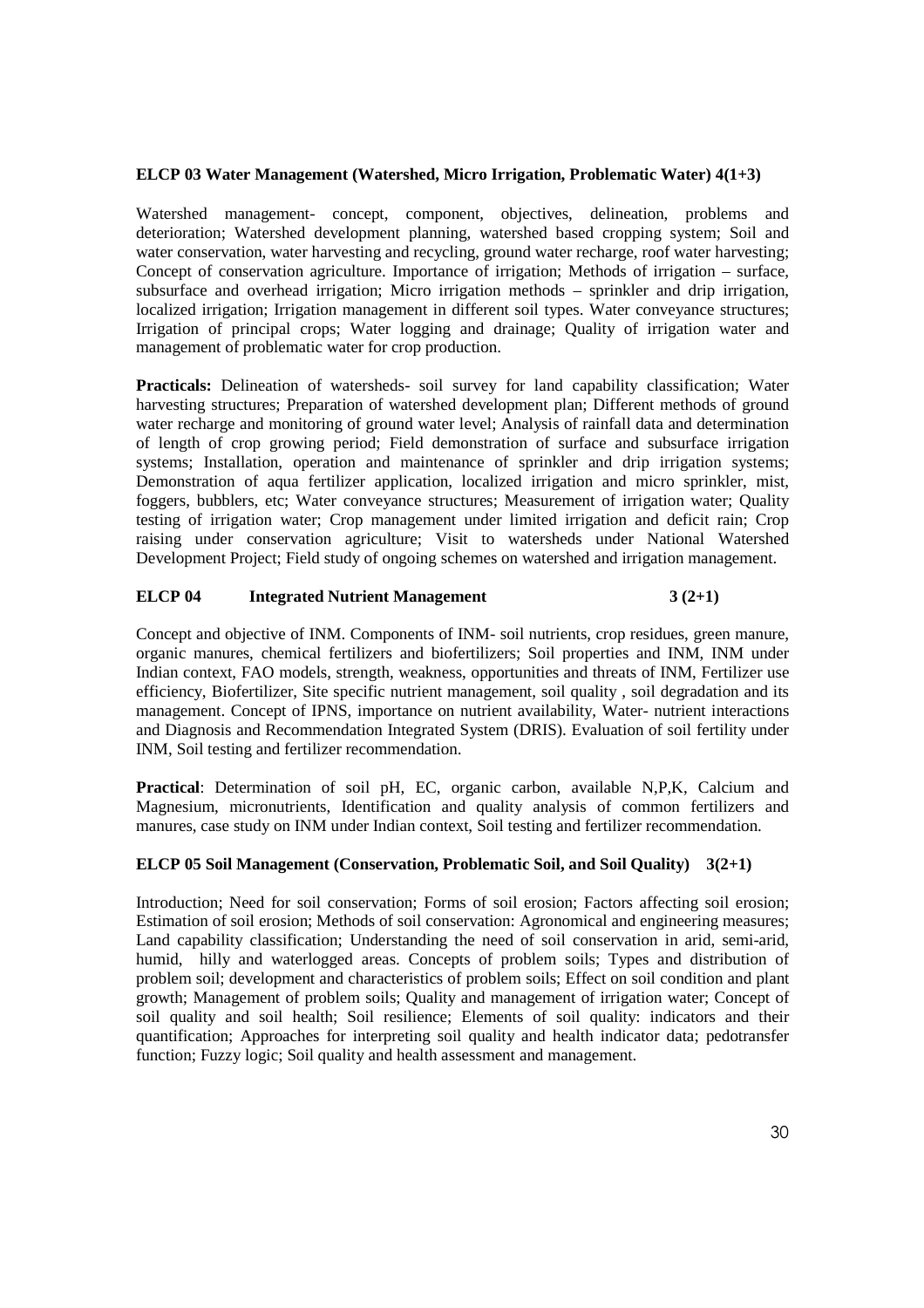**Practicals:** Determination of different soil erosivity indices: Suspension percentage, dispersion ratio, clay ratio, erosion ratio, clay/moisture equivalent ratio, percolation ratio, raindrop erodibility index. Characterization of problem soils; Determination of cations (Na+, K+, Ca+, Mg+) and anions (Cl-, SO4--, CO3-, HCO3-) in ground waters and soil samples; Lime and gypsum requirements of acid and sodic soils, Rainfall erodibility, Estimation of soil loss. Physical and chemical test for monitoring soil quality; Preparation of a soil health score card.

#### **ELCP 06 Remote Sensing and Geographical Information System for Natural Resource Management and Land Use Planning 3(1+2)**

Remote Sensing: Introduction to remote sensing and aerial photography; Definition and principles of remote sensing; Energy sources and radiation principles; Nature of electromagnetic and thermal radiations; Active and passive remote sensing systems; Propagation of radiations through the atmosphere; Atmospheric window; Types of remote sensors and scanners; Satellite data products; Spatial, temporal, spectral, and radiometric resolutions; Spectral signature of different earth features; Remote sensing in optical infrared region for study of vegetation, soil, and water; Crop stress detection and crop yield modeling; Vegetation indices. Background and history of Indian space programme; Satellite imageries; Digital image processing: Image preprocessing, image processing, and image transformation; Image interpretation: True colour. Pseudo colour, and False colour compositions; Image classification: Supervised and unsupervised classifications. Global Positioning System (GPS): Introduction and applications of GPS navigation techniques; GPS satellites; Segments of GPS systems; Principles of GPS navigation; GPS broadcast signals; Accuracy of GPS systems; Sources of error in GPS; Error corrections; Pseudo range and differential GPS systems. Geographic Information System (GIS): Definition and objectives; Components of GIS; Types of data: Geographic and attribute data; Data structures in GIS: vector and raster based data models; Analysis tools in GIS: Buffer analysis, overlay analysis, and network analysis. Natural Resource Management and Land Use Planning: Objectives, methods, and interpretation of land use planning; Applications of geoinformatics for natural resource management and land use planning.

**Practical**: Familiarization with remote sensing and GIS equipments, softwares (ERDAS Imagine/Geomatica/ENVI; IDRISI/Arc Info/Arc View/Arc GIS), and data products; Topographic sheets; Creation of data files in a geographic database system; Onscreen digitization technique; Map projections; Image interpretation and enhancement techniques; Supervised and unsupervised classifications; Distance and area measurement; Soil survey and interpretation of satellite imageries, topographic sheets, and reports towards natural resource management and land use planning.

#### **ELCP 07 Farm Mechanization 3 (1+2)**

Farm mechanization - importance, objective, scope, benefits and impact of farm mechanization; Evolution and present status of farm mechanization in India; Prospects and constraints of farm mechanization in West Bengal; Mechanization policies and strategies of Government or concerned agencies; Prospects of different machines, tools and implements useful for agricultural mechanization; Equipment for tillage, sowing and planting operations; Intercultural tools and equipment; Spraying and dusting machinery; Irrigation equipment; Harvesting machinery-reaper, mower, potato digger and harvester, combine harvester; Threshing machinery- pedal and power threshers, multicrop thresher, groundnut decorticator, maize sheller; Cost economics of farm machines & equipment.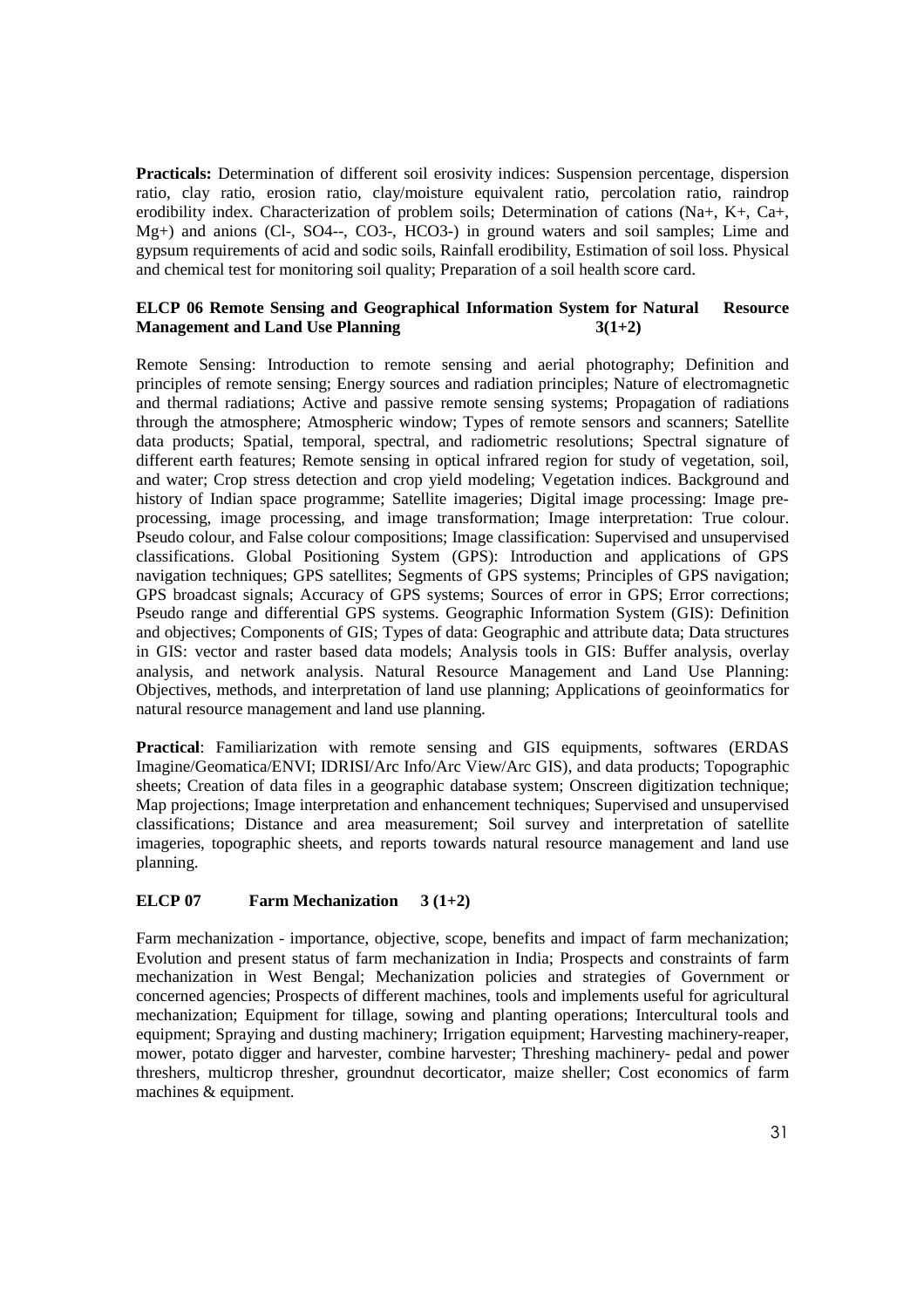**Practicals:** Study of different tillage equipment including subsoiler and chisel plow; Adjustments, care and maintenance of different tillage equipment; Calculation of draft & hp requirement for operating implements; Testing of Rotavator; Testing of seed cum fertilizer drill to different crops; Study of zero till drill; Calibration of seed drill; Problems on seed drill & planters; Testing of paddy transplanter and potato planter; Study of commonly used sprayers and dusters- knapsack sprayers, compression sprayers, boom sprayers and centrifugal duster; Study of vertical conveyor reaper, combine harvester, potato digger and harvester, and flail mower; Study of different threshing equipments- pedal thresher, power thresher, multicrop thresher, maize sheller, and groundnut decorticator. Identification of different parts of tractor; Care and maintenance of tractor; Tractor driving; Hitching of implements, control of implements during operation; Operation of tractor with MB plough, disc plough, disc harrows, cultivators, chisel plough, leveler, puddler and intercultural equipment; Operation of bund formers, levelers ridgers and trenchers; Operation of mower; Operation of power tiller with rotavator and its care and maintenance.

### **MODULE: CROP PROTECTION**

#### **ELCPT 01: Integrated pests and disease management** 4 (2+2)

#### **GROUP -A**

History and development of pest and disease management. Concepts of pest and disease management; Strategies for development of pest and disease management programmes. Plant protection organizations in India. IPM - Pest sampling and sampling programmes; survey and surveillance; Methodology of development .Problems and constraints in implementation of IPM. Biotechnological and other innovative approaches in IPM and IDM. Common and safe fungicides and their field application relevant to IPM. Phytotoxicity and compatibility among pesticides

#### **GROUP -B**

Crop loss and economic decision levels for pest populations. Concepts of economic levels – dynamics of economic injury levels. Ecological management of the crop environment – reducing average favourability of the ecosystem, disrupting continuity of pest requisites, diverting pest population away from the crop, reducing the impact of insect injury. Resistance of population to pest management tactics, pest population resurgence and replacement. Components of IPM and basic strategies – Physical, mechanical, biological, chemical and legislative methods. Chemical modifiers of development. Bio-rational insecticides. Integration of different components. Insecticides and Environment- Effect on soil, water, air and biota. Safe handling and use of pesticides, symptoms of poisoning and First aid.

#### **Practicals**

- 1. Study of physical and mechanical methods of control
- 2. Study of biological control of insects
- 3. Sampling techniques of different pests
- 4. Estimation of crop loss, yield loss, population of different pests
- 5. Study of pheromone and light traps
- 6. Study of IPM practices of rice, cotton, cabbage and chilli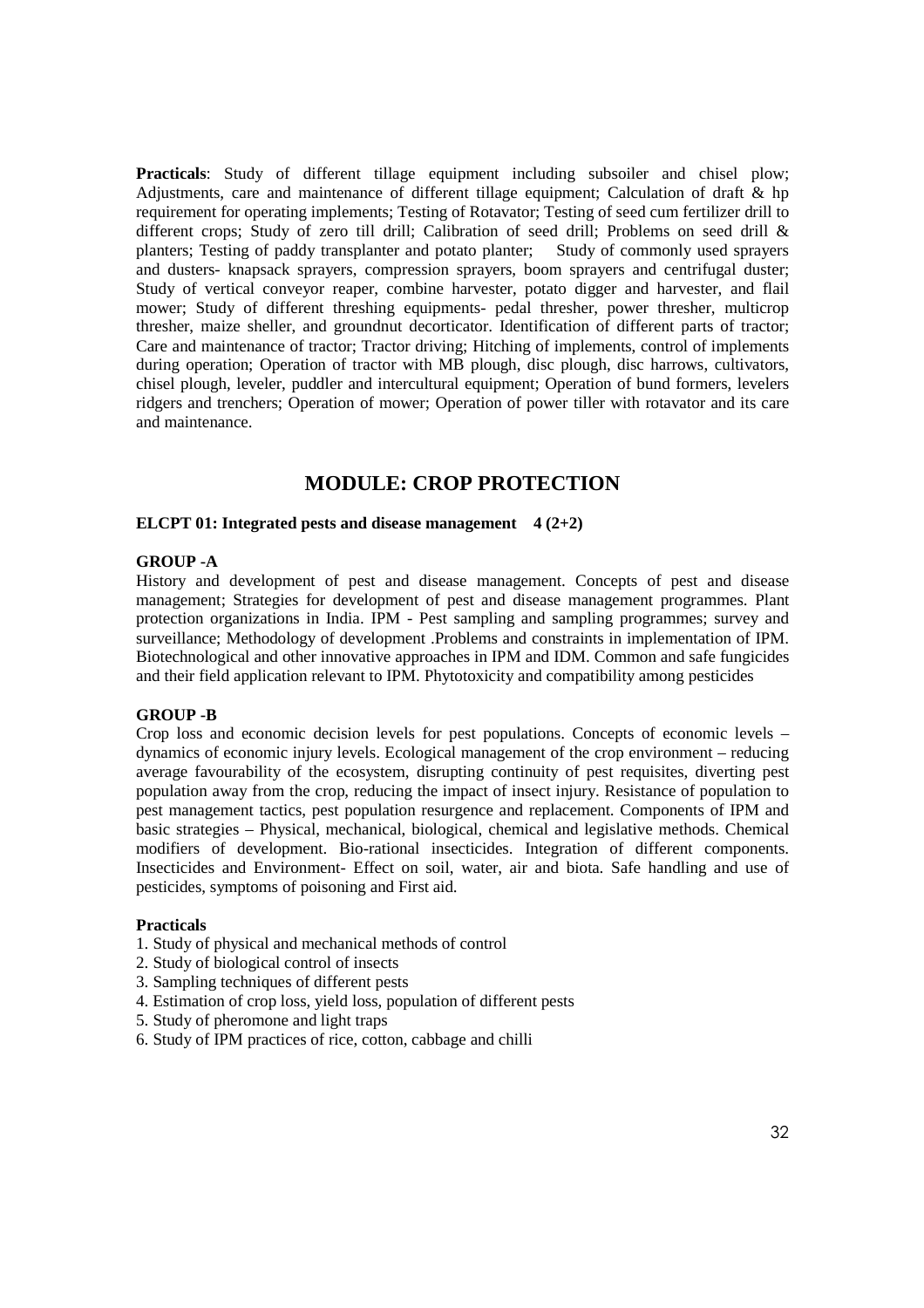#### **ELCPT 02 Stored Grain Pests and Their Management 2 (1+1)**

Importance of stored grain pests. Source and kinds of infestation and types of damage caused by pests of stored product. Distribution, commodities attacked, systematic position, marks of identification, nature of damage, biology and management practices of pests associated with stored grains of cereals, pulses, vegetables, condiments, spices and dried fruits *viz.,* Angoumois grain moth, rice moth, potato tuber moth, Indian meal moth, lesser grain borer, Khaira beetle, pulse beetle, groundnut brunched, cigarette beetle, drug store beetle, rice weevil and flour grain mite. Important species of rodents, marks of identification, nature and extent of damage. Methods of rodent management - mechanical, physical, biological, chemical. Bait shyness, bait preferences, placement of baits, evaluation of efficacy of bait. Poisons – acute & anticoagulant rodenticides, fumigants etc. Methods of storage of food grains. Storage structures – methods of disinfestation –preventive and curative measures.

#### **Practicals**

- 1. Estimation of pest damage
- 2. Methods of monitoring of storage pests
- 3. Estimation of moisture content of grains
- 4. Identification of damage to stored grain by Lepidopteran & Coleopteran pests
- 5. Visit to NSC/ FCI/ WHCG
- 7. Storage structures for household and bulk storage of food grains
- 8. Calculation of concentration/dosages of insecticide for treatment in godowns.
- 9. Identification of important rodent species.
- 10. Burrow patterns and feeding habits of important rodent species.
- 11. Pre baiting and baiting with poisons.

#### **ELCPT 03 Industrial Entomology (Apiculture, Sericulture & Lac Culture) 3 (2+1)**

**Apiculture:** Study of important species of honey bees. Apiary box for scientific cultivation of honeybees. Study of equipments for handling of bees. Method of honey extraction by using honey extractor. Study of nectar and pollen yielding flora. Starting of a new Apiary. Management of bee colonies in honey flow & dearth period. Seasonal management of bee colonies. Division and uniting of colonies., Methods of Queen introduction into a new colony and Queen replacement. Transport of bee colonies and migratory bee keeping. Study of effect of honey bees as pollinators on the yield of crops, Study of effect of pesticides on honey bees. Bee products and their uses. Study of parasites, predators and diseases of honey bees and their management. Study of wax moths and their management. Economics of bee keeping.

**Sericulture:** Silkworm species of commercial values, morphological character, systemic position, and distribution. Wild and semidomesticated and domesticated species- their host plants and types of silk produced by them. Mulberry silk production- Moricuture including different species, variety, their propagation, cultivation methods and picking of leaves. Silk worm rearing-Requisites for local and scientific rearing, Grainage- Procedure for production of Dfls and commercial cocoon production. Protection from hazards.

**Lac culture:** Lac insect, economic importance of lac and its products, life history of lac insect, host plants, lac culture (local and improved methods), diseases and pests of lac and their management.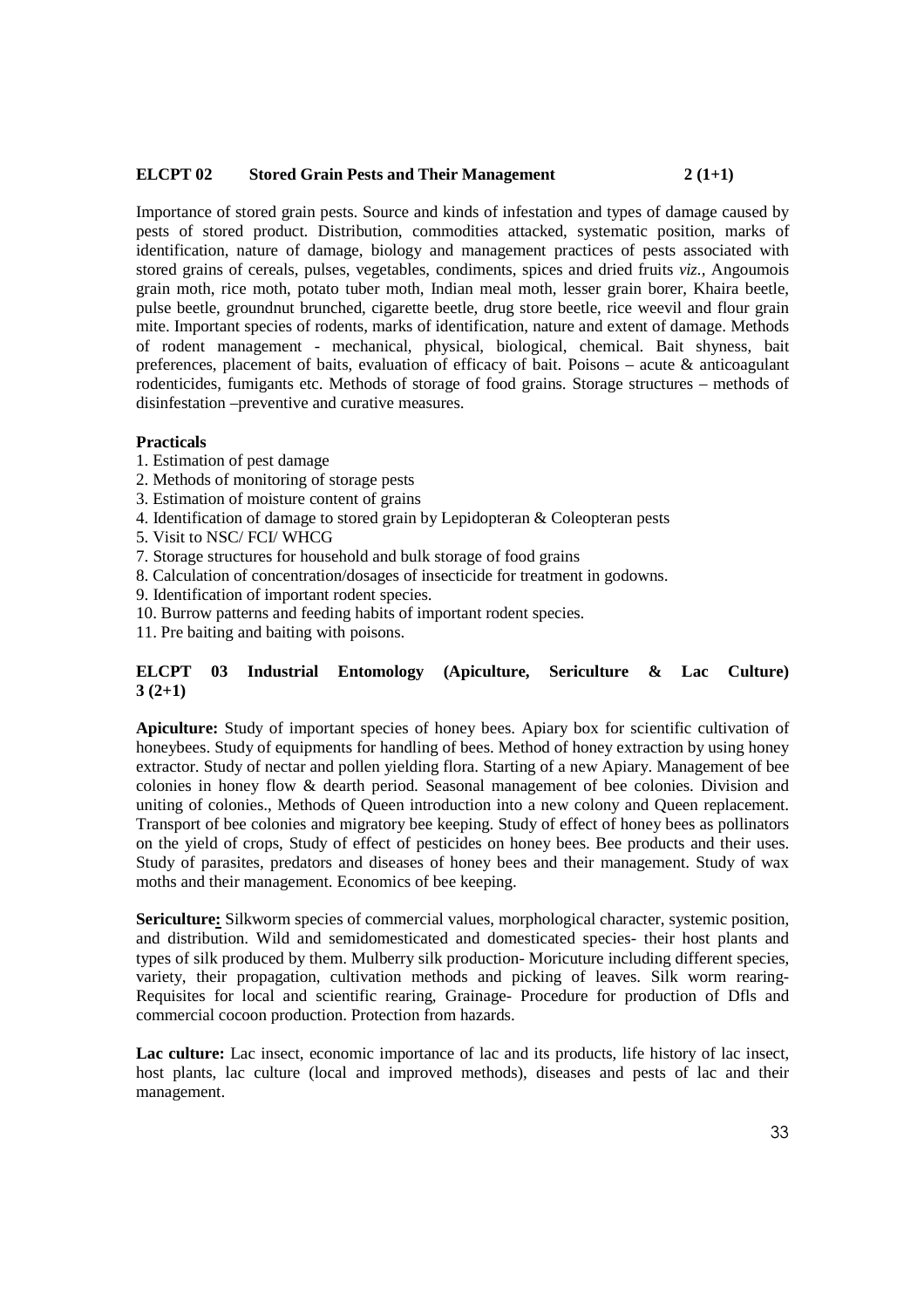#### **Practical**

1. Management of apiary- general management (e.g. division, uniting, swarm management, control of robbing, queen introduction, transportation of apiary box, honey extraction, pests & disease control), seasonal management. Preparation of bee calendar.

2. Rearing of mulberry silkworm & examination of Dfls. Numerical related to sericulture.

3. Calendar for scientific lac cultivation.

4. Visit to institute devoted to Apiculture/ Sericulture/ Lac culture.

#### **ELCPT04 Bio-control of Insect Pests 2(1+1)**

Definition, history, concepts and strategies of bio- control of insect pests. Different bio-control agents and their characteristics. Parasitoids –Attributes of an effective parasitoid. Host selection by parasitoids. Enhancing parasitoid activity in crops – Habitat manipulation, behaviour controlling chemicals. Predators – strategies of insect predation – random searching, hunting, ambush, trapping. Promising biological control systems in India. Pathogenicity, virulence, mode of action and factors that influences the effective of microorganisms, their practical application. Characteristics of bacterial pathogens of insects, transgenic Bt plants and current status. Fungi for microbial control of insects and current status. Viruses for microbial control of insects and current status. Safety testing and registration of biological control agents. Advantages and limitations of biological control in pest management. Role of biological control in IPM – future needs. Mass multiplication of bio-control agents (Parasites, Predators and Entomopathogens).

#### **Practicals**

- 1. Mass rearing of important parasitoids and predators of insect pests.
- 2. Preservation, shipment of bio-control agents.
- 3. Methods of releasing parasitoids and predators in crop fields.
- 4. Field trip for collection of natural enemies
- 5. Isolation, identification and mass production of entomopathogens.
- 6. Measuring various quality parameters of biopesticides.
- 7. Visit to biological control laboratory
- 8. Visits to mass production and biological control programme centers.

#### **ELCPT 05** Insecticides and Plant Protection Appliances  $3(2+1)$

Insecticides- History of development, production and consumption in India and world. Registered/banned/ restricted insecticides. Insecticides and their mode of action- cyclodienes, organo-phosphates, carbamates, synthetic pyrethroids, botanicals and other novel insecticides. Insecticide formulations, mixtures and adjuvants. Factors affecting toxicity of insecticides. Methods of application of insecticides- Seed treatment, stem application, seedling root dip, root zone placement, whorl application, fumigation. Insecticide application technology- Spraying and dusting of insecticides – Types of sprayers and dusters – Operational techniques – Distribution systems. Types of Nozzles – droplet size and volume of spray fluid. Spray control –calibration and field efficiency. Care and maintenance of sprayers & duster – Hand operated and power operated. Other pesticides- Acaricides, Rodenticides, Mollusicides, Nematicides etc

#### **Practicals**

1. Demonstration of methods of application of insecticides

- 2. Calculation of concentration/doses of different formulations of insecticides.
- 3. Visit to insecticide manufacturing units.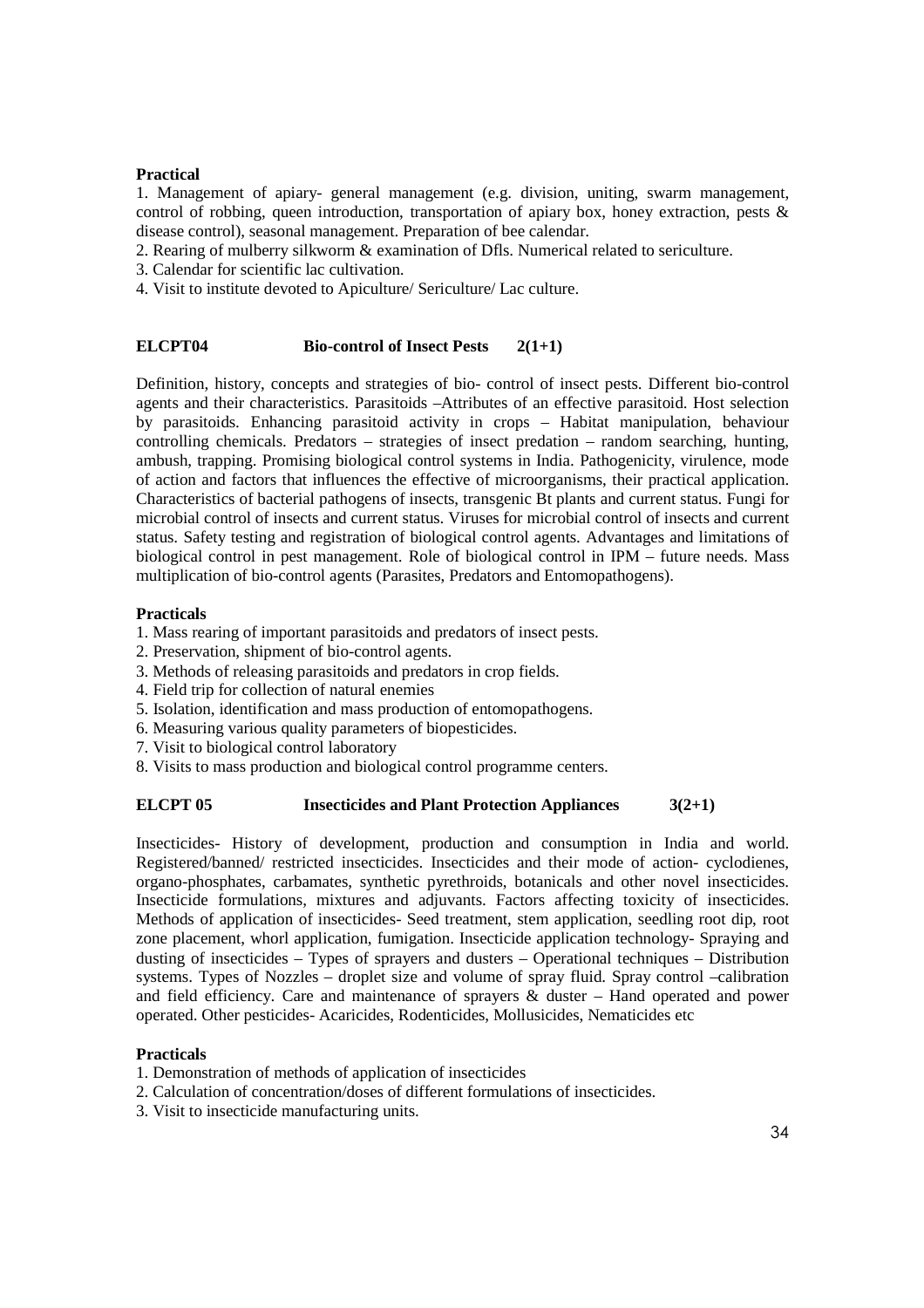4. Operation and testing of hand operated knapsack sprayer, foot pump sprayer, rocker sprayer, hand compression sprayer and their maintenance.

5. Determination of droplet size & Calculation of lethal concentration

6. Calibration of sprayers-Measurement of distribution and coverage of spraying.

- 7. Testing of nozzles for discharge rates, volume measurements & pressure influence
- 8. Operation, testing and maintenance of hand operated duster
- 9. Visit to National Plant Protection Training Institute (NPPTI)

#### **ELCPT 06** Postharvest Diseases and their Management  $3(2+1)$

1. Postharvest- Concept, History, Classification of durables and perishables. Significance of post harvest pathology,

2. Loss in durables and perishables – assessment and methodology

3.Postharvest diseases of durables – type of diseases and their control .

4. Postharvest diseases of perishables -Important pathogens, their role, factors affecting postharvest of perishable diseases

5. Host - pathogen relationships - role of pathogens, mechanisms of damages caused by pathogens in durables and perishables.

6.Ecology and epidemiology – environmental and micro-ecological factors affecting the spoilage of durables and perishables.

7. Selected postharvest diseases of fruit crops - Citrus, banana, mango, papaya, apple, grapes, litchi; Other important diseases of India.

8. Selected postharvest diseases of important vegetable and condiments crops – Curcubits, brinjal, tomato, beans, bhindi, potato, onion, garlic, ginger,

9. Spoilage in spices – health problems

10. Management of post harvest diseases of fruits and vegetables

#### **Practical:**

- 1. Isolation of grain and seed deterioration fungi by different techniques
- 2. Survey for occurrence and loss of perishables
- 3. Study of symptoms of postharvest diseases and their isolation
- 4. Koch's postulates.
- 5. Selected exercises on ecology and host parasite relationship
- 6. Management of storage diseases –role of sanitation , botanicals and volatile oils;
- 7. Visit of cold storage and storage structures
- 8. Submission of catalogued disease specimens

#### **ELCPT 07** Mushroom cultivation 3 (1+2)

1.Mushroom- Definition, history and importance of mushroom cultivation; present scenario of mushroom cultivation in India.

2.Types of mushrooms- edible, poisonous , medicinal mushroom; puff balls , truffles and false truffles. food value of mushroom.

2 General morphological features, life cycle pattern of cultivated mushroom.

4.Pure culture of mushroom fungi and their nutritional requirements.

5.Mushroom terminologies - spawn, spawn run period , substrate, supplements, casing , composting, cropping, weed mushroom

6. Spawn - types, characteristic of a good quality spawn, methods of spawn production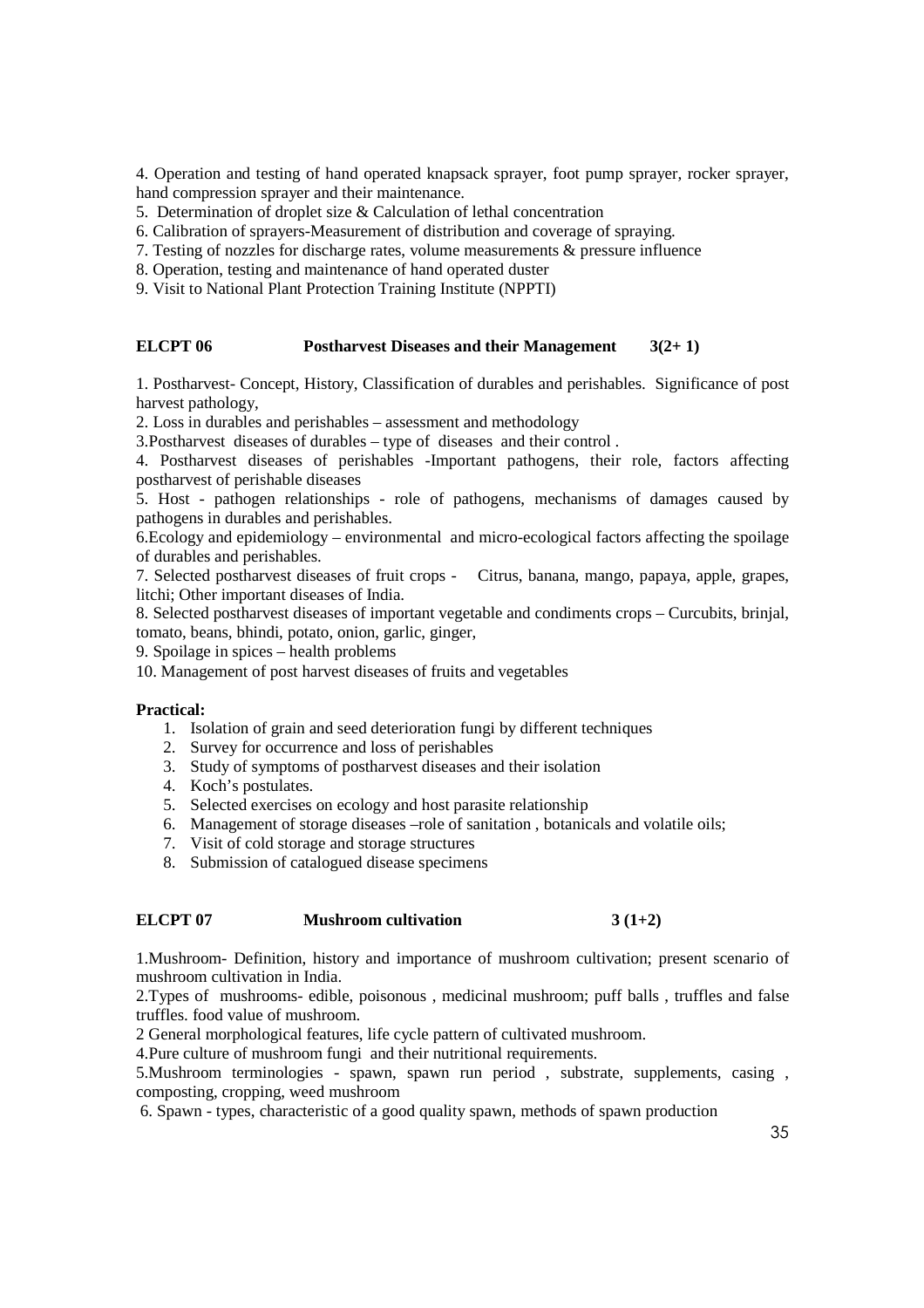storage of spawn.

5.Cultivation of button mushroom - different *Agaricus* species, composting and its formulation, casing, preparation of casing mixture, sterilization.

6.Cultivation of Oyster mushroom - different *Pleurotus* species , substrate selection and cultivation technique

*7.* Cultivation of paddy straw mushroom – different *Volvariella* species *and* their cultivation

*8.* Other cultivated mushroom - *Lentinus*, *Calocybe,* Auricularia and *Ganoderma* 

9.Identification and management of different pests and diseases of mushrooms.

10.Postharvest treatments and preservation of mushrooms. canning and dehydration. and preparation of different recipes.

11. Packing and processing – Different methods of processing, fortification in other food items

12. Economics of mushroom cultivation

#### **Practical**

1. Identification of common edible and poisonous mushrooms

- 2. Equipments used in mushroom laboratory and farms
- 3. Physical and chemical sterilization techniques
- 4. Preparation of spore print and spore culture
- 5. Preparation of culture media from tissues and spore
- 6. Preparation of spawn mother spawn and bed spawn
- 7. Visit to a commercial spawn production unit
- 8. Cultivation of different mushrooms depending upon facilities
- 9. Casing soil preparation for milky mushrooms
- 10. Commonly used compost formulae, long and short method of composting
- 11. Familiarization with other edible mushroom varieties
- 12. Identification and management of different pests and diseases of mushroom.
- 13. Post harvest treatment and preservation of mushrooms

#### **ELCPT 08: Biological control of plant diseases and mass multiplication of microbial biocontrol agents 3(1+2)**

1.Definition, history, importance and concepts of biocontrol of plant diseases .

2.Understanding of ecological equilibrium in relation to biocontrol

3.Biological balance – attributes of ideal and successful pathogen and parasites; Different biocontrol agents and their characteristics.

4.Isolation, specific identification, purification and pure culturing of recognized biocontrol organisms. Growth promotion – *Pseudomonas* spp., *Bacillus* spp., *Trichoderma* spp. and Actinomycetes. Assessment of commercial potential of bioagent for crop disease management

5. Mechanisms of biological control. Interactions of harmful and beneficial rhizospheric microbes, VAM and PGPR for biocontrol.

6.Pilot scale mass production in laboratory. Nutritional requirement and designing of media for commercial production of biocontrol agents.

7. Carrier materials and their importance in maintaining the shelf life of wettable powder formulations.

8.Different types of biocontrol formulation and their efficacy under field level. 9.Legislature Acts in the production and marketing of biocontrol agents and biopesticides.

10.Organic amendments, culture filtrates and botanicals etc.for plant disease management.

11.Enterprenureship development in biocontrol unit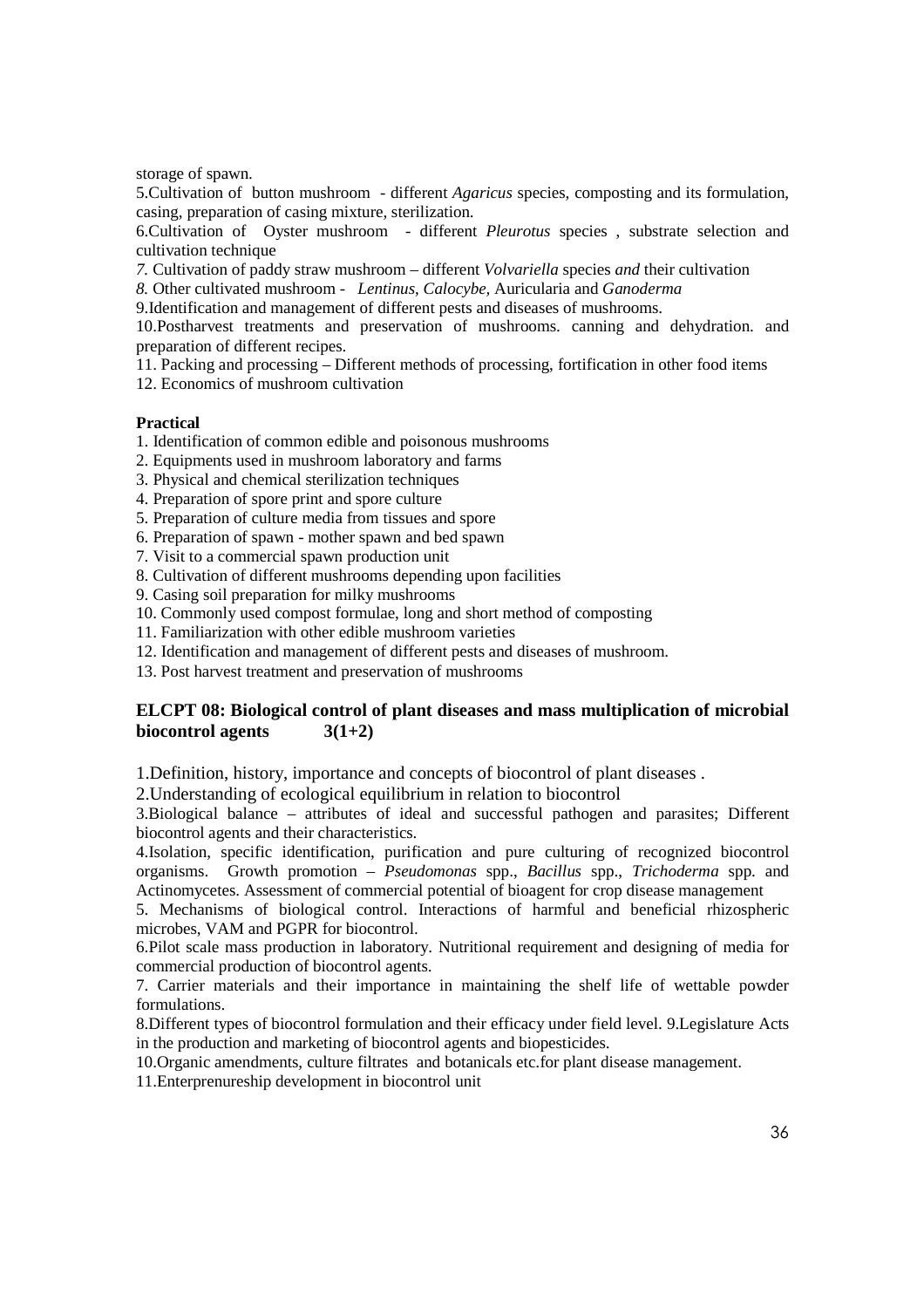#### **Practicals:**

1.Visit to biological control laboratory and private industry

2.Isolation of antagonistic microorganisms from phyllosphere, rhizosphere.

3.Pure culturing and evaluation of biocontrol potential of isolates

*Pseudomonas* spp., *Bacillus* spp., *Trichoderma* spp., Actinomycetes.

4.Testing antibiotic production in culture; Antibiotics in culture filtrate.

5.In-vitro screening of fungal and bacterial antagonists

6.Mechanisms of biological control- antibiosis, lysis, parasitism, competition

7.Mass multiplication of biocontrol agents a) For soil treatment b) For seed treatment

8.Mass. multiplication by liquid, solid and semisolid fermentation technologies.

9. Measuring various quality parameters of biopesticides.

10. Use of various organic amendments in the management of plant diseases

#### **ELCPT 09** Phytosanitation and Quarantine  $3(2+1)$

1. Plant quarantine - History; Principles and concepts of plant quarantine PQ organization chart and its functioning in India.

2.Definitions of plant quarantine terms .

3. Avenues of pest/pathogen introduction.

4. Phytosanitation inspection and issue of phytosanitory certification.

5 General conditions required for import of germplasms and transgenics, insects, microbial cultures; Plant quarantine treatments for salvaging germplasm infected with insects and mites

5. Methods for detection of insects and plant pathogens in imported germplasm.

6. Phytosanitory measures – General conditions for import. Plants and plant products subjected to phytosanitory inspection at growing site.

8. Plant quarantine surveillance and list of intercepted plant pests into India.

9. Current plant quarantine regulations in India and FAO. Problem of their implementation in India.

10. Role of domestic plant quarantine in relation to germplasm movement in India. Future requirements of plant quarantine.

#### **Practical:**

- 1. Visit to plant quarantine unit
- 2. Detection of plant pathogens from seed, food grains and other imported fruits and vegetables.
- 3. Sample and sampling techniques
- 4. Preparation of check list for phytosanitory measures adopted by the farmers.
- 5. Different treatment methods for quarantine.

#### **ELCPT 10 Fungicides in Plant Disease Management 3 (2+1)**

- 1. Fungicides Concept and Classification ; History of fungicidal development
- 2. Non-systemic fungicides- Copper , Mercury and other heavy metals , Sulphur, Heterocyclic compounds oils
- 3. Systemic fungicides all groups including development
- 4. Antibiotics in plant disease management different groups and mode of action.
- 5. Host resistance modifiers Chemical approach and others; advantages and problems
- 6. Brief studies of nematicides and other chemicals in vector control
- 7. Resistance of plant pathogens against chemicals and their management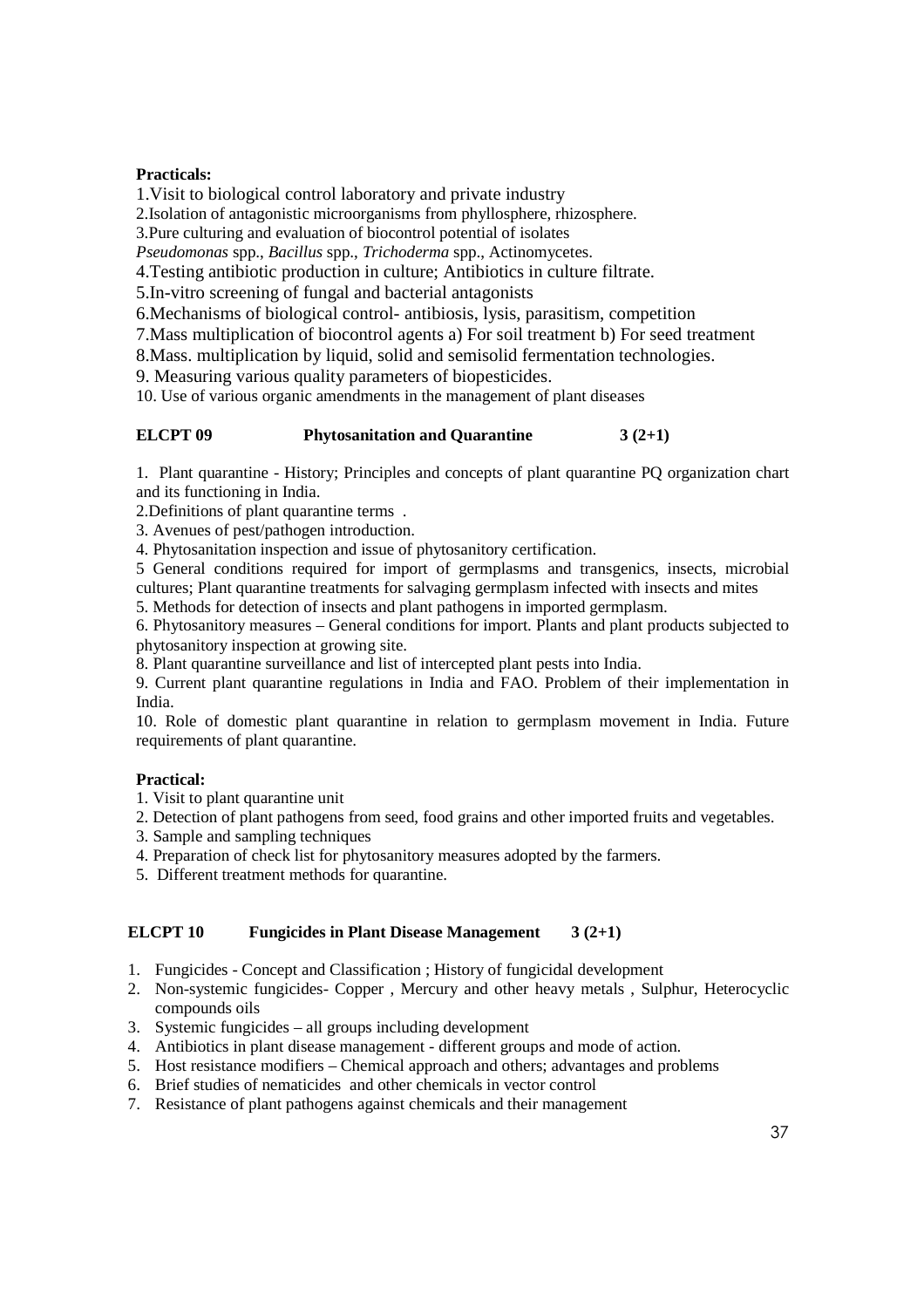- 8. Brief study of bio-fungicides and essentials oils.
- 9. Structure activity relations in Sulphur, Triazole and Benzimidazole fungicides.

#### **Practicals:**

- 1. Application of different fungicides and assessment of efficacy
- 2. In vitro and In vivo testing of candidate fungicides and antibiotics
- 3. Use of host modifies at the field level and assessment of efficacy
- 4. Adaptation for resistance
- 5. Calculation of doses etc. for field application
- 6. Study of new product catalogues
- 7. Visit to farmers field and suggestion on spot management

#### **MODULE: HORTICULTURE**

#### **ELHOR 01** Commercial vegetable production  $4(1+3)$

Vegetable growing tracts in India with special reference to West Bengal. Types of vegetable growing and vegetable forcing structures. Techniques of vegetable seed production. Familiarization of characters of different vegetable crops. Seed and soil treatments. Seed bio priming techniques. Preparation of nursery bed, sowing and aftercare of transplanted vegetables. Preparation of calendar of operations. Main field preparation and planting of different vegetables - formation of beds, application of manures and basal dressing of fertilizers, gap filling etc. Irrigation scheduling. Top dressing of fertilizers and earthing up operation. Preparation of growth regulator solutions and application. Preparation and application of pesticides/ fungicides/ botanicals. Mechanical control, setting up of traps. Intercultural operations- training and pruning, staking. Maturity indices and harvesting of vegetables for vegetable and seed purpose. Seed extraction methods, processing and storage. Marketing of vegetables- marketing channelswholesale markets and retail markets. Economics of vegetable cultivation. Organic cultivation of vegetables.

**Practical:** Hands on training related to above topics

#### **ELHOR 02 Commercial flower production and landscaping 4(1+3)**

Status and prospects of commercial cultivation of flowers. Protected cultivation of commercially important flower crops. Selection of varieties, planting, cultural practices, propagation and post harvest handling techniques of important flower crops. Seed production in annual flower crops. Value addition in cut flowers and loose flowers. Flower arrangements. Production techniques of dry flowers. Production of pot plants. Hi-tech cultivation of commercial flowers and export oriented units (EOU). Organic cultivation of flowers. Integrated pest and disease management practices in cut flowers and foliage. Layout and preparation of different types of garden. Identification of different plants. Preparation of herbaceous border and colour scheme. Different garden operations like pruning of shrubs, hedges etc. Visit to various gardens, commercial production units, flower markets etc. Preparation of projects for starting a commercial unit of cut flowers and foliage.

**Practical:** Hands on training related to above topics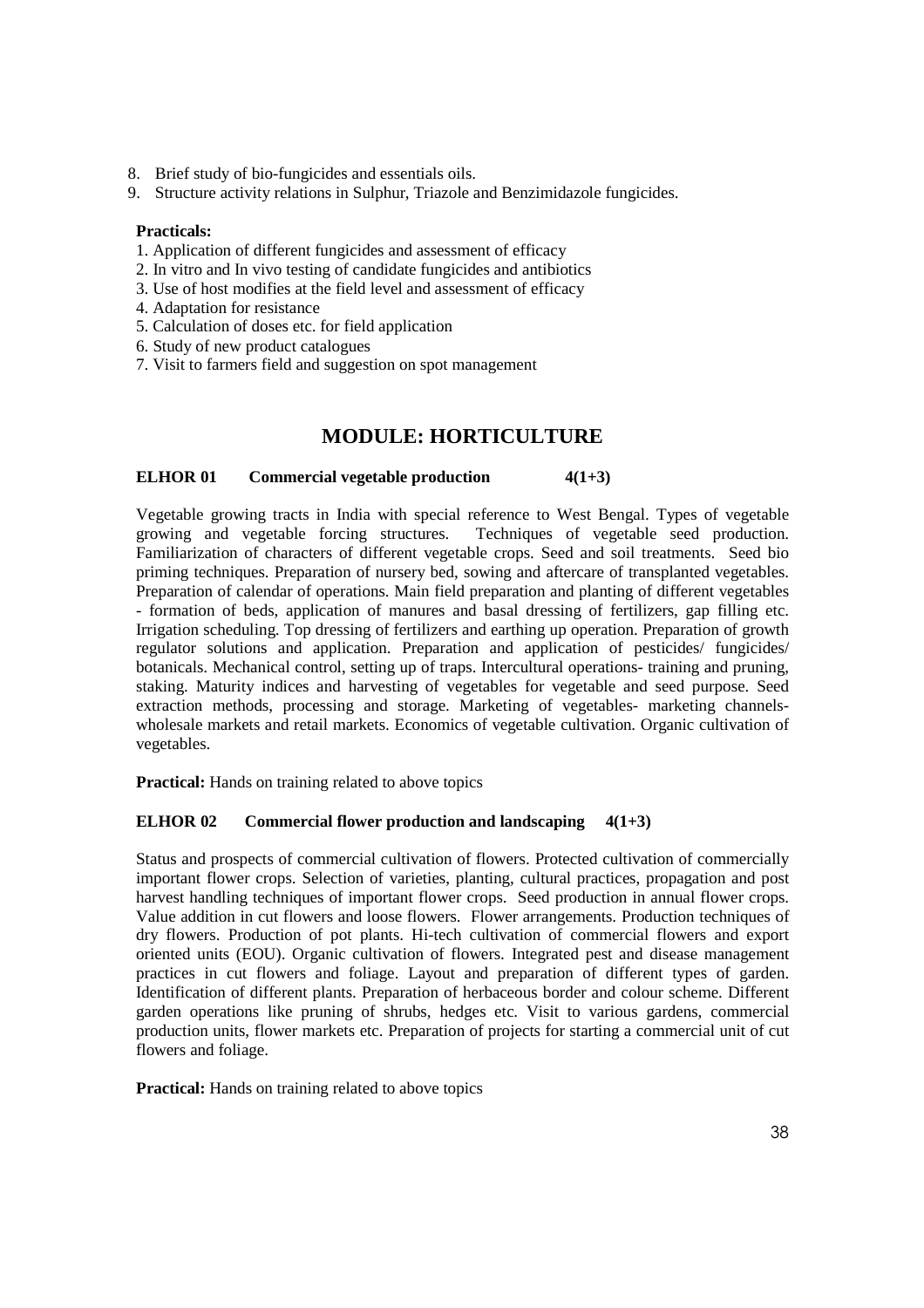#### **ELHOR 03** Commercial fruit production 4 (1+3)

Global scenario of fruit production and export. - Present status of fruit production for domestic market and export in the state and in the country - problems and prospects. Different planting systems and layout. Selection of site, pit making and filling. Commercial methods of propagation and advanced techniques of growing, harvesting and post-harvest handling of important fruit crops. Different methods of training and pruning techniques in major fruit crops. Studies on crop regulation / induction of flowering. Study of high density planting Vs normal planting, advantages of HDP, and tree vigour control (including pruning and paclobutrazol application). Preparation and application of important bioregulators, plant protection chemicals and herbicides - conventional and eco-friendly products. Maturity indices, harvesting, grading, packing, storage and different ripening techniques of fruit crops for local and distant markets and for export. Organic farming and other cultural practices for quality improvement. Visit to commercial orchards.

**Practical:** Hands on training related to above topics

#### **ELHOR 04 Nursery management of horticultural crops 4(1+3)**

Importance of plant propagation. Practice in propagation of plants through seeds. Familiarization with media, implements and containers for plant propagation. Practice in rootstock production, vegetative propagation methods-cutting, budding, grafting, layering etc., and separation of propagules. Other plant parts used for propagation-bulbs, tubers, runners, stolons etcpolyembryonic and apomitic seedlings Plant growing structures for propagation. Use of growth regulators for plant propagation. Tissue culture technique. Progeny orchards. Selection of sitefactors for nurseries to be commercial in establishment. Familiarization with components of nurseries. Handling-display and sales of plants. Practice of potting/bagging, repotting etc. packing and transport of nursery materials. Pest and disease management in nursery. Preparation of lay out in establishing of commercial nurseries. Estimation of production costs for different kinds of planting materials. Visit to different types of nurseries.

**Practical:** Hands on training related to above topics

#### **ELHOR 05** Post harvest technology of horticultural crops  $4(1+3)$

Postharvest loss assessment of fruits and vegetables. Processing and dehydration of pepper, ginger, turmeric, preparation of white pepper, green pepper, preparation of spice oil and oleoresins. Familiarization of postharvest indices in various fruits and vegetables. Familiarization on the various harvesting devices employed in fruits and vegetables. Exposure to various packaging materials in fruits and vegetables. Packaging – storage studies in selected fruits and vegetables. Preparation of field level storage structure and its functions Exposure to various storage structures for the storage of horticultural crops. Postharvest handling and value addition of fruits, flowers, vegetables, spices, medicinal and aromatic plants etc. Drying techniques and various driers. Processing of spices – viz pepper, ginger, turmeric etc. Visit to various processing factories and exposure to commercial processing.

**Practical:** Hands on training related to above topics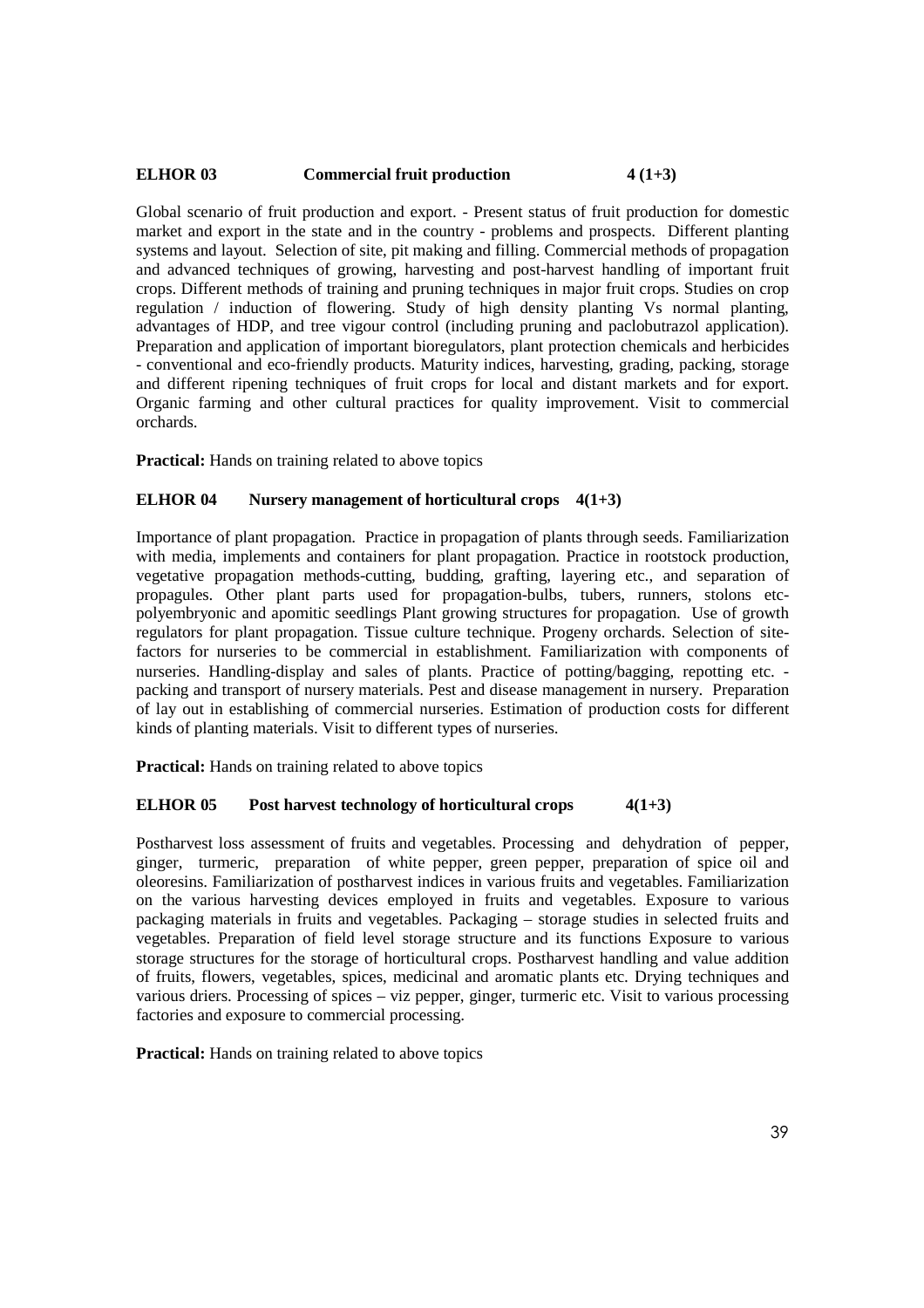### **MODULE: AGRI-BUSINESS MANAGEMENT**

#### **ELABM01 Introduction to Agri-Business Management 3 (1+2)**

Agri-Business Management **–** Meaning, definition, importance and functions. Difference between administration and management. Functions of agri-business management-Planning, coordinating, leading, supervising, directing, staffing and controlling. Concepts of Firm & Industry-Firm, industry, plant, technical unit. Rural Entrepreneurship Development: Assessing overall business environment in the Indian economy. Overview of Indian social, political and economic systems and their implications for decision making by individual entrepreneurs. Globalisation and the emerging business / entrepreneurial environment. Concept of entrepreneurship; entrepreneurial and managerial characteristics; managing an enterprise; Government schemes and incentives for promotion of entrepreneurship. Government policy on Small and Medium Enterprises (SMEs) /SSIs. Export and Import Policies relevant to agriculture sector. Venture capital. Contract farming and joint ventures, public-private partnerships. Overview of agri inputs industry. Characteristics of Indian agricultural processing and export industry.

**Practicals:** Hands on training on rural entrepreneurship development in vermicomposting, handicrafts, seed production, fruit and vegetable processing, etc. Development of projects for agriculture and allied activities. Market survey.

#### **ELABM 02 Information Communication Management 3(2+1)**

Information **-** definition and meaning, information as a strategic resource, changing conceptions of information and Information systems. Need for information and communication systems. Approaches to management of information – technical approach, behavioral approach, sociotechnical approach. The New role of information systems in organisations, the changing nature of information and communication on technology, the need to plan the information architecture of an organisation. Affect of Information systems on organisations, organizational resistance to change – implications for the design and understanding of information systems. Information management and decision, making – information management for structured and unstructured decisions, ethical and social impact of information systems. Ethics in an information society – responsibility, accountability and liability – moral dimensions of the information age – information rights, privacy and freedom in an information society. Technical foundations of information systems, computers and information process, information systems software, managing data resources – Organising data in traditional file environment, A modern data base environment (DBMS), Logical and Physical views of data, advantages of data base management systems. Telecommunications- the telecommunications revolution, components and functions of a telecommunications system. Telecommunications system components, types of signals – Analog and digital, types of communication channels, characteristics of communication channels, communication processors, telecommunications software. Enterprise wide computing and Networking.

#### **Practicals**

1. Visit to an organization to study information and communication system

2. Visit to an institute to study and analyse different approaches to management of information

3. Study of information storage and information retrivel both in traditional and modern information and communication system

4. Hands on practice with computers in information storage, retrieval and use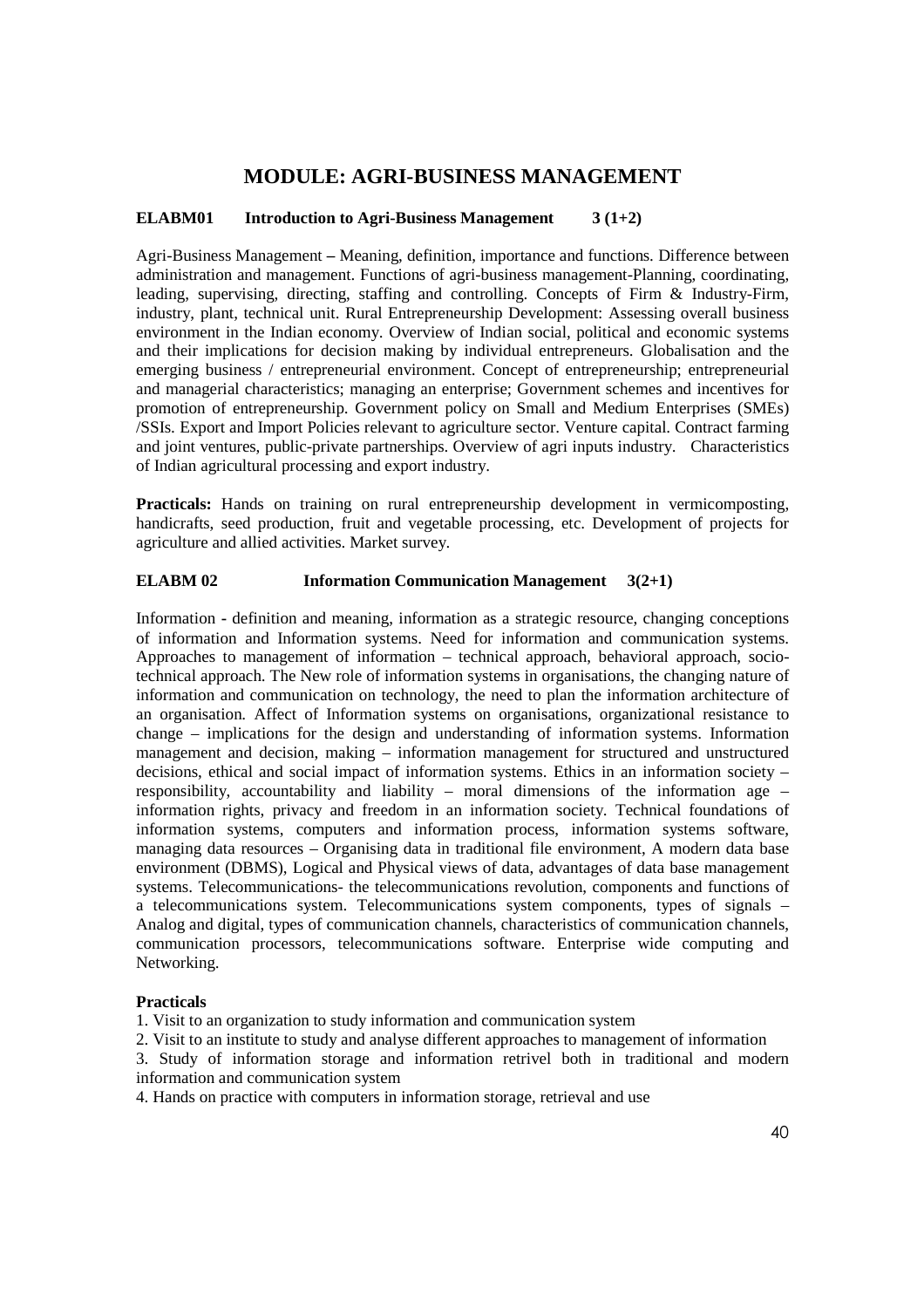- 5. Study of relevant Websites for information
- 6. Information networking through computers

#### **ELABM 03 Organizational Behaviour and Human Resource Management 3(2+1)**

Organisation, meaning, definition, functions of organization, features of classical organizations and modern organizations. Need for and importance of organizations. Formal organizations, informal organizations, classification of organizations according to their objectives – profit organizations, government organizations, protective, service, political, religious and social organizations. Organisational goal, Individual versus organizational goal-need for integrating. Properties of formal organization. Organisation behaviour, definition and meaning, focus and purpose of study of organization behaviour. Nature and scope of organization behaviour. Different levels of study of organization behaviour – Individual, group and the organization. Learning-importance of learning in the organizations, learning curve, attitudes, factors affecting development of attitudes, perception, definitions for organizations. Motivation, definition, meaning, need to motivate people in the organizations Maslows need hierarchy theory of motivation Group, formal and informal groups, group dynamics, Role & relationships in Group behaviour. Organisational Conflict, conflict –meaning and features reasons for conflict in the organization. Measures to decrease conflict in the organizations. Human Resources Management, importance of Human resource in an organization, importance of human resource management, personnel manager, functions of human resource management, nature of human resources in the organized and unorganized sectors, of agribusiness. Human resource planning need for human resource planning, procedure for selection – recruitment, selection, placement, employee training, need for training employees, meaning and definition of training, methods of training, wage and salary, types of wages, components of salary, rewards and incentives, features of rewards. Industrial relations, participants in industrial relations, industrial disputes, reasons for industrial disputes, trade unions, functions of trade unions. Need for maintaining good industrial relations.

#### **Practical**

- 1. Exercise on Organisational Communication
- 2. Analysis of organisational process- attitudes, values, motivation, achievement motivation and leadership
- 3. Visit to three different organisations- government, public and private
- 4. Study of organisational structure of different development departments
- 5. Exercise on delegation of authority
- 6. Exercise on team building process
- 7. Training need assessment of employees of different development departments

#### **ELABM 04 Management of Agro-based Industry 3(1+2)**

Agribusiness - concept, meaning, function. Agro-industry in India and West Bengal- types and classifications trends, quality standards, agencies involved, public-private sector role, distribution network, demand supply condition, etc. Agro-processing industry- importance, status, constraints, policies, present role and future prospects. Rural entrepreneurship development. Financing agribusiness-agricultural credit structure, magnitude of agricultural credit, components of credit profile, various schemes under NABARD and commercial banks, various promotional activities in agri input sector-impact of WTO on agri input industries, changing strategies of agri input sector. Agri output marketing and processing industry, raw material procurement, problems,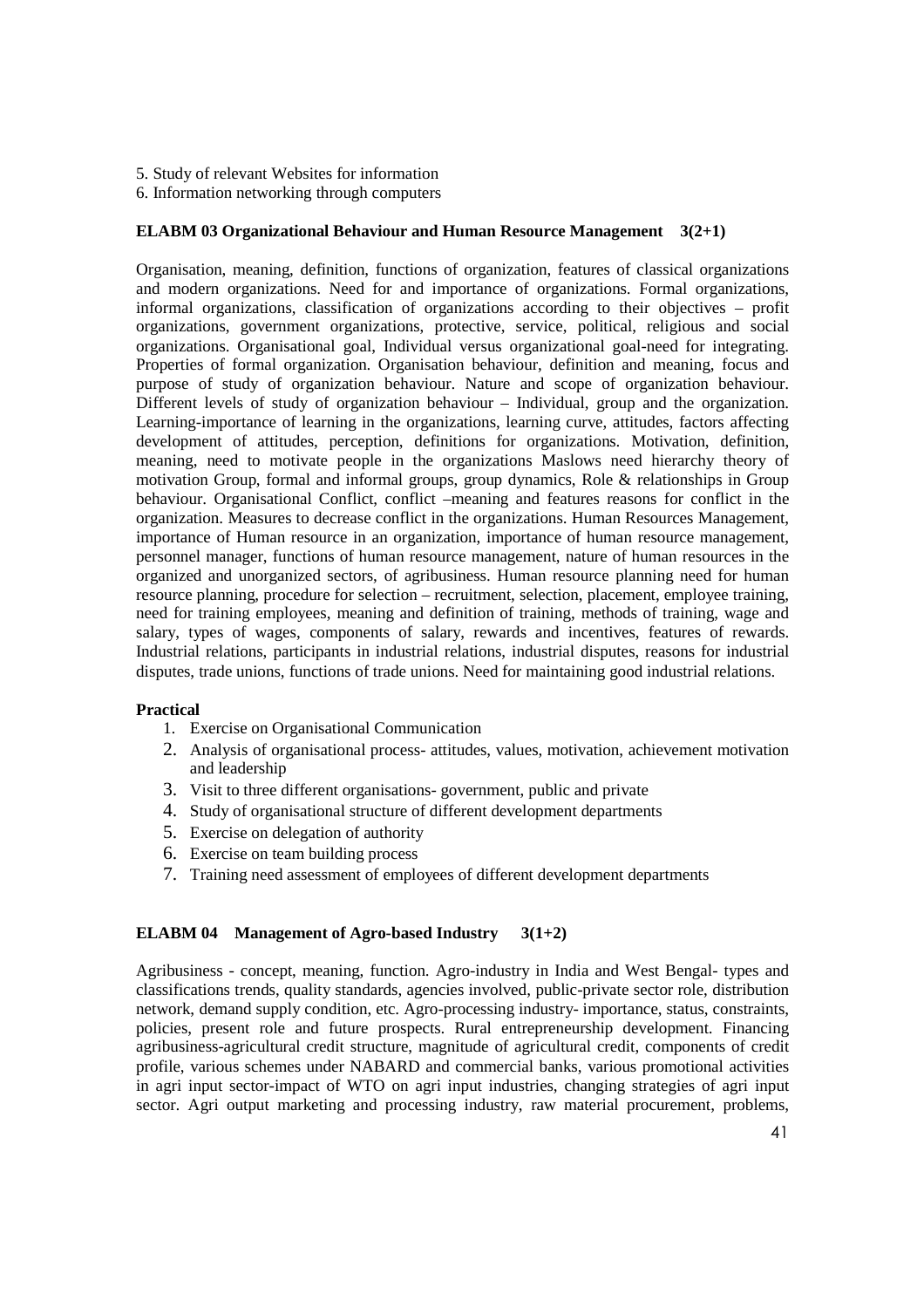marketing of the processed foods, distribution logistics, value addition, promotional tools, pricing techniques, packaging, branding. Important laws relevant for agro-industries. Company Law – Nature of company, definition of company, kinds of companies – private company, public company, promotion and incorporation of a company.

**Practicals:** Study of functioning of rice mills, seed firms, food processing industry, dairy processing industry, livestock and poultry industry, sugar industry, horticulture based industries. Study of functioning of various institutional agencies financing agro based industries. The students are expected to attach themselves to one of the selected agri-business units.

#### **ELABM05** Marketing Management 3(1+2)

Marketing Management-Concept, importance, scope, history and evolution and philosophies. Marketing mix- 5P's of marketing mix, environmental variables of marketing, market segmentation and targeting, marketing planning process, marketing research and information system, consumer market and consumer behaviour, market measurement and forecasting, product management, new product development, product life cycle. Pricing of the product- various pricing strategies, physical distribution, various channel members and their role, personal selling, publicity, direct and on-line marketing. New export import policy- special provision for agricultural exports, export promotion, WTO & AoA.

**Practicals :**Study of consumer behaviour and their attitudes in taking purchase decisions. Market survey- impact of brand image, demand forecasting. Study of steps involved in new product development. Creating and exhibiting an advertising campaign. Various packaging materials used for agro based products. Working out the economics of promotion activity. Case studies

#### **ELABM06 Financial Management of Agri-Business 3(1+2)**

Financial Management: Concepts and objectives. Importance and need for financial resources, scope of finance, finance functions, financial manager's role, financial goal, profit versus wealth. Agribusiness financial management: role of the financial manager, recording agribusiness transactions. Accounting: Definition and meaning, users of accounting information, accounts classification, the double entry system, recording transactions, journals and ledgers, trail balance, basic accounting considerations, assets and liabilities, capital and owners equity, revenue, cost of sales and net profit. Financial efficiency measures, financial planning, objectives of profit planning (or budgeting), essential of profit planning, types of budgets, preparation of profit plan or budgets.

Practicals: Preparing an income statement and balance sheet, profit and loss statement. Estimating financial efficiencies. Estimation of financial requirements for different projects. Preparation of farm plants and budgets. Case studies

#### **ELABM07 Natural Resource Economics and Management 3(1+2)**

Concept, subject matter and importance of Natural Resource Economics. Classification of natural resources. Natural resources and economic growth. Issues in natural resource use and management: depletion of natural resources and its conservation, preservation, externality problem, market failure, free riding of open access resources, common property resources, property rights. Time element in decision making for temporal resource allocation. Social welfare function and criteria of economic policy.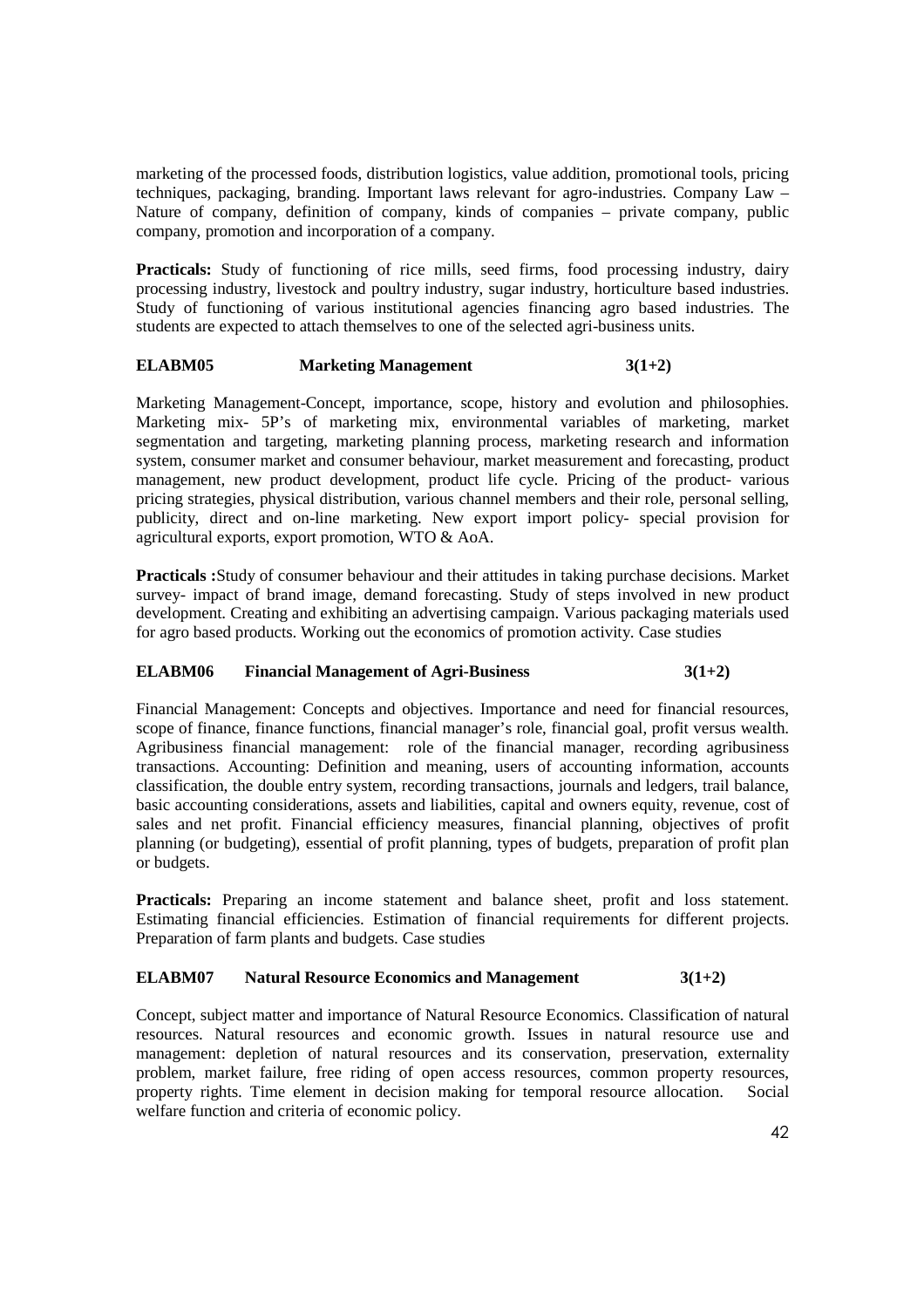**Practicals:** Collection and analysis of relevant data on various natural resources. Visits to prominent reserves of natural resources. Classification and analysis of environmental problems in developing countries. Working out different approaches to measure agricultural sustainability. Methods of valuation of environmental costs and benefits. Analyzing the benefit cost ratio of environmental and resource improvement projects. Taxes, subsidies and markets – inter relations. Study of legislative issues, treaties, conventions on natural resource and environmental management.

#### **ELABM08 Project Formulation, Evaluation and Monitoring 3(1+2)**

Project – concept and meaning, characteristics of a project. Project classification – Quantifiable and non-quantifiable projects, sectoral projects, techno-economic projects, service projects. Importance of a project, dimensions of a project, project cycle, project location and its criteria, project formulation, project implementation. Project identification and selection – technical feasibility, financial feasibility, marketing feasibility, legal feasibility, social acceptability; different selection criteria – Efficiency criterion: Net Present Value, Benefit-Cost Ratio, IRR, Payback Period; Equity criterion, Employment criterion, Physical environmental criterion. Evaluation and monitoring: objectives, methodological issues, approaches, uses and monitoring.

**Practicals:** Idea generation for projects. Estimation of financial project appraisal indicators-NPV, IRR, PBP, BCR, etc. Technical feasibility analysis of project. Social-cost benefit analysis. Implementation of project-network diagrams PERT and CPM. Preparing a project report. Case studies.

#### **ELABM09** International Trade and Indian Agri-Business 4 (2+2)

Globalization of Markets- global challengers, policy reforms, current challenges and opportunities. World trade- concept and dimensions, theories of international trade, the changing composition of world trade. WTO- History and components, TRIPS, TRIMS, SPS, AoA, GATS, MFN and regional co-operation like EEC, SAARC, ASEAN. International Economic organizations and forums – IMF, International Development Association, GATT, UNIDO. Foreign Trade of India, export promotion, major problems of India's export sector. Major initiatives taken by the Government of promote foreign trade. Balance of payments- concept, nature of balance of payments accounting. Trade Barriers and Protection- Tariffs and Non Tariff Barriers. Foreign exchange market. Foreign Direct Investment (FDI)- importance, trends, threats and opportunities in Indian agri-business. Multinational Enterprises- meaning the changing nature of the multinational enterprises, Indian multinational enterprises.

**Practical:** Visit to Agri-Export houses and AEZs/SEZs. Visit to a Food Processing Enterprise. Measurement of export competitiveness of major agricultural commodities in India. Collection and analysis of data on export, import, tariffs and FDI. Estimation of BOP, BOT and TOT over time. Group Discussion on EXIM Policy.

### **MODULE: SOCIAL SCIENCES**

| ELSS01 | <b>Agricultural Journalism</b> | $3(2+1)$ |
|--------|--------------------------------|----------|
|--------|--------------------------------|----------|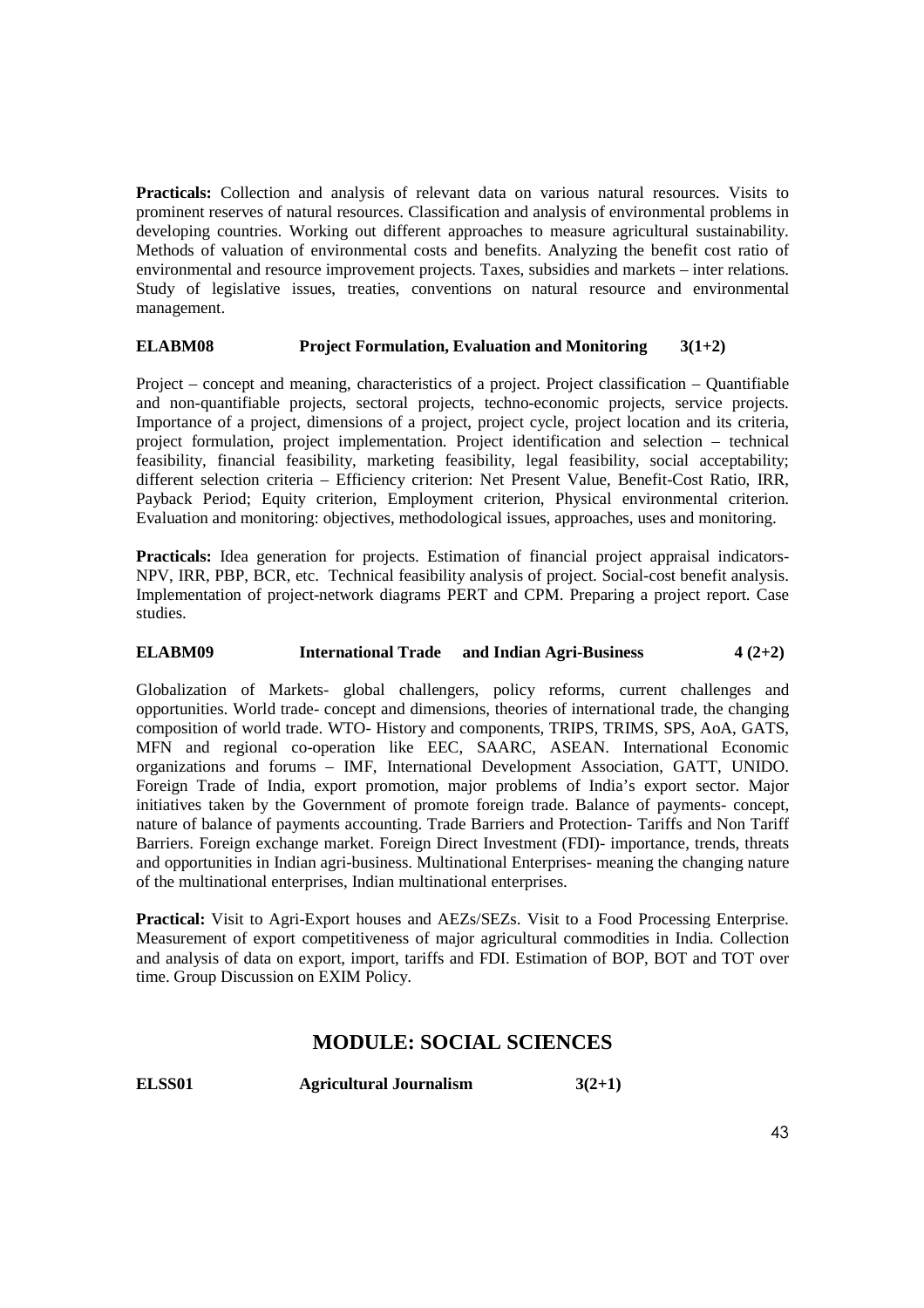Journalism – Meaning, Nature, Scope and Importance. Agril. Journalism – Meaning, Concept, Nature, History, Scope and Importance. Journalist – Meaning, Roles, Qualities, Types. Print Media – Concept, Role, Trends, Principles, Laws, Ethics, History of Print media in India Readership analysis- Meaning, Importance, Methods Writing New stories, Feature articles and Success stories- Planning & Writing Agricultural Information materials – Planning, Preparation and Evaluation of information materials- Leaflet, Pamphlet, Folder, Bulletin Electronic media – Concept, Types, Trends, Principles, Ethics, History of Electronic Media in India Listeners / Viewers analysis- Meaning, Importance, Methods Report writing – Gathering of news, Forms of reporting, Principles for creative writing, Editing and Proof reading. Radio – Scope and Importance, History, Script writing for Radio, Treatment, Recording and Broad Casting Television – Scope and Importance, History, Script writing for TV, Planning, Recording and Telecasting. Photo Journalism – Concept, Scope and Importance, Principles, Selection and Editing of photographs, writing photo features and captions. Video Production Technology – Concepts, Types of Cameras & Parts, Different formats, Techniques of Planning, Production and Editing, Types of Shots, Audio & Video mixing. Public Relations – Meaning, Concept, Scope and Dimensions, Scenario in Organizations. E- Journalism / Journalism on line – Concept, scope and importance.

#### **Practicals**

- 1. Designing of layout and Preparation of Agricultural Information Materials
- 2. Testing the readability of prepared Agricultural Information materials.
- 3. Gathering of news by using different methods.
- 4. Exercise on writing of different forms of news reports in print media.
- 5. Editing Process in Print Media.
- 6. Testing the readability of printed literature.
- 7. Visit to a newspaper office.
- 8. Visit to All India Radio Station / a TV Studio.
- 9. Script Writing for Radio.
- 10. Rehearsal, Recording, Editing and Evaluation of Radio Programme.
- 11. Preparation of Story board for TV
- 12. Method of holding and Exposing a Still camera.
- 13. Writing captions for Photographs.
- 14. Writing Photo features for photographs.
- 15. Studying various parts of video camera and Handling of video camera.
- 16. Audio & Video mixing.

#### **ELSS02 Visual and Graphic Communication 3(2+1)**

- 1. Meaning, Definitions and the Role of Visuals in communication
- 2. Characteristics of Visual aids
- 3. Classification of visual aids
- 4. Principles and Production of visuals
- 5. Contribution of visual perception in learning process
- 6. Planning, Preparation, Presentation and evaluation of visual aids
- 7. Designing of messages and titles for visuals
- 8 Layout of visual aids
- 9. Selection and use of graphic formats
- 10. Preparation and use of low cost visuals based on the local situation
- 11. Preparation and use of photographs and pictures
- 12. Reprographic visuals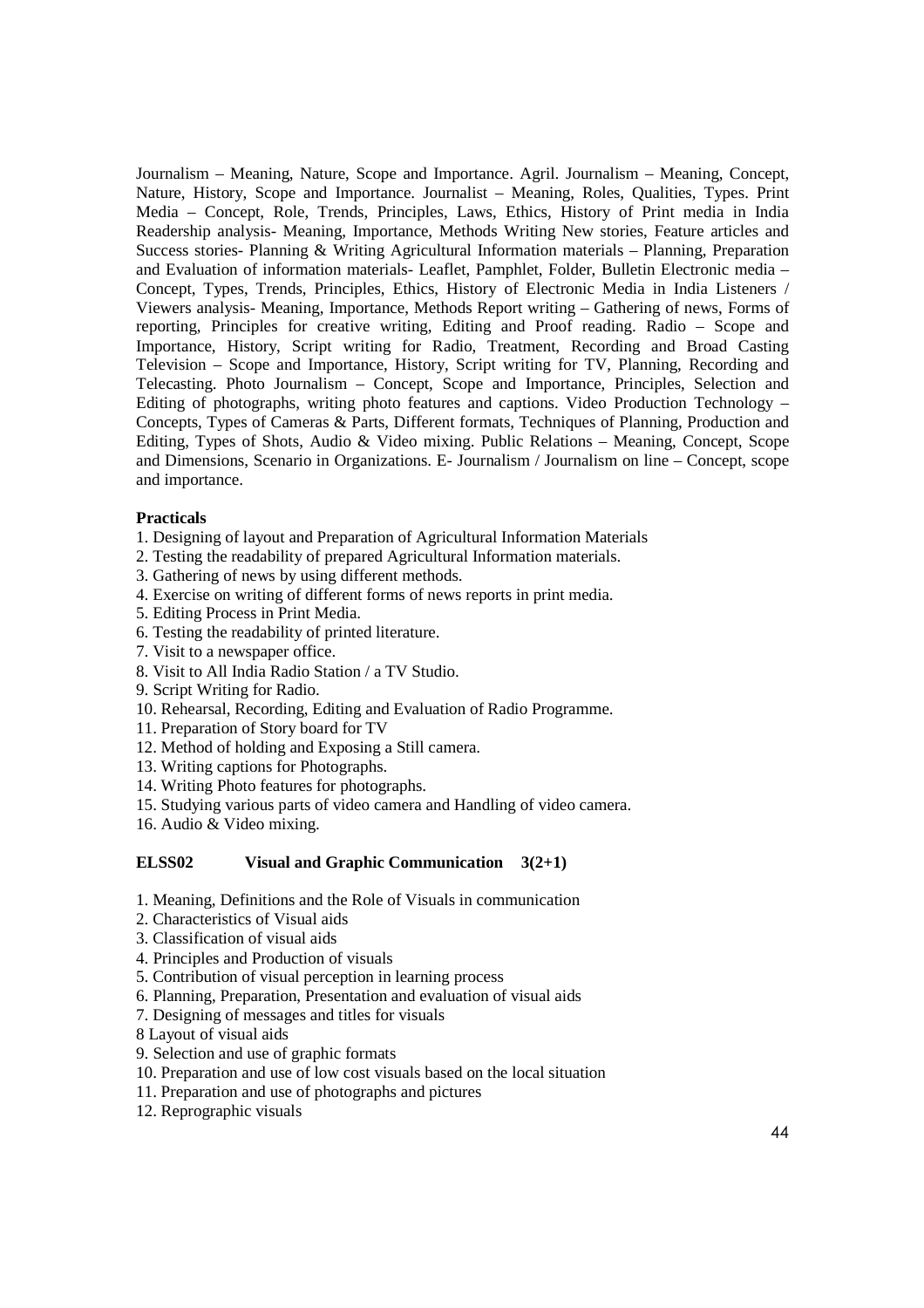- 13. Computer based visuals and digitized video materials
- 14. Use of drawing techniques for different visuals
- 15. Selection and use of animation tools in transfer of technology
- 16. Preparation and use of resource maps for extension work
- 17. Designing of visuals for print and electronic media

#### **Practicals**

- 1. Preparation of low-cost visuals
- 2. Designing and layout of visual aids
- 3. Generating computer aided presentation of graphics
- 4. Scanning of visuals
- 5. Image editing and script writing for telecasts
- 6. Development of agricultural video films
- 7. Editing of video visuals
- 8. Visit to animation production center
- 9. Visit to print and electronic media centers
- 10. Presentation and evaluation of low cost visuals

#### **ELSS03 Project Development, Appraisal and Monitoring 3 (2+1)**

Define Project – Project Development – Need and Scope for Project Development in Agriculture and Rural Development –Role of NABARD in Project Development, Management and Implementation – Agricultural finance Project Cycle – Various steps involved in Project Management and Project Management Cycle – Development of Projects Related to Agriculture and Rural Development Project Appraisal Techniques Discounting technique, computation of Internal Rate of Return (IRR) Monitoring the projects – various techniques like Programme Evaluation Review Technique (PERT), Critical Path Method (CPM) etc – Difference between Monitoring and Evaluation Project Evaluation – Approaches Pre- Post, Ex-Ante and Ex- Post, With and Without – Situations and Justification – Preparation and Writing the Report

#### **Practicals**

- 1. Identification of Agro Based Projects
- 2. Visit to NABARD
- 3. Preparation of Statement of Balance Sheet, Profit Loss Statements
- 4. Financial ratios
- 5. Visit to Micro Finance Institute (MFI)
- 6. Preparation of Agricultural and Rural Development Projects
- 7. Application of Project Evaluation Techniques
- 8. Presentation of projects Prepared
- 9. Report Writing

#### **ELSS04 Emerging Trends in Agricultural Extension 2(1+1)**

Agricultural Extension in the new millennium – Issues and strategies. Investments in Agricultural Extension in India and Other Countries. Women and Youth in Agricultural Extension – Role, Importance and Empowerment. Human Resource Development in Extension Organisations – Meaning, Issues and strategies Changing Roles of Agricultural Extension Professionals in the context of WTO- Issues and Strategies Participatory Extension Approaches – RRA, PRA & PLA – Meaning, Features, Principles, Techniques. Demand Driven Extension – Meaning, Features, Model. Reorganized Extension System – Broad Based Extension- Meaning, Concept Farmer Led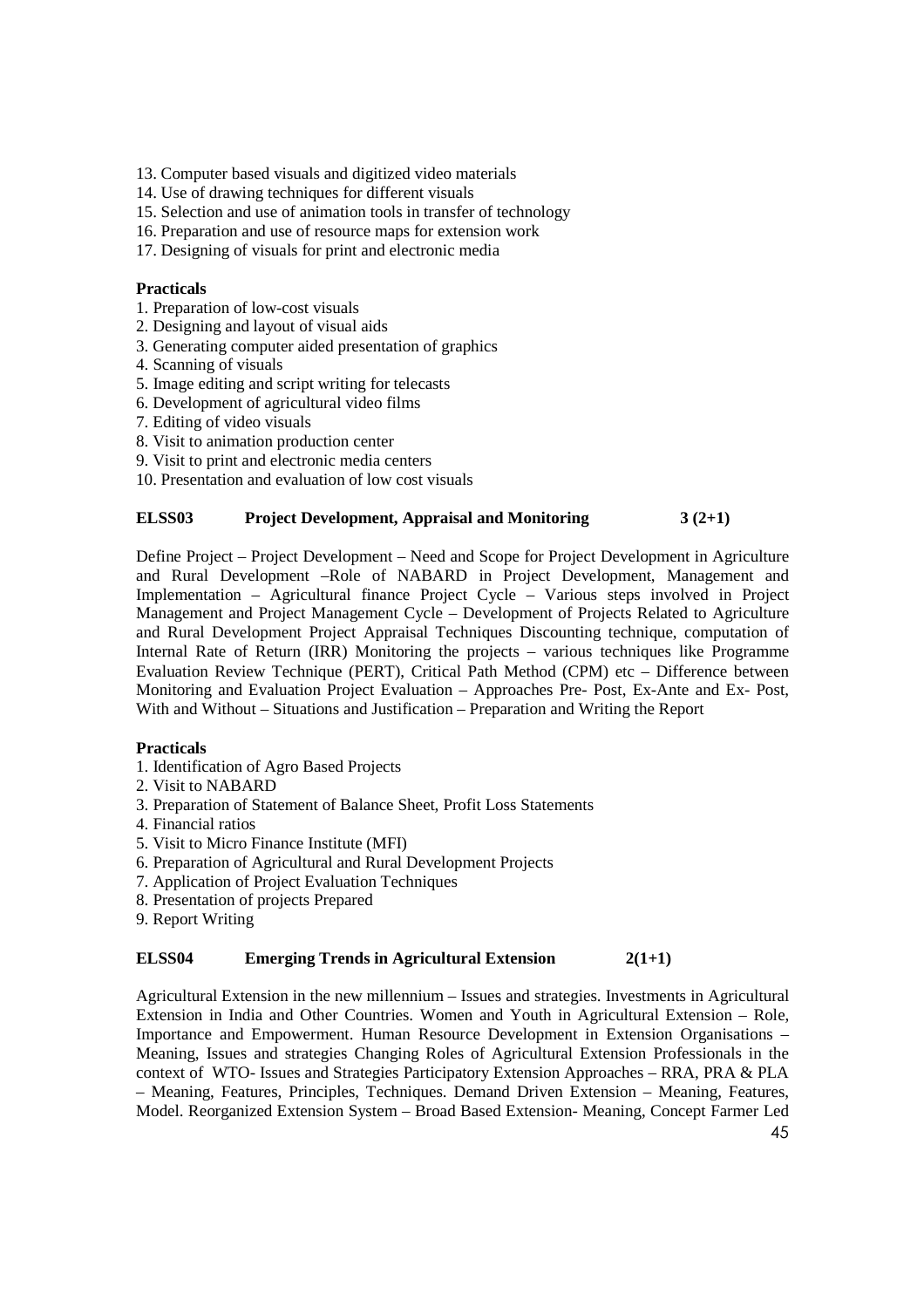Extension – Meaning, Features, Scope and Importance. Farming Systems Approach & Farming Situation Based Extension – Concept, Characters, Activities, Scope. Strategic Research and Extension Plan – Meaning, Importance. Group Led Extension – Meaning, Concepts, Procedures, Advantages and Limitations. Market Led Extension – Meaning, Problems in Agricultural Marketing, Characteristics, Approaches and Strategies. Privatization of Agriculture Extension Services and Public Private Partnership – Meaning, Problems in Public Extension, Reasons for Privatization, Approaches, Possibilities. Cyber Extension – Meaning, Tools, Advantages and Limitations. Voluntary organizations in Agricultural Extension – Scope and Importance, Limitations. Latest Rural Development and Agricultural Extension Projects and Programmes in India.

#### **Practicals**

1. Analyzing the roles of Change Agents in State Department of Agriculture

- 2. Visit to a village to observe the extension activities at the field level
- 3. Visit to an ATMA district

4. Identification of technological needs of farmers through participatory approach

5. Identification of Suitable Alternative Extension approaches for solving extension problems in a specific farming situation

6. Preparation of Research and Extension plan using PRA, FSR/E and FSBE (03)

- 7. Analyzing the functions of a selected VO
- 8. Studying Role of Farm Women and Rural Youth in Agriculture in a selected Village

9. Studying RMGs & SHGs in a Selected Village

#### **ELSS05 International Trade 3 (1+2)**

Theory of International Trade, Process of Liberalization, Privatization and Globalization (LPG) – Balance of Payments – Nature and Components of Disequilibrium – Advantages of International Trade – Principal of Comparative Advantage – Trade Barriers – Tariff Rate quotas (TRQ) – Tariffication – Impact of International Trade Policy of International Trade in India – An Over View of Agricultural Exports and Imports In India – Major Constraints – Agro – Export Zones (AEZs) and Special Economic Zone (SEZ) – Export Promotion Council ( EIC) – Agricultural Processed Food Export Development Agency (APEDA) – Marine Product Export Development Agency ( MPEDA). Emerging Problems in the New Economic Regime – WTO Agreement and Implications to Indian Agriculture – Sanitary and Phyto Sanitary Measures (SPS) – Technical Barriers to Trade (TBT) – Pre-Shipment Inspection – Hazard Analysis Critical Control Point (HACCP). International Marketing Channels – International prices (fob and cif) – Export Risk Insurance – Market Intelligence in International trade

Practicals: Visit to Export units, Regional Export Promotion council, AEZs and SEZs. Collection and analysis of data on Exports, Imports and Prices. Exim Policy of the Govt – Group Discussion. Estimation of BOP, BOT and TOT over time.

#### **ELSS06 Government Policies and Programmes related to Agriculture 3(1+2)**

Importance of Agriculture in India- Status and contribution in economic development. Agricultural Policies of the State and Central government- Agriculture policy, water policy, price policy, land policy, seed policy, fertilizer policy, credit policy, EXIM policy, industrial policy, etc. Major schemes in agriculture- Central schemes, state schemes, others. Need for restructuring Agriculture policy in the globalized era.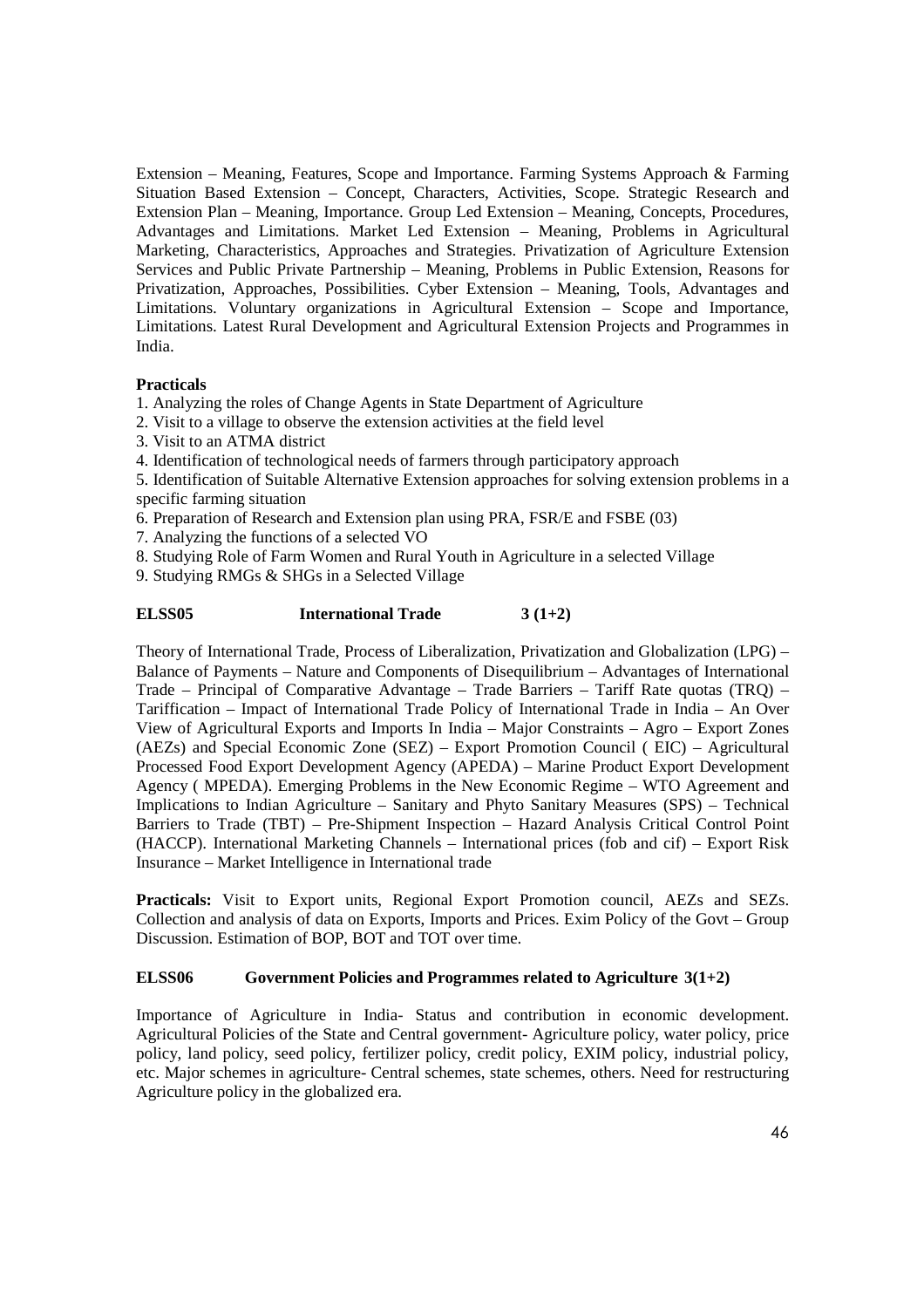**Practicals:** Group discussion on National Agricultural Policy, Seed Policy, Fertilizer Policy, Credit Policy, EXIM Policy, Industrialization Policy, Fiscal and Monetary Policy. Visit to PRIs, DRDA and Financial Institutions.

#### **ELSS07** Livestock, Fish and Poultry Trade and Marketing  $4(2+2)$

Sources of poultry, fishery and livestock products in India - its importance in national economy, various systems of production and systems of farming, poultry, fish and dairy production and supply – its marketing and distribution, export and import of poultry, fishery and dairy products, Structure of allied agricultural industries – public and private sector, demand for allied agricultural products, pricing of allied agricultural products, allied agricultural product policies, WTO and allied agricultural products industries, promotion of grading and standardization of allied agricultural products, state trading of allied agricultural products – objectives, types of state trading, livestock investment opportunities in India. Marketing Environment of allied agricultural products, Exchange and Transactions, Needs, Wants and Demands, Product or Offering, Brand, Brand Image, Brand Strength and Brand Equity, Competition, Relationships and Networks, Marketing Channels, Supply Chain of allied agricultural products, Value and Satisfaction, Target Markets and Segmentation, Marketing Mix; Company Orientations towards the Market Place - Production Concept, Product Concept, Selling Concept, Marketing Concept, Societal, Marketing Concept, Difference between Selling and Marketing.

Practical: Visit to livestock, fish and poultry production units. Economic analysis of poultry, fishery and dairy enterprises. Collection and interpretation of data on allied agricultural products export. Study on international organizations for quality standards. Study on marketing channels of allied agricultural products. Market survey for livestock, fish and poultry products.

#### **ELSS08 Farm Planning and Budgeting 3 (1+2)**

#### **Theory**

Farm Planning and Budgeting– Concepts and importance, types of farm budgeting, characteristics of good farm plan, tools and techniques of farm planning. Linear Programming- Concept, definition, assumptions, limitations and formulation of problems. Farm Budgeting – Types, partial budgeting, complete budgeting, enterprise budgeting. Record keeping. Cost of cultivations. Financial analysis of farm plans.

**Practicals :**Development of farm plans. Preparation of alternative plans and budgeting. Formulation of Linear Programming problems and deriving optimal solutions. Calculation of Cost of cultivations.

#### **ELSS09 Multimedia Technology 3 (2+1)**

Multimedia – Definition, scope and importance in agricultural development: Important concepts in multimedia technologies Computers in agriculture: Cyber extension – Definition, successful models of cyber extension Introduction to basics in computers: MS PowerPoint Internet applications for multimedia: Multimedia file formats – HTML, audio, photo, video and image file formats and file posting Computer Assisted Information Basics: Story boarding and application Multimedia databases, Relational Database model, distributed and networks model Audioproduction editing, photo editing, production and editing Animation tools and graphic tools Development of multimedia project – Resource development, integration and presentation Web based presentation Vs CD presentation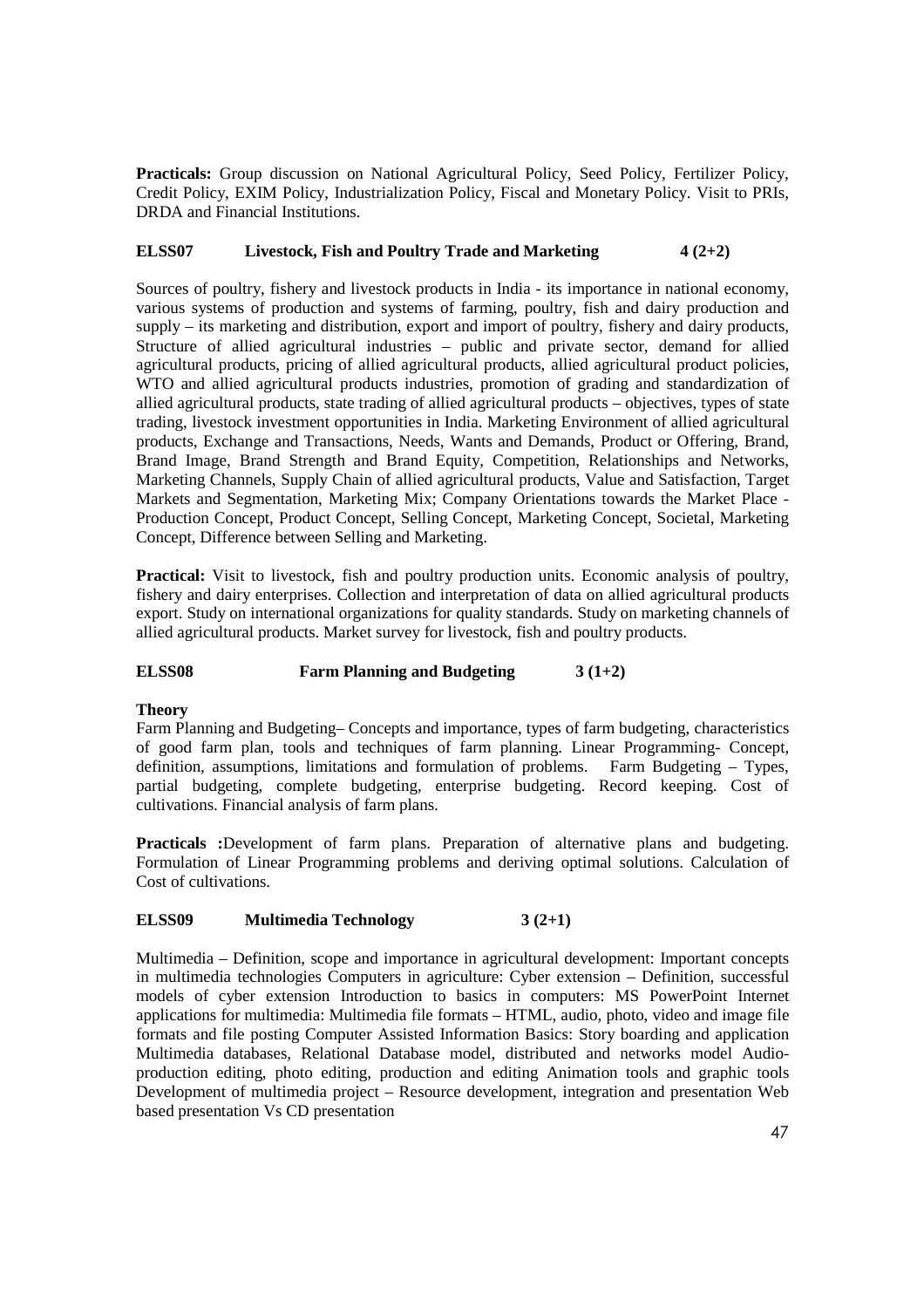#### **Practicals**

- 1. Basics in computer: MS Office
- 2. MS PowerPoint and internet applications
- 3. CAI application and story board writing
- 4. CAI presentations, Multimedia file formats
- 5. Audio, photo and video production, editing and using the software
- 6. Animation and graphic tools software
- 7. Developing multimedia project using authoring tools
- 8. Development of multimedia project and presentation
- 9. Visit to multimedia technology centre

#### **ELSS10 Behavioral Skills 3 (2+1)**

Behaviour – Meaning, An Overview of knowledge, Understanding, Attitude & Skills. Factors influencing Behaviour – Personal, Psychological, Social, Cultural and Environmental factors. Reading skills – Meaning, Importance, Techniques Writing Skills – Meaning, Importance, Techniques Listening skills- Meaning, Importance, Techniques Presentation skills - Meaning, Importance, Techniques Transactional Analysis and Interpersonal Communication Skills – Meaning, Importance, Methods, Strategies. Conflict Management skills – Meaning, Role of conflicts, Sources of Conflicts, Management of Conflicts. Negotiation Skills – Meaning, Need for Negotiation, Types. Human Relations Skills – Meaning, Importance, Techniques. Problem Solving Skills – Meaning, Identification of Causes of Problem, Alternative Solutions, Methods of Problem Solving. Planning skills – Meaning, Importance, Types and Techniques Decision making skills – Meaning, Importance, Steps, Techniques of Decision making. Observation Skills – Meaning, Importance, Types. Facilitation skills – Meaning, Importance, Techniques Counselling Skills - Meaning, Importance, Techniques Leadership skills - Meaning, Importance, Techniques Time Management skills – Meaning, Importance, Techniques. Stress Management skills – Meaning, Sources, Coping mechanisms. Motivation skills – Meaning, Importance, Needs, Techniques of Motivation. Emotional intelligence – Meaning, Importance, Dimensions. Team building skills – Meaning, Characteristics, Formation of Teams, Factors affecting team work. Creativity Development Skills - Meaning, True creativity, Creative thinking, Seven habits of Successful creative thinkers Preparation for Examinations – written and oral examinations.

#### **Practicals**

- 1. Exercise on Reading, Listening, Writing, Presentation
- 2. Exercise of Interpersonal Communication Skills
- 3. Exercise on Conflict Management and Negotiation skills
- 4. Exercise on Planning Skills
- 5. Exercise on Problem Solving Skills
- 6. Exercise on Leadership development Skills
- 7. Exercise on Decision Making Skills
- 8. Identification of skills through mutual observation
- 9. Exercise on Time Management skills
- 10. Stress Relaxation Techniques
- 11. Team building Exercise
- 12. Exercise on facing interviews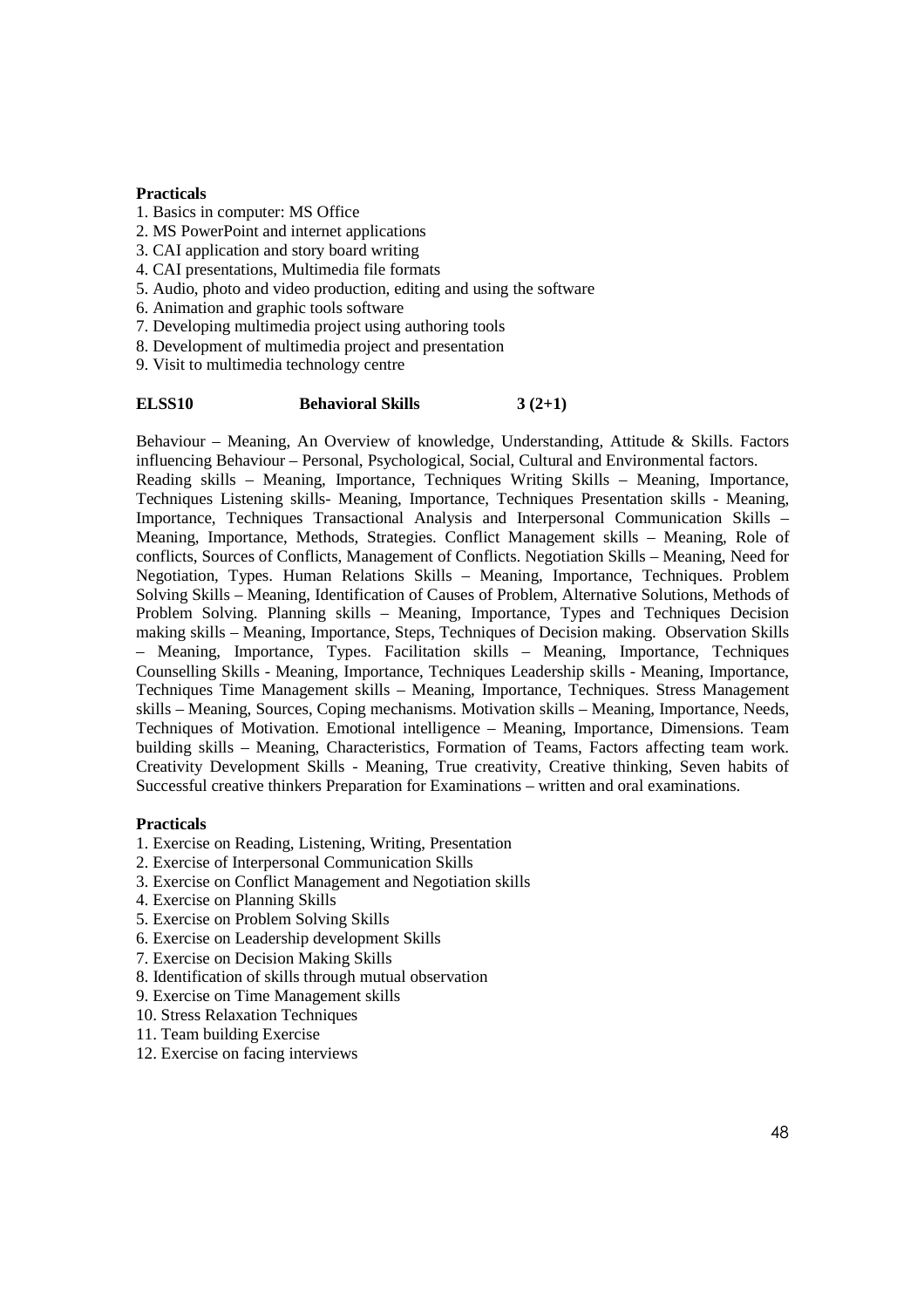#### **MODULE: BASIC SCIENCES**

#### **ELBS 01 Techniques in Genetics and Plant Breeding 4(3+1)**

Genetics:

- (1) Architechture of the chromosome and organization of genetic material in eukaryotes and prokaryotes.
- (2) Euchromatin and heterochromatin, supernumerary chromosome and plasmids, position effect.
- (3) Nucleic acids DNA its chemistry and types (A, B and Z forms), structure, replication and role as genetic material, RNA its chemistry and structure. RNA maturation/splicing
- (4) Gene expression- Protein synthesis: Transcription and translation, Genetic code,
- (5) Genetic regulation-inducible and repressible systems in prokaryotes. Differences in gene expression between prokaryotes and eukaryotes `
- (6) Biochemical mutations and gene-enzyme relationship, Molecular interpretation of the mutation processes.
- (7) Recombination in bacteria; Transformation, transduction (F-duction) and conjugation
- (8) Fine structure of gene-genetic units of recombination, mutation and function.

Plant Breeding:

- (1) Polyploidy Types, causes, induction and their uses in plant breeding and distant hybridization.
- (2) Heritable and nonheritable components of continuous variation- additive, nonadditive and interaction components.
- (3) Concept of heritability and genetic advance under selection.
- (4) Gene frequencies and Hardy-Weinberg equilibrium. Changes in the gene frequencies
- (5) Theory of selection in the population of cross pollinated crops. Responses to selection.
- (6) Systems of mating- Assortative, disassortative and random mating and their genetic consequences.
- (7) IPR-definition, concept and components- plant breeders' rights & farmers' rights, UPOV, PPV & FR Act.

#### **Practicals**

- (1) Pollen sterility, germination of pollen grain in artificial media and study of pollen tube growth.
- (2) Linkage analysis; pedigree analysis; problems on probability theory
- (3) Problems on Hardy-Weinberg law
- (4) Study and analysis of quantitative characters through suitable statistical techniques. Estimation of components of genetic variance, heritability (broad sense and narrow sense), genetic advance; t- test,
- (5) Estimation of gene frequencies and changes in gene frequencies
- (6) Preparation of different fixatives and stains for chromosome study.
- (7) Critical study of various stages of mitosis and meiosis and determination of chromosome number with the help of smearing and squash methods.
- (8) Preparation of permanent slide;
- (9) Visit to AICRP trials and programme, visit to grow out test plots; visit to various research station and Institutions.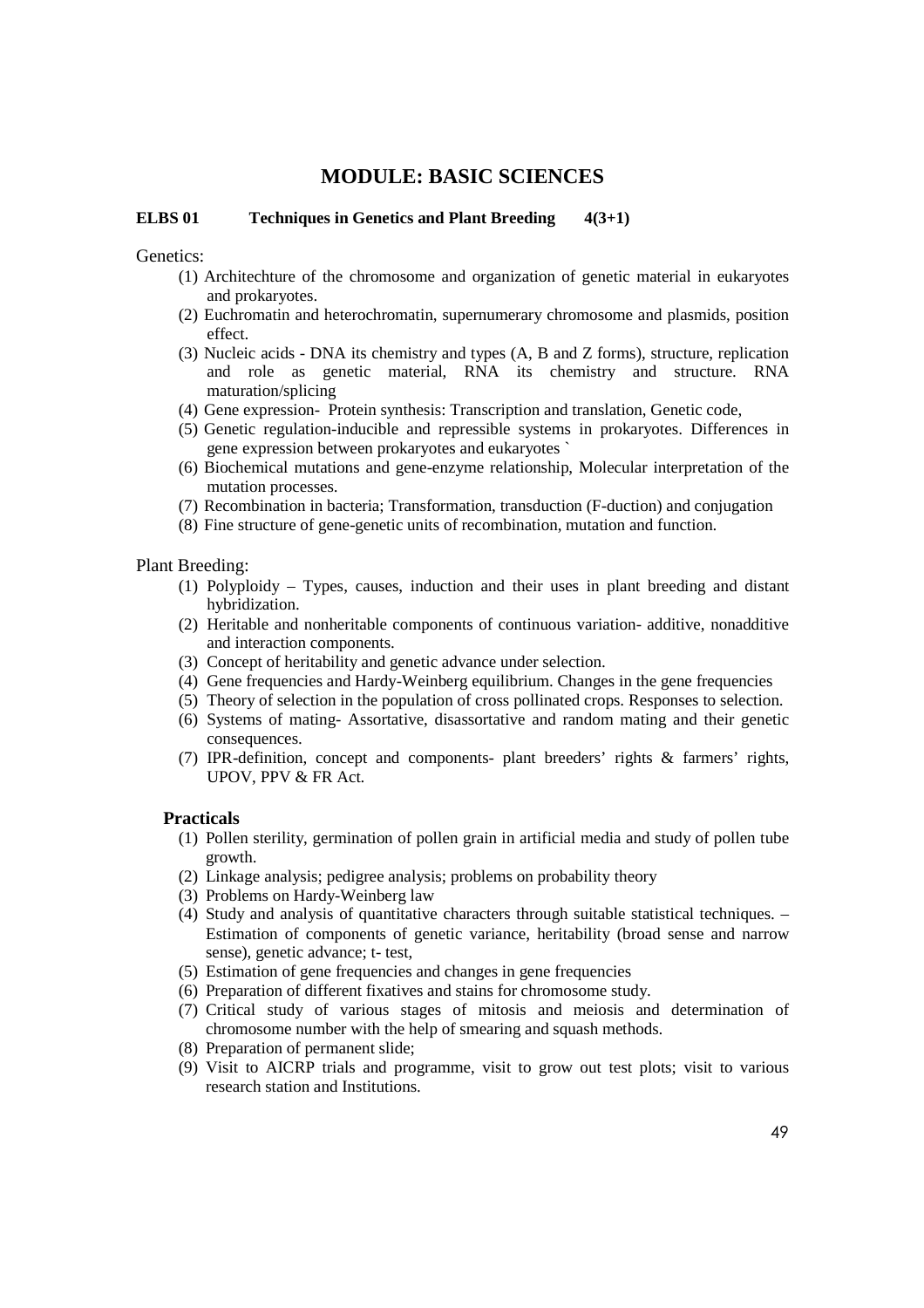#### **ELBS 02** Plant Tissue Culture  $3(1+2)$

History of plant tissue culture – scope and importance in crop improvement –Totipotency – morphogenesis, *in-vitro* culture methods, micro propagation, meristem culture, another culture, pollen culture, ovary culture, ovule culture, embryo culture, test tube fertilization – endosperm culture – factors effecting above *in-vitro* culture techniques – applications and achievements – somaclonal variation – types – reasons; protoplast isolation – culture manipulation – fusion – products of somatic hybrids and cybrids –applications in crop improvement –

**Practicals:** Requirement for Plant Tissue Culture Laboratory; Techniques in Plant Tissue Culture Media components and preparation; Aseptic manipulations of various explants; Inoculation of various explants; Callus induction; Micropropagation, anther culture, pollen culture etc.

#### **ELBS03 Breeding for Biotic and Abiotic Stresses 3(2+1)**

Resistance breeding – its importance- general principles and methods of breeding for resistance. Breeding for resistance. Mechanism of resistance. Genetic basis of disease/pest resistance – gene for gene relationship, biochemical basis of disease resistance. Problems in breeding for biotic stresses Methods of breeding for resistance –recent approaches. Vertical resistance breeding. Horizontal resistance breeding Innovative techniques in breeding for biotic stresses. Breeding for abiotic stress –drought, salinity, heat cold flood. Achievements in breeding for biotic and abiotic stress

**Practical:** Screening techniques for insect resistance. Screening techniques for disease resistance. Screening techniques for abiotic stress drought, salinity, nutrient stress. Screening for through biochemical methods – proline. Invitro screening techniques Transfer of resistance through conventional and innovative techniques

#### **ELBS 04** Molecular Diagnostics  $3(2+1)$

Introduction and importance of molecular diagnostics. Molecular make-up of cell structure-Ultra structure of cell wall membranes. Molecular organelle- Chloroplast and mitochondrial genomes, microsatillites, micro assays. Plant cell interaction with environmental stresses – biotic and abiotic stresses like drought, cold, salinity, heavy metal- their physiology and molecular bases. Studies on biochemical and molecular markers in crop plants under various stresses – cold stress, heat shock, herbicide stress, and defense against plant pathogens and pests. Signal transduction in plants and transduction molecules in plants. Molecular identification tools for plant diseases, biosensors and their application. DNA fingerprinting and DNA chips.

**Practicals:** Assessment of drought tolerance in crop plants through biochemical and molecular markers. Identification of high protein quality cultivars. Estimation of physiological and biochemical markers under water deficient and moisture stress in crop plants. Plant diseases verification through physiological, biochemical and molecular markers.

#### **ELBS 05 Bioinformatics 3(2+1)**

Bioinformatics as a science and overview. Applications. Data application and management. Use of data bases in biology; genome database, sequence data base. Sequence analysis- genome sequencing, Structural comparisons, Alignment of pairs of sequences, Multiple sequence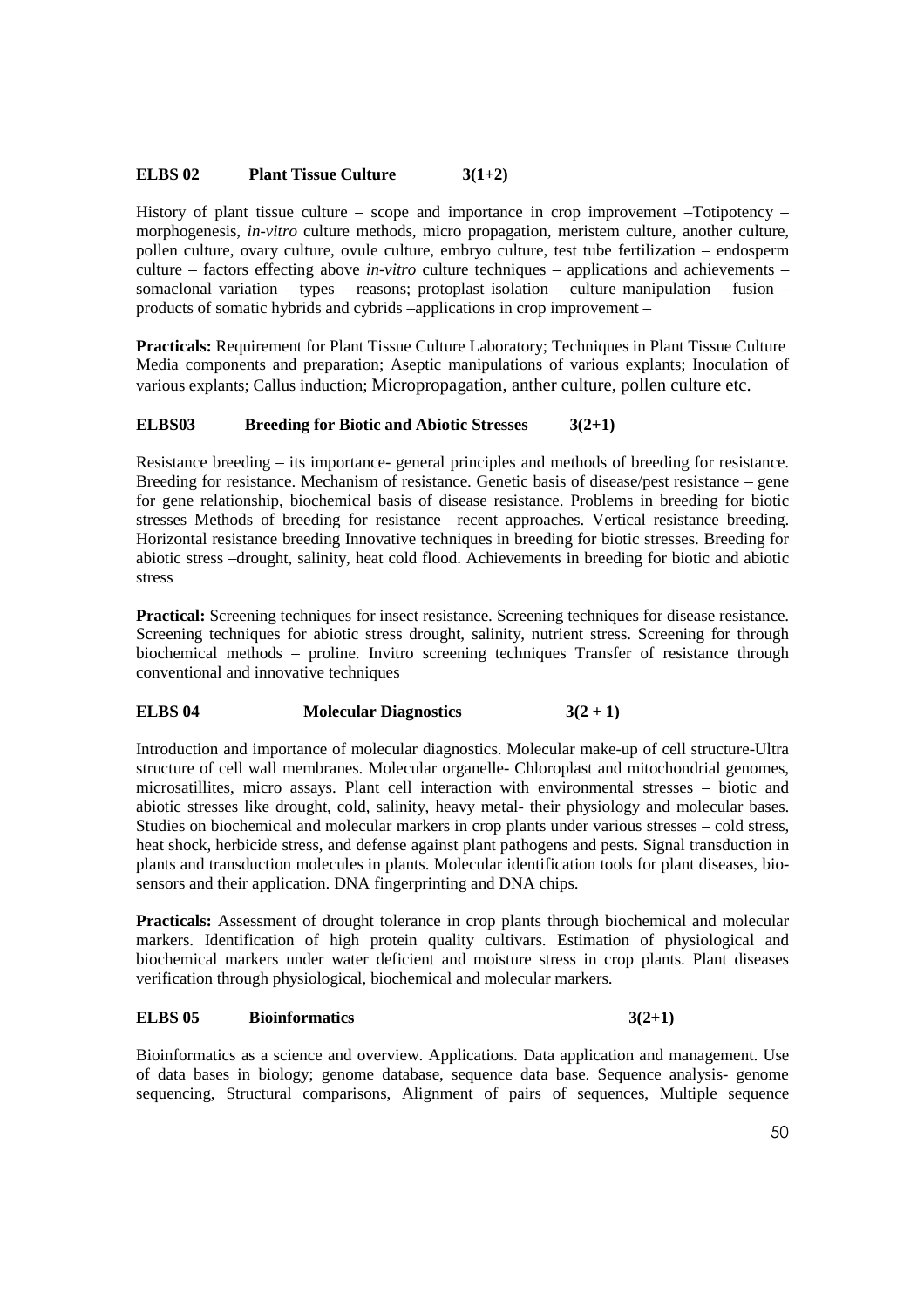alignment. Similarity searches software and their applications. DNA marker data analysis. Primer designing and primer designing tools. Gene prediction and annotation. Phylogenetic analysis and software applications.

**Practicals:** Basic principles of computing in Bioinformatics, Drawing Bar charts and presenting data in different formats, Making spread sheets and doing transformations, scoring for similarity index data, Collecting and storing sequences in the laboratory, BLAST search, FASTA format primer designing , Genome sequence analysis, Identification of consensus sequences and domain identification, ORF finding, Microarray data analysis.

#### **ELBS 06 Diagnostic Physiology 3(1+2)**

Role of plant physiology in plant diagnosis-systematic approach to diagnosing plant damage; Factors causing plant damage – living (biotic) and non living (abiotic); Response of plants to adverse abiotic factors- deficiency and toxicity of nutrients, light, water, temperature, carbondioxide, pollutants, heavy metals, salinity, acidity and radiation; Mechanism of tolerance of plants to different abiotic stresses; Plant identification and characterization- growth and appearance of identified plants- normal and abnormal. Deficiency and toxicity symptoms of mineral nutrients in plants. Physiological disorders in major crops. Symptoms- identification, testing, correction and indicator plants; Foliar application of plant nutrients; Hydroponics; Storage disorders- identification, management.

Practical: Identifying the cause of the field problems, Hydroponics under controlled conditions (polyhouse)- preparation and development of symptoms due to nutrient, light and temperature stress, Nutrient diagnostic techniques- deficiency and toxicity symptoms, Identification of physiological disorders in major crops, field identification, Symptoms due to acidity alkalinity and radiation, Rapid tissue testing for nutrient deficiencies, Quantifying the stress damage using instruments- chlorophyll fluorescence meter, infrared thermometer- SPAD meter, Biochemical methods to assess stress damage, Storage disorders- pre-harvest and post harvest techniques for post harvest management, Application techniques/ mitigation techniques to manage the stress, On-farm diagnosis of plant damage patterns

#### **ELBS 07** Plant Growth Regulators  $3(2+1)$

Definition and classification of plant growth regulators- Hormones, endogenous growth substances and synthetic chemicals; Endogenous growth regulating substances other than hormones; Tricontanol, Phenols – polyamines, jasmonates, concept of death hormone. Site of synthesis, biosynthetic pathways and metabolism and the influence on plant growth and development of individual group of hormones- Auxins, Gibberlins, cytokinins, Abscisic acid, Ethylene and Brassinosteroids; Signal perception, transduction and effect at functional gene level of different hormones- Auxins- cell elongation, Gibberellins- germination of dormant seeds, Cytokinins- cell division and retardation of senescence of plant parts, Abscisic acid-Stomatal closure and induction of drought resistance, Ethylene- fruit ripening. Synthetic growth regulators-Classification, their effect on plant growth and development. Practical utility in agriculture and horticulture.

**Practical:** Survey of plant growth regulators available in the market. Study of the nature of compounds in commercially available formulations. Methods of application of growth regulators. Extraction of hormones from plant tissue. Auxins- effect on rooting of cuttings, abscission, apical dominance, Gibberellins- effect on germination of dormant seeds, Cytokinins effect on apical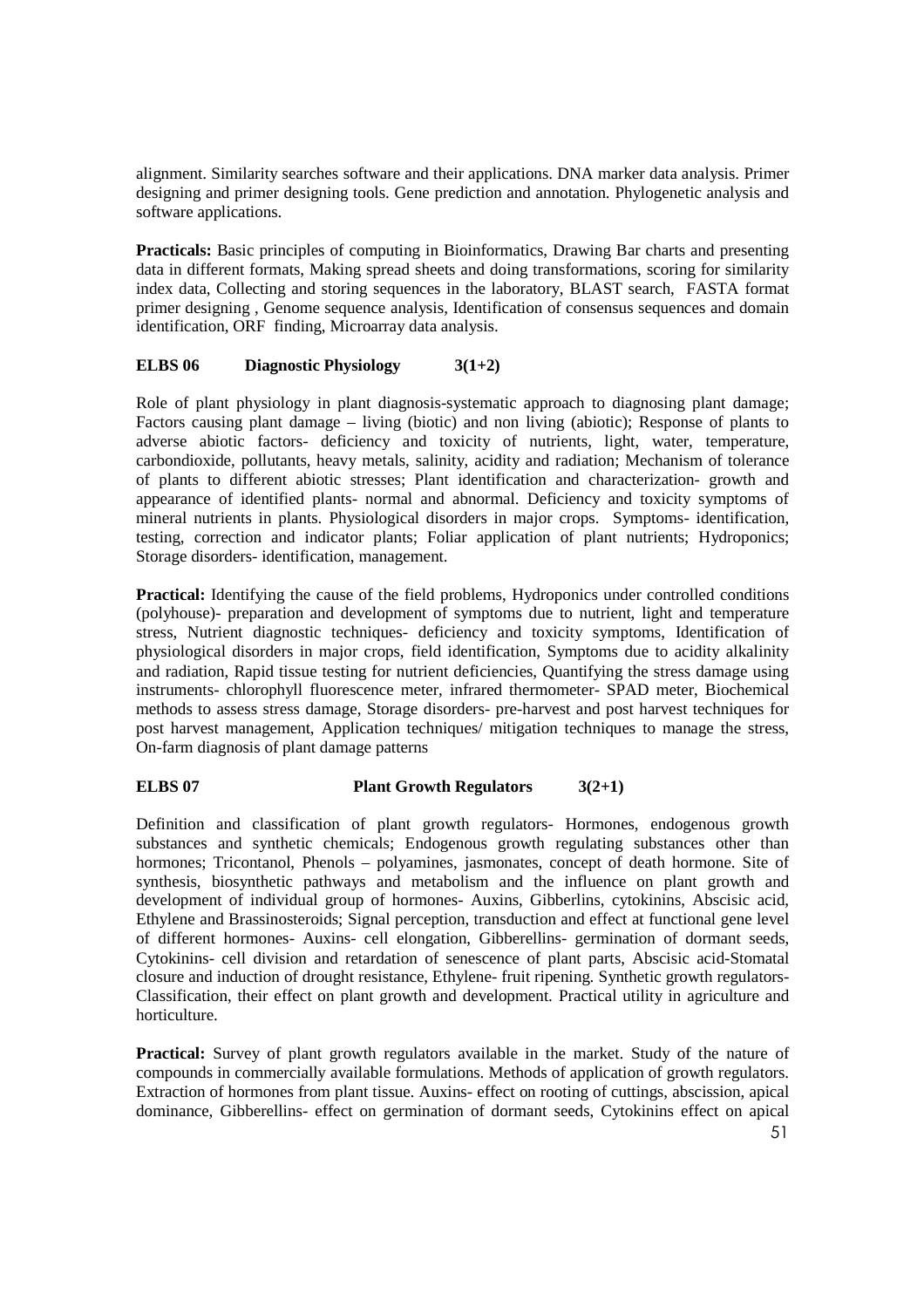dormancy and senescence, ABA effect on stomatal movement, Ethylene-effect on breaking dormancy in sunflower and groundnut. Study of the effect of novel plant growth regulators (Brassinosteroids, Triacontanol, Polyamines etc.) on crop plants.

#### **ELBS 08 Biochemical Techniques 3(1+2)**

- 1. Biochemical techniques: Microscopy, Centrifugation, Spectroscopy, Chromatography, Electrophoresis.
- 2. Proteins: isolation methods, amino acid analysis, sequencing, peptide synthesis.
- 3. Enzyme technology: function and mechanism of action, immobilization techniques.
- 4. Nucleic acids: isolation methods, DNA sequencing, oligonucleotide synthesis, PCR, cDNA, molecular probes.
- 5. Secondary metabolites: methods of isolation and characterization.

#### **Practical**:

- 1. Space filling and ball & stick modeling of different bio-molecules viz. amino acids, proteins, lipids and nucleic acids.
- 2. Preparation of various buffers of different pH, standard solutions and reagents.
- 3. Separation of sugars by Paper chromatography.
- 4. Separation of amino acids by and HPTLC.
- 5. Separation of plant pigments by column chromatography.
- 6. Poly-acrylamide gel electrophoresis.
- 7. Agarose gel electrophoresis.
- 8. Isolation & quantitative determination of albumin from chicken egg.
- 9. Determination of amylase activity.
- 10. Determination of phosphatase activity from potato.
- 11. Isolation & quantitative determination of nucleic acids (RNA & DNA).

#### **ELBS 09 Pesticides and Techniques of Residue Analysis in Agriculture 3(1+2)**

- 1. Brief basic chemistry of pesticides.
- 2. Fundamentals of Toxicology. Physicochemical and biochemical decomposition of pesticides.
- 3. Principles of pesticide residue analysis, significant aspects of pesticide residues related to human health, Effects on soil fertility, Statistical implication of pesticides residues, Problems and management. Decontamination and detoxification of pesticides
- 4. Basic principle of different instruments viz., TLC, Column chromatography, GC,HPLC,HPTLC and Spectrophotometer etc and techniques used for isolation and characterization of pesticides and their metabolites.
- 5. Biopesticides in plant origin -Introduction, brief chemistry of flavonoids, pyrethrum, nicotininoids and terpinoids

#### **Practical:**

1. Methods of pesticide residue analysis: Basic steps involved Familiarization of apparatus and equipments; Extraction of soil, plant and water; Concentration of extract: Preparation of Glass column for chromatographic clean up, clean up by liquid-liquid partitioning.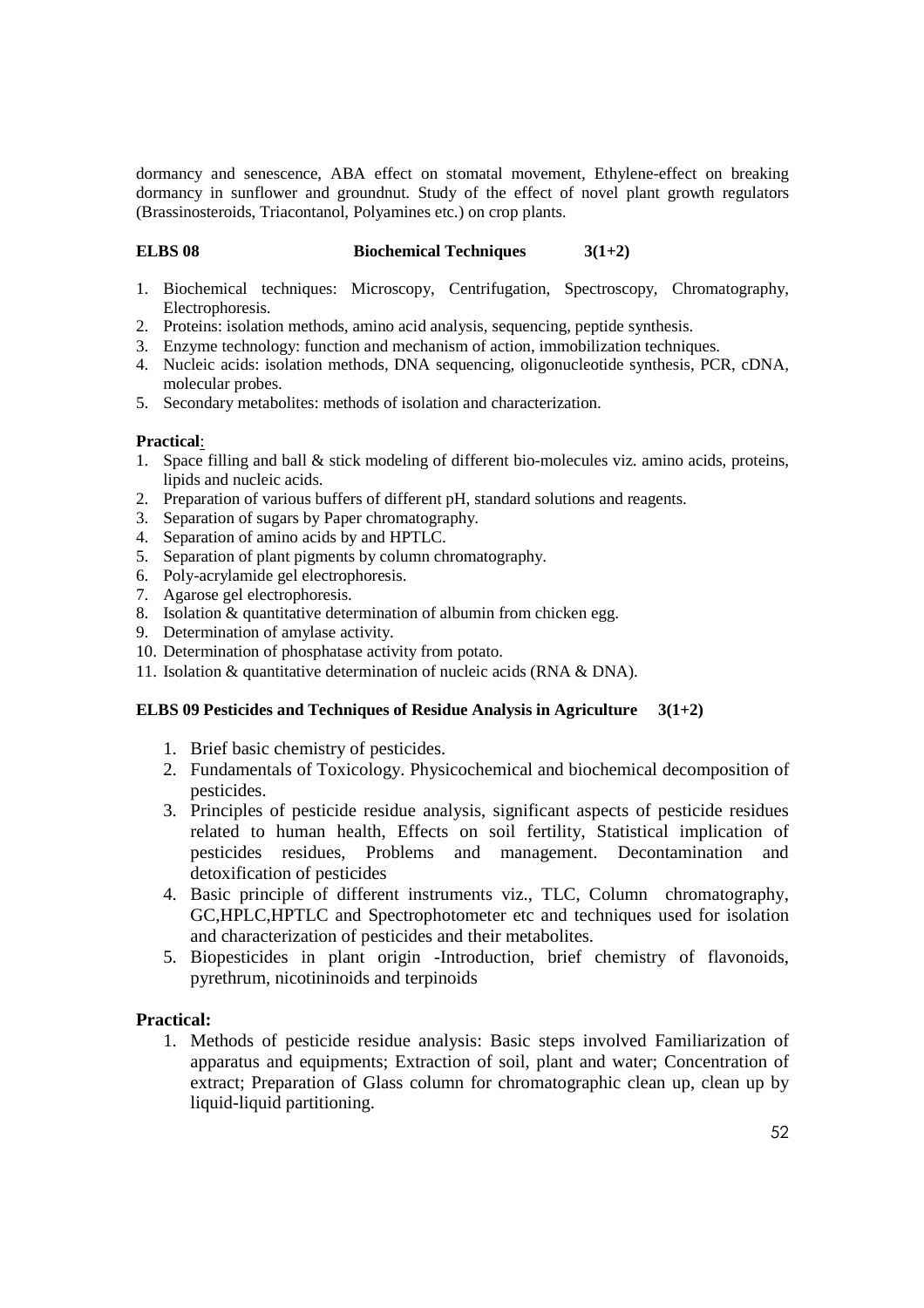- 2. Qualitative and quantitative estimation of Cu, S, Zn and Mn present in agrochemicals.
- 3. Identification of agro-chemicals using TLC: Preparation of TLC plates, Spotting and development, Visualization and calculation of  $R_f$ .
- 4. Estimation of pesticide residues using spectrophotometer, GLC, HPLC.
- 5. Identification of metabolites of pesticides using GC-MS, Mass spectrophotometer, NMR etc

#### **MODULE: ANIMAL SCIENCE**

#### **ELANS 01 Commercial Poultry Production and Management 3(1+2)**

Poultry population and production statistics in India ; Commercial poultry farming to alleviate rural poverty ; Poultry birds and hybrids developed for commercial uses ; Improvement of indigenous stocks ; Nutrient requirements and feeding of poultry at various stages ; feed restriction ; Antibiotics and growth promoters ; preparation of economic rations ; Incubation and hatchery management. Care and management of poultry. Layer and broiler farming. Protection of poultry against epidemic & parasitic diseases; Processing, preservation and marketing of eggs and meat. Factors affecting profitability. Economics of poultry farming. Commercial poultry enterprises of India. Vaccination schedule. Farming and Environment.

**Practical:** Hatching of eggs-selection and handling of eggs, testing of eggs, management of incubator, handling of chicks at hatching level, maintenance of hatchery hygiene. Preparation of poultry houses and rearing of chicks, growers, layers/broilers. Culling and selection of birds. Preparation of ration. Feeding of poultry. Maintenance and sanitation of the farm. Vaccination and deworming. Preliminary Post-Mortem examinations. Grading and preservation of table eggs, Marketing of poultry products. Economics of poultry farming, preparation of schemes for large and small unit broiler and layer farming, record keeping, analysis of profitability of poultry farms. Visit to different commercial poultry farms.

#### **ELANS 02 Animal Production and Management 3(1+2)**

General: Livestock population and production strategies in India; Livestock farming areas of India; Livestock in mixed farming. Animal Breeding: Traits of economic importance in livestock production; Systems of breeding and breeding plans for increased production; Highlights on some new breeds formation. Different breeding projects running in the country-K.V.S, ICDP, AICRP, etc. Animal Nutrition: Livestock feeding standards; Formulation of rations for different categories of livestock. Feeding during scarcity period. Improvement of low quality roughages - Urea-molasses block. Preparation of economic feed. Digestibility and balanced feeding trials. Animal Management: Animal Housing systems: Housing types; Space requirements; different types of animal sheds. Breeding management: Package of practices for improving breeding efficiency, heat & detection; optimal stages of breeding. Artificial insemination and Embryo transfer technology; gestation and parturition in farm animals. Management of different categories of animals: Calf, heifer, lactating, dry and pregnant cows, working bullocks. Salient features of sheep, goat, pig and rabbit managements. Important infectious diseases of animals: their prevention and control; Routine vaccination and deworming programmes. Economic considerations of livestock farming. Record keeping, analysis of profitability of livestock enterprises. Farming & Environment.